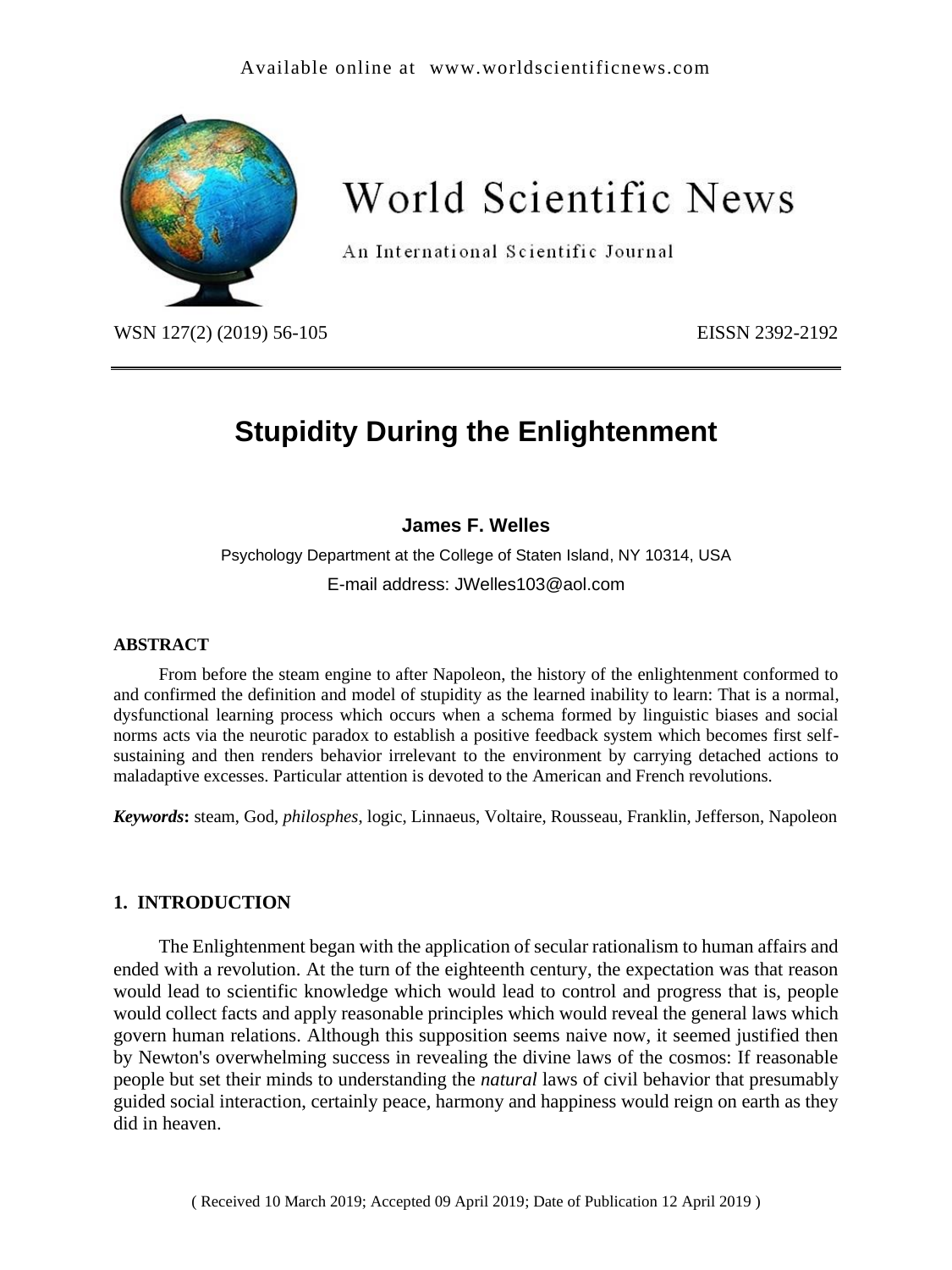As the Greeks of Solon's era had recognized, however, the presumed natural laws, were actually *cultural* mores and did not lend themselves to objective evaluation. Ergo, the culmination of the Enlightenment, which set the intelligencia of the bourgeoisie on a collision course with the ancient regime, $<sup>1</sup>$  was not a utopian revolution but Napoleon's imperial</sup> despotism. This dual tragedy of France was due not only generally to the inherent tension between Renaissance humanism and the subjectivity inherent in the new religion of reason but specifically to the unenlightened intractability of French nobility and royalty which drove first critics to extremes and then revolutionaries to excesses.

#### **2. DISCUSSION**

When and where enlightened minds enjoyed their modest successes, they did so by reducing human affairs to those elements which could be analyzed by science and reason while blithely ignoring the rest i.e., spiritual values, emotions, etc. The results of a logical analysis of society invariably challenged many of the entrenched beliefs which defined the prevailing class/Christian schemas of the age.

Such time honored prejudices had to be modified or give way before the dawning of the commitment to reason and knowledge could trump religion<sup>2</sup> and provide its limited light. Although the Enlightenment was essentially a secular movement which was based on the application of reason and knowledge to all walks of life e.g., Franklin's lightening rod and particularly on the Romanesque idea that government could re-solve political/social problems,<sup>3</sup> it necessarily entailed a revamping of sacred tenets of intellectual, political and cultural life.

Theology, however, was also revised in accordance with the era's mantra "Dare to know"<sup>4</sup> .

First, God became known as a deist rather than a theist. As a theist, He had been rather personable and listened to prayers and occasionally, on whim, engaged in miracles. However, Newton had converted the universe into a realm in which natural law replaced divine whim.

As a deist, God was still the Great Creator, but having invented if not patented the machinery of the cosmos, He stood aside like a grand clock maker and admired His handiwork including the wretched little creatures on earth, to whom he had, for some reason, granted free will so they could sin. This universe would run forever according to Newton's (not His) laws without further intervention.<sup>5</sup> As a corollary, believers dedicated their efforts not to prayer but

<sup>1.</sup> Davidson, I. The French Revolution. Pegasus Books; New York. 2016. p. 5.

<sup>2.</sup> Erickson, S. Philosophy as a Guide to Living. The Teaching Company; Chantilly, VA. 2006. Part 1; p. 1.

<sup>3.</sup> Gutzman, K. James Madison and the Making of America. St. Martin's Griffin; New York. 2013. p. 167.

<sup>4.</sup> Kant, I. Undated. The actual quotation *Sapere aude*, (Horace) is translated as "Have the courage to know". Hecht, J. Doubt: A History. HarperOne; New York. 2003. p. 367. The translation in the text is more conventional. Kant actually defined enlightenment as thinking for oneself, free of dogma liberation from self-imposed tutelage or what could be called "Freedom from oneself". In a pessimistic phase, Sartre matched this by characterizing man as "Condemned to be free" (Wat-son. 2001. p. 408.) as he continued falsely to assume freedom because it is nice to do. JFW

<sup>5.</sup> Brinton, C. The Shaping of the Modern Mind. Mentor; New York. 1953. pp. 123-124. Pantheist Spinoza had denied God, whom he equated with nature (G. Jones. p. 70. Hodgkinson and Bergh. p. 13.), the freedom to tinker with her universe. (Tractatus. 1670. Chap. 6.) Now, God is not deemed necessary even for creating the universe, much less motion. (Hawking and Mlodinow.) The more science advances, the less God has to do: or God  $\times$  Science  $=$  K.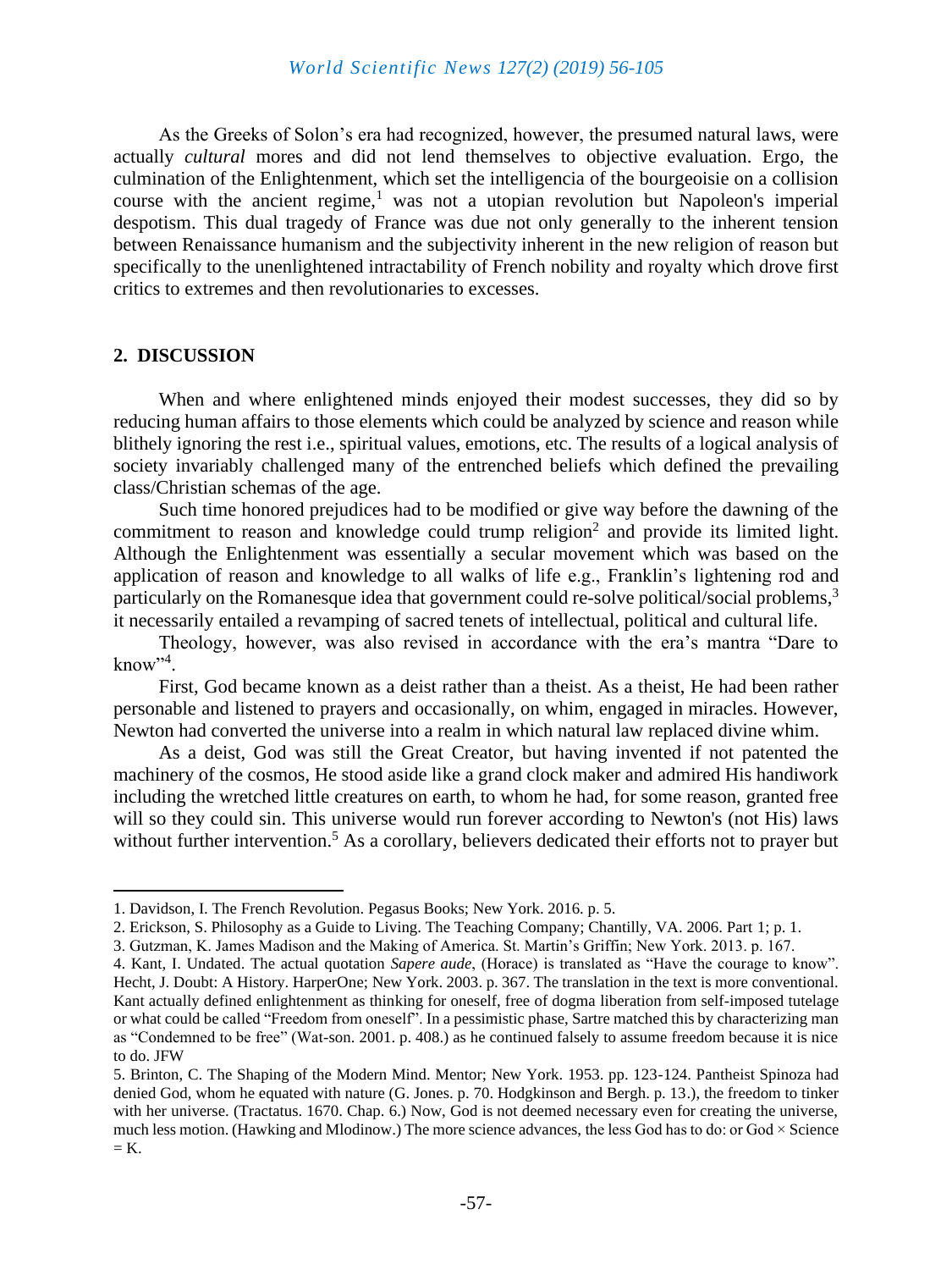to learning and understanding and applying their knowledge and wisdom to help themselves<sup>6</sup> if not God.

Although deism was all very reasonable, it tended to make God a cold, do-nothing, Natural Lawyer a symbolic, atheistic, absolute monarch approachable through reason but not inclined to meddle in human affairs.<sup>7</sup> This role was not only unflattering and emotionally unappealing to Him, but worse yet, it rendered Him intellectually useless. While an ideology of reason and nature was enough for religious radicals, it was not enough for God and most of His devoted, theist groupies. As unenlightened as it seemed, and although materialists found Him unnecessary and atheists considered Him a non-existent evil, as Kant's appointed unifier of the universe,<sup>8</sup> sidelined God remained personable, a little quirky and occasionally illogical. Just as reason gets one only so far with kids who do not understand their retrograde parents, so the Almighty became decreasingly logical as He matured, probably because His son drove him nuts with the love bit, which he probably got from his mother as a way to transcend Roman  $power$ . $\odot$ 

With slightly confused, effeminate if not gay God shelved, for the first time in history the creative powers of humans were systematically cultivated and acclaimed but at the price of vulnerability. Having been set aside, God was fairly safe in heaven, but on earth, the dominant Christian establishment became targeted by rationalists for having imposed its control over society. To reduce the Enlightenment to essence, with God on the shelf, people tried to understand why they, themselves, did things.<sup>9</sup>

In this worthy endeavor, adherents of the burgeoning religion of Reason devoted themselves to rooting out what they considered to be established evils and were decidedly anticlerical. Misery and suffering were everywhere and obviously existed because people were not behaving naturally. Those who were enlightened were going to eliminate unnaturalism by eliminating its causes (be they secular or sectarian), and the Church was obviously just such a cause. Through its corruption, Christians had become Satanic. The new faith would prove itself by providing knowledge about God's perfect, mechanical universe so that reasonable people could live in accordance with His perfect, natural laws.<sup>10</sup> Lost in the shuffle was the fact that people often behave irrationally but then use their brains to rationalize why they did so.

In general, the rationalists and particularly the *philosophes* (i.e., the French philosophers who dumped on Christianity and embraced reality sans theology) were thus not antireligious: They just wanted to re-place Christianity with a belief in reason.<sup>11</sup>

They (and, later on, the romantics) generally if abstractly wanted to eliminate all the evil institutions be they religious, political or cultural which were keeping people from thinking for themselves and behaving naturally. In fact, as independent, abstract thinkers detached from reality as are their academic descendants today, philosophers were disposed to believe that

<sup>6.</sup> Locke, J. Some Thoughts Concerning Education. Sec. 94. 1693. ("The best Fence (sic) against the world is a thorough knowledge of it.") A belief in knowledge as proactive was expressed some 250 years later by a devotee of the Great Society who modestly opined that "The new knowledge can literally solve any\* problem". Davies, G. From Opportunity to Entitlement: The Trans-formation and Decline of Great Society Liberalism. University Press of Kansas; Lawrence, KS. 1996. p. 38. \*Except maybe those it creates. JFW.

<sup>7.</sup> Allison, A., Skousan, C. and Maxfield R. The Real Benjamin Franklin. National Center for Constitutional Studies. [www.nccs.net.](http://www.nccs.net./) p. 40 fn19.

<sup>8.</sup> Watson, P. 2010. The German Genius. HarperCollins; New York. p. 141.

<sup>9.</sup> Wood, G. The Idea of America. Penguin; New York. 2011. p. 101.

<sup>10.</sup> Brinton. op. cit. p. 125.

<sup>11.</sup> Ibid. p. 139.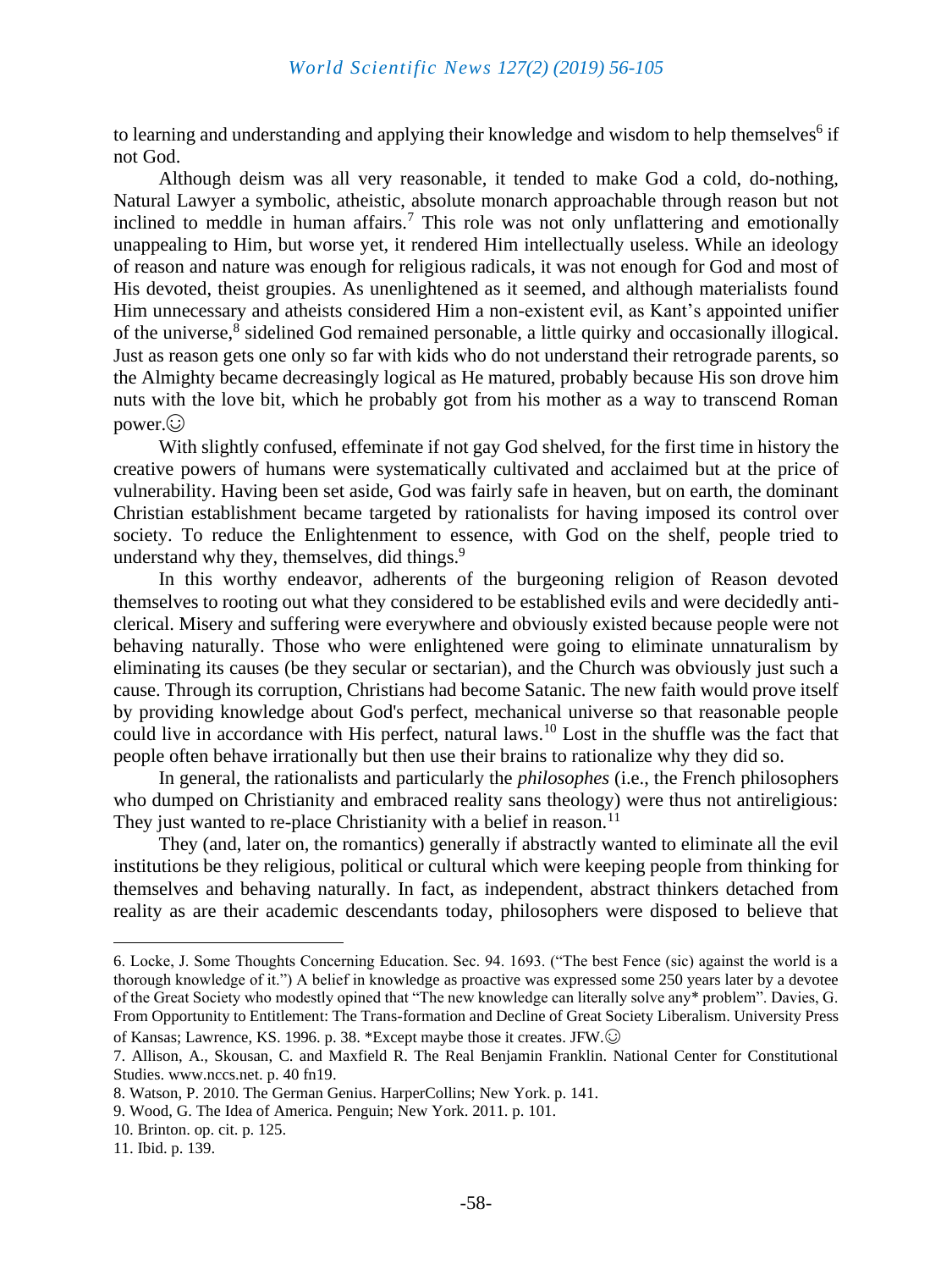institutions per se were an evil and perhaps *the* evil. For example, in international affairs, freetraders believed national governments unnecessarily interfered with commerce which, if left alone, would bind peoples of the world together to their mutual benefit.<sup>12</sup> Generally, rationalists shared the belief that the removal of institutions would permit people to be good, whereas it actually would allow them to be monsters.

There is a trade-off here: The establishment keeps things orderly but at the price of enriching the upper class and impoverishing the lower. The critical beliefs of romantic rationalists notwithstanding, civilization depends upon institutions. They can be good or bad and may be made better or worse, but, as Edmond Burke noted, if they go, civil behavior goes with them. $13$ 

In this age, when Christian ineptitude was promoted by traditions of holy indifference and hallowed neglect, the priests of the new religion of Reason were certainly justified in criticizing and condemning inefficiency,<sup>14</sup> which they did. Accordingly, they criticized the newly burgeoning bureaucracies, which official organizations designed to bring an element of systematic order into the paper world of the developing modern church and state. Unfortunately, their practical effect was to drag everyone associated with them into a formal, frustrating world of forms, files and rubber stamps, but it was precisely those people who ultimately triumphed over enlightened despots and educated elitists committed to reason.<sup>15</sup>

The priests of rationalism were actually going after something even more formidable theologically than general or over-organized clerical inefficiency: They were targeting the Christian Church itself. Ironically, it was a Protestant clergyman, *Pierre Bayle,* who, in 1695, *ushered in the Enlightenment by pointing out every dogma could be refuted by "Natural reason"<sup>16</sup> .* Rationalists misplaced their faith in thought, however, when they criticized established institutions like the Church and conventional customs according to the new standard of logic,  $^{17}$  because, while the Enlightenment was grounded on an unbounded faith in reason,  $^{18}$ it floundered not in rationality but on subjectivity.

Spokesmen for the age hyped reason to a degree unimagined by medieval Muslims poet al-Ma'arri, who ventured, "O Reason, thou (alone) speakest the truth". This ideal was further developed<sup>19</sup> by Thomas Jefferson, who was smugly Confucian with his optimistic, superegoish proclamations like "Fix reason firmly in her seat, and call to her tribunal every fact, every opinion"<sup>20</sup> and his equally naively idealistic "Reason and experiment have been indulged, and

16. Roberts, J. The New History of the World. Oxford University Press; New York. 2003. p. 686.

19. Voltaire. Age of Louis XIV. 1735.

<sup>12.</sup> Paine, T. Common Sense. 1776. Dreamy idealist John Adams even drew up a model treaty to this effect in July, 1776, but it obviously came to naught. Spivak, B. Jefferson's English Crisis. Charlottesville. 1979. p. 1. The notion was still popular in the mid-nineteenth century. (Macdonald. p. 3.) The song continued into the 19<sup>th</sup> century. 13. Burke, E. Selected Letters of Edmund Burke. H. Mansfield. ed. University of Chicago Press; Chicago, IL. 1984. p. 16. One of the best/worst examples of this was the Rolling Stones Rock con-cert at Altamont, CA on Dec. 6, 1969. It was anarchy gone amok. (Sanchez, T. Up and Down with the Rolling Stones. William Morrow; New York. 1979.)

<sup>14.</sup> Brinton. op. cit. p. 138.

<sup>15.</sup> Evans, R. The Pursuit of Power. Viking; New York. 2016. p. 36.

<sup>17.</sup> Brinton. op. cit. p. 126.

<sup>18.</sup> Isaiah. 1:18. Ca. 725 B.C. ("Come now, and let us reason together.") LBJ's motto while Senate majority leader not that he was always reasonable.

<sup>20.</sup> Jefferson, T. The Writings of Thomas Jefferson (Edited by A. Lipscomb. Thomas Jefferson Memorial Association. Washington, D.C. 1903. Vol. VI, p. 258.) See also: Gordon-Reed, A. and Onuf, P. Most Blessed of the Patriarchs. Norton; New York. 2016.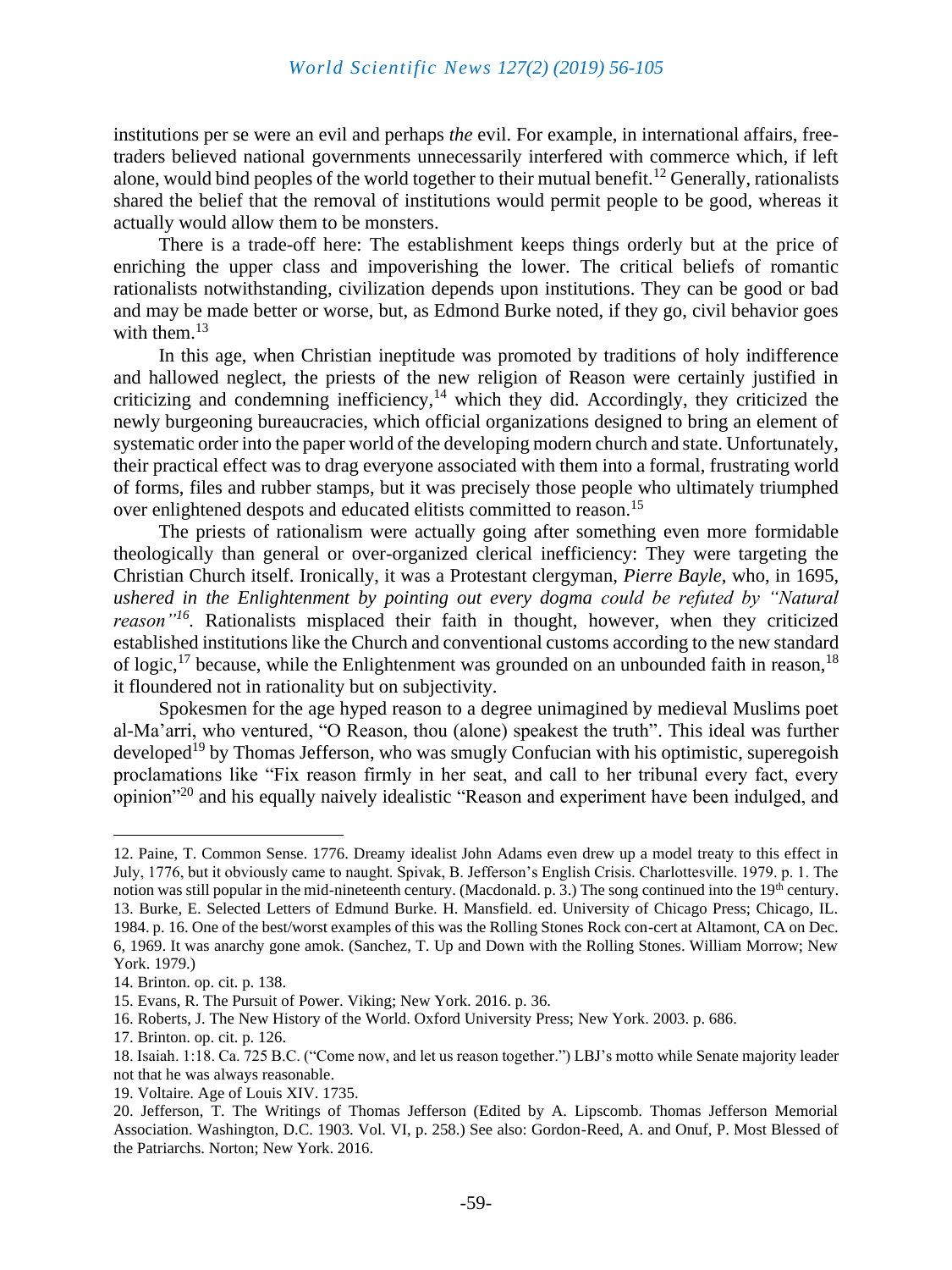error has fled before them".<sup>21</sup> In a similar vein, Ben Franklin opined, "..., when men differ in Opinion, both Sides ought equally to have the Advantage of being heard by the Publick (sic) and that when Truth and Error have fair Play, the former is always an overmatch for the latter"<sup>22</sup> except when error deeply appeals to popular emotion<sup>23</sup> or is part of a display put out by hoaxers like 19<sup>th</sup> century P. T. Barnum who proved that every crowd has a silver lining.<sup>24</sup> $\odot$ 

Not only were these exceptions not recognized by enlightened rationalists of the age, but they down-played the impact of different backgrounds and material conditions on reasoners. Like the theologians during the Reformation, they allowed that only one political/cultural position was correct, and any one of another persuasion probably reached his conclusion via an error in logic as opposed to using valid logic from another starting point.<sup>25</sup>

As heady as the new religion of reason was, in practice it led to the same confusion common to all subjectively interpretable belief systems. For example, Christians had long debated the true nature of God and had certainly differed in the practice of their shared beliefs. Rationalists hardly escaped such problems as the debate surrounding the reasonableness of hereditary nobility showed. Was hereditary nobility reasonable? If so, retain it; if not, abolish it. Aristocrats found nobility very reasonable; the merchant class did not. France did until 1789; but in the 1790's, it did not.<sup>26</sup>

This example clearly demonstrates that the Enlightenment model of dispassionate reason in the informed citizen was empirically baseless.<sup>27</sup> It turned out the reasonableness of a practice or process was dependent upon the reasoner and especially the starting and end points of her train of thought. These, in turn, were both arbitrarily predetermined by the reasoner's subjective perceptions and self-serving values,<sup>28</sup> which were matters beyond reason,<sup>29</sup> which, as Kant, in his Germanic verbosity so tersely pointed out, never is pure.<sup>30</sup>

24.Floyd, E. The Good the Bad and the Mad. Barnes & Noble; New York. 1999. (2005.) p. 8.

<sup>21.</sup> Jefferson, T. Notes on the State of Virginia. 1784. (Written: 1781) Query 17.

<sup>22.</sup> Franklin, B. Apology for Printers. Pennsylvania Gazette. June 10, 1731. In Franklin's Writ-ings. p. 172.

<sup>23.</sup> Cook, J. Arts of Deception. Harvard University Press; Cambridge, MA. 2001.

<sup>25.</sup> Gutzman. op. cit. p. 146.

<sup>26.</sup> Brinton. op. cit. p. 126. (Specifically, in 1735, the French parliament reminded Louis XV that he must obey the fundamental laws of France, prompting one wag to add, "All that remains is for us to know exactly what these fundamental laws are". (Marquis d'Argenson. Cited on p. 210 of Blanning.) Thirty-two years later, the American colonists faced the same kind of problem. There was an urgent need to do what was right, but no one knew what that was (Barrington, Lord W. 1767. Quoted on p. 21 of D. Fisher.) because it was so subjective. In the 21<sup>st</sup> century, the invasion of Iraq in 2003 provided an excellent example of tortured subjectivity: American armed forces were responding to a concocted "Reality" of contrived threats. WMD, etc. which were invented to rationalize a totally unjustified if not criminal act. (Judt, T. Thinking the Twentieth Century. Penguin; New York. 2012. p. 311.) 27. Tabor, C. Quoted on p. 34 of "Voting with the Heart" by C. Choi. Scientific American. Dec. 2006.

<sup>28.</sup> Madison, J. The Federalist Papers; No. 10. Nov. 23, 1787. (Edited by I. Kramnick. Penguin; New York. 2003. p. 124.) Philosophically, this point was made by Hume, who saw passion as the driving engine of reason that is, reason was a way to realize an emotional goal. (MacIntyre. p. 304.) A nearly absurd example was provided by the Supreme Court in the 1930's. In May, 1936, a New York laundress had no rights to a minimum wage (*Morehead*); ten months later, a chamber-maid in Washington did. (*West Coast Hotel*) The difference was, one of the justices (Roberts) had changed his mind due to supervening conditions. (Justice Hughes's *Parrish* opinion. See Shesol. pp. 403-415. And Leuchtenburg. p. 186.)

<sup>29.</sup> This problem remains unresolved today and undercuts our reverence for secular thought. E.g: In legal affairs, new precedents in court cases con-tinually remind us that the logical decisions based on yesterday's values are not necessarily binding today. (Napolitano. 2004. p. 69.)

<sup>30.</sup> Kant, I. 1781. Kritik der reinen Vernunft. (Critique of Pure Reason. Reduced to essence: By the time a person can apply reason ca. 25 years of age, he has an agenda/schema, so his reason is not pure it is biased toward sustaining itself.)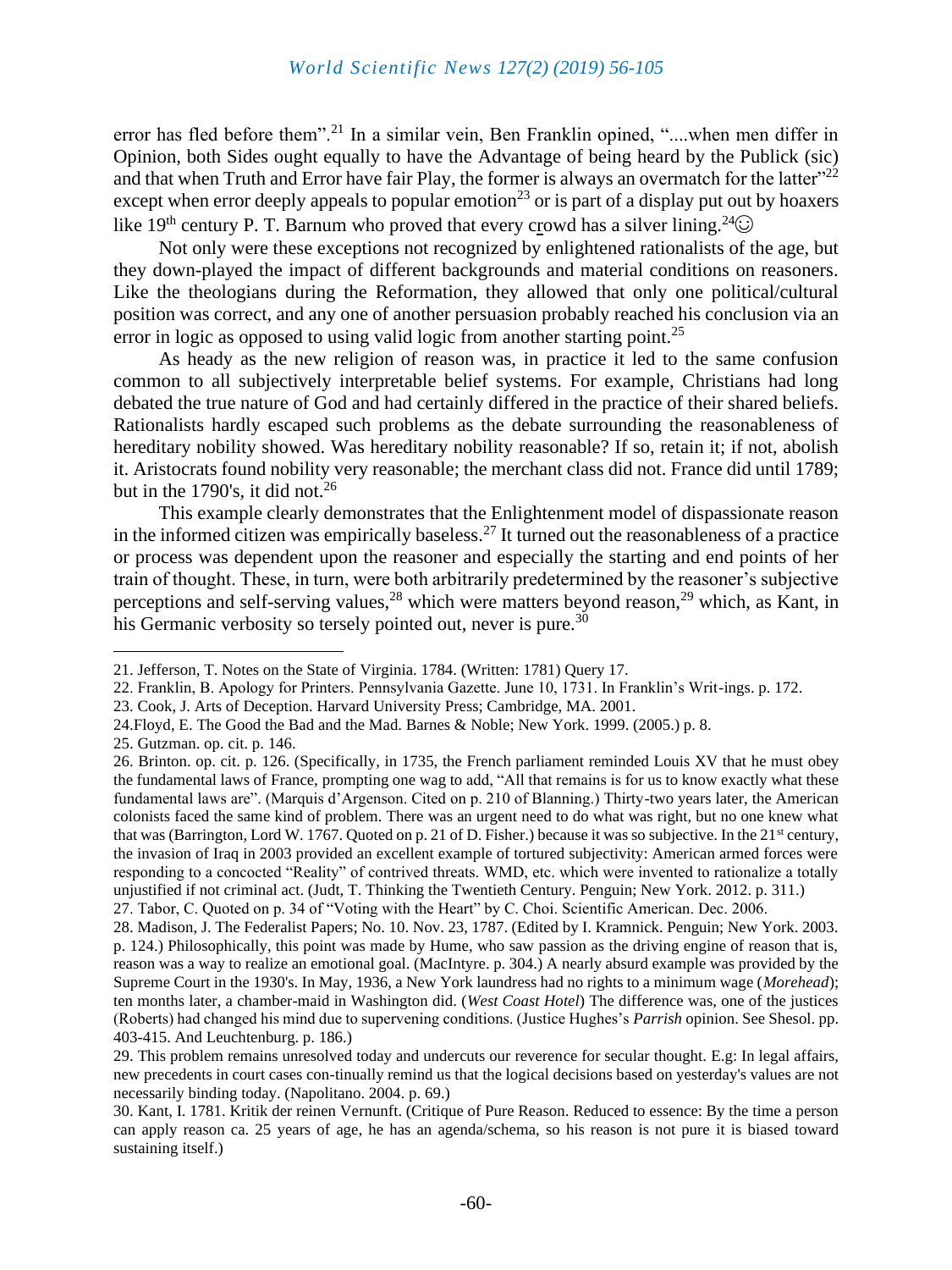In a more profound matter, enlightened thinkers never successfully dealt with the fundamental meta-physical problem of defining good and bad: They were simply convinced that bad persisted because of human institutions.

Traditionally, Christians had blamed evil on human nature with people being born sinful and redeemed through salvation. During the enlightenment, evil was attributed to the cultural environment as it still is by liberals today. In terms of eternal universals, this was a giant leap sideways for man, but in terms of practical specifics, it was a step forward for mankind. A means for improvement was made available, although those who tried to advance society by appeals to right ideals<sup>31</sup> became frustrated by their meager results. As a functional compromise, institutions were grudgingly accepted, with the hope that they would be improved and then bad would gradually be replaced by good.<sup>32</sup>

Subjectivity notwithstanding, with human institutions considered bad to the degree they kept people from behaving naturally, the final arbiter as to just what constituted good and bad was natural law. In fact, most rationalists were not much concerned with such ethical issues because, like everyone else, they had been awed by Newton's success in divining the laws of the cosmos. They simply assumed that scientists, by reading God's book (i.e., nature)<sup>33</sup> would provide an understanding of and an explanations for miracles<sup>34</sup> as well as the moral basis for civilization. There were presumably natural laws and an underlying natural order of things which human reason could discern and apply and which would solve political, eco-nomic and social problems.<sup>35</sup> This assumption was itself based on two suppositions: That nature was reasonable and that it therefore could be analyzed by reason.

Many naturalists rigidly applied reason to the study of living things, and the work of the most noted of these, Swedish botanist Carolus Linnaeus  $(1707-1778)$ ,<sup>36</sup> epitomized eighteenth century life science. His assumptions were that there was a divine pattern and that he could find it by applying reason to nature. He would prove that nothing changed and that the living world or at least that of plants was regimented and ordered. A further assumption was that species were permanent and constant, as no one would bother to classify organisms which could change into other species or whimsically appear/disappear.<sup>37</sup>

Linnaeus's career exemplified the point that there are neither stupid people nor stupid ideas just ideas stupidly applied by people. His rigid system of classification was helpful as an aid to organizing knowledge up to a point. However, his pigeonholing of species inhibited an understanding of nature (which can be disorderly) and impeded appreciation of how life actually develops and evolves.

While living forms were deemed immutable, our perception of ourselves was not. Readers of Julien Offroy de La Mettrie's L'homme machine (1747) and viewers of Pierre Jaquet Droz's

<sup>31.</sup> Jefferson, T. Quoted by J. Garraty in The Case of the "Missing" Commissions. American Heritage; XIV, #4, p. 9. June, 1963.

<sup>32.</sup> Brinton. op. cit. pp. 126-127. In fact, reform of institutions is commonly hampered by the desire of those in power to stay there and resist all attempts to make them abide by the rules they decree for everyone else. They live in a world of image and hate the truth.

<sup>33.</sup> Berkeley, G. Notebooks. Undated. Luce; Oxford. 2010.

<sup>34.</sup> Diderot, D. and d'Alembert, J. Encyclopedia. Ca. 1760. The *philosophes'* Bible. (Isaacson. 2003. p. 353.) Basically, miracles were out of fashion: Science (empirically based rationalism) would explain everything. (Cited on p. 91 of McMahon, D. 2013. Divine Fury. Basic Books; New York.)

<sup>35.</sup> Howard, H. Thomas Jefferson Architect. Rizzoli; New York. 2003. p. 18.

<sup>36.</sup> Freeman, S. Biological Science. Benjamin Cummings; San Francisco, CA. 2011. p. 8.

<sup>37.</sup> Boorstin, D. The Discoverers. Vintage; New York. 1983. p. 446. Although he specialized in botanical taxonomy, he did, rather reluctantly, classify humans as primates. (Linnaeus. 1747.)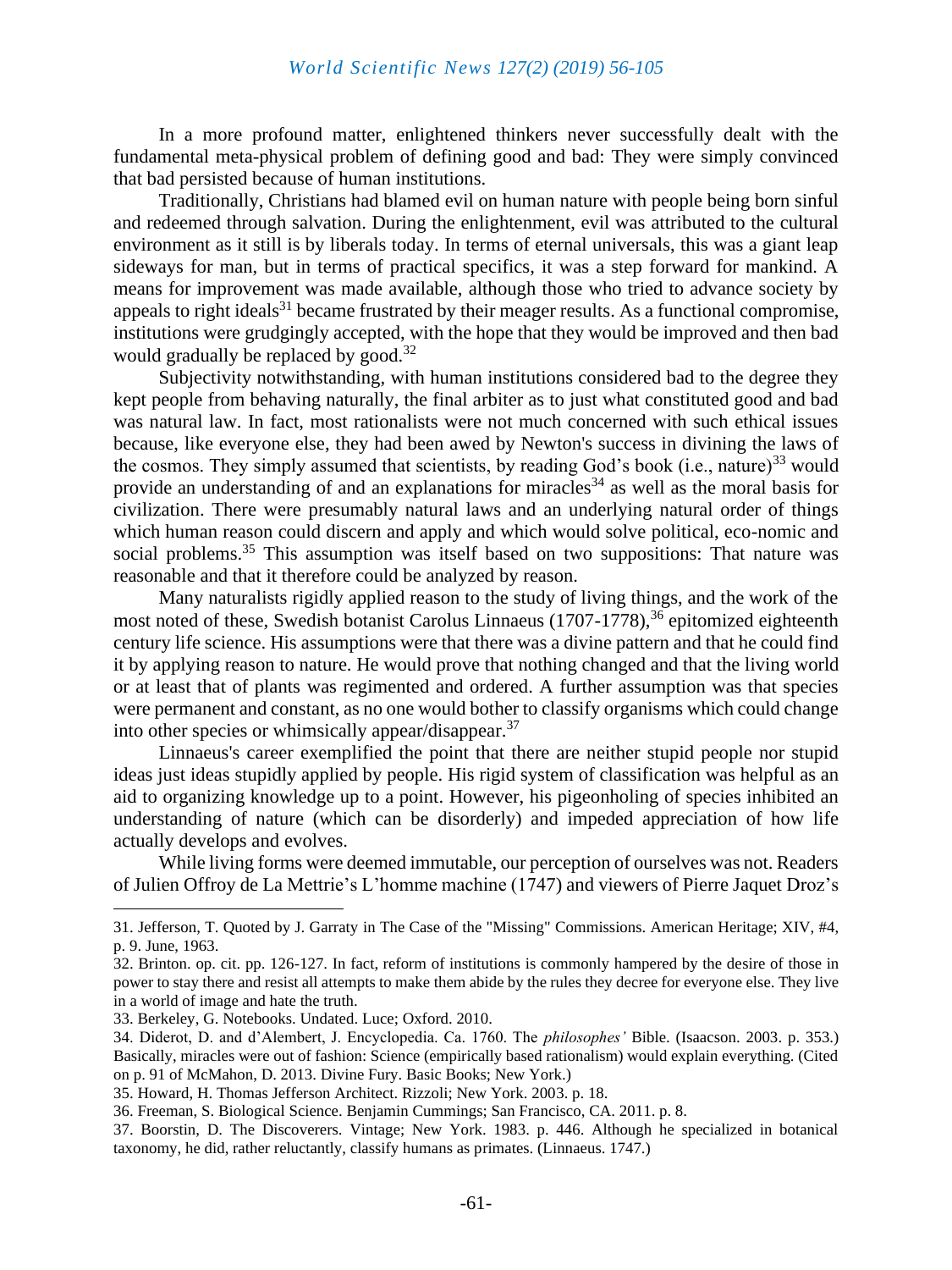mechanical boy Writer  $(1772)^{38}$  found themselves confronted with determinism, materialism and atheism in a view which put thought on a par with electricity, reduced human nature to physics and put it on a continuum with animal matter. There were only material substances, thus casting doubt on the existence of the soul if not God. Needless to say, Julien found himself in hot water with those who resented attempts to limit their beliefs and views to and by factual knowledge.

On the other hand, an understanding of heat itself during this era was muddled by those who indulged in word games. In the  $17<sup>th</sup>$  century, Robert Hooke attributed heat to motion of parts of a body or object, and Isaac Newton later agreed with him. Early in the next century, "Plogiston" served as an explanation for the phenomenon: Hot objects had it; cold ones did not. Late in the 1700's, Lavoisier replaced plogiston with "Caloric" a mythical fluid which filled the spaces between molecules of objects. This explained nothing, but true believers clung to the notion well into the next century.<sup>39</sup> As experimental evidence accrued, definitions and redefinitions of caloric abounded until it came to mean practically any-thing and everything meaning it meant nothing. Eventually, motion was reestablished as the cause of heat, although not in the minds of all.<sup>40</sup>

Another victim of minds committed to themselves was the previously alluded to idea that natural law would provide the moral basis for human society.<sup>41</sup> This was the era's grand illusion which no one was enlightened enough to perceive as such despite the obvious fact that the more nature was analyzed logically, the less reasonable and systematic it appeared. In fact, as scientific knowledge accumulated, nature became increasingly mysterious until it became unintelligible once again, although it remained admired and a source of pleasure to be saved from improvements wrought by progress and civilization.<sup>42</sup> It provided, however, no single answer as to just who or what "Natural man" nor anything else was. Indeed, Mettrie's view notwithstanding, natural man became something to be transcended by enlightenment.<sup>43</sup> Nature thus became at best vague, ambiguous and irrelevant to metaphysical issues while concealing the big answers which everyone assumed were just waiting for the scientists who asked the right questions.<sup>44</sup>

While scientists found that nature could be analyzed reasonably, they found it is really more like an open book which, like the Bible, could be interpreted any way the reader liked. People found natural rights and natural religion and anything else they sought.

Kings, nobles, merchants and priests all believed they were living in accordance with natural law because each lived in accordance with his own subjective interpretation of it. As everyone could find some natural principle to explain and rationalize if not justify his station and conduct, nature became not the ultimate arbiter of issues and a source of certainty but a field of subjective contention and a fountain of confusion.<sup>45</sup>

<sup>38.</sup> Johnson, S. Wonderland. Riverhead Books; New York. 2016. p. 8.

<sup>39.</sup> Klein, M. The Power Makers. Bloomsbury Press; NY. 2008. pp. 71-72.

<sup>40.</sup> Hills, R. Power from Steam: A History of the Stationary Steam Engine. Cambridge, England. 1989. pp. 164-

<sup>41.</sup> Otis, J. 1763. The Rights of the British Colonies Asserted and Proved. On p. 126 of The American Republic: Primary Sources. B. Frohnen. ed. Library Fund; Indianapolis, IN. 2002.

<sup>42.</sup> Irving, W. A History of New York. 1809. As a wreck-it-myself property owner, I have explicitly conceded, "My lawn will survive all my attempts to improve it." JFW. $\odot$ 

<sup>43.</sup> New York Magazine. 5. 1794. pp. 472 and 474.

<sup>44.</sup> Muller, H. J. The Uses of the Past. Mentor; New York. 1952. p. 298.

<sup>45.</sup> Ibid. pp. 297-298.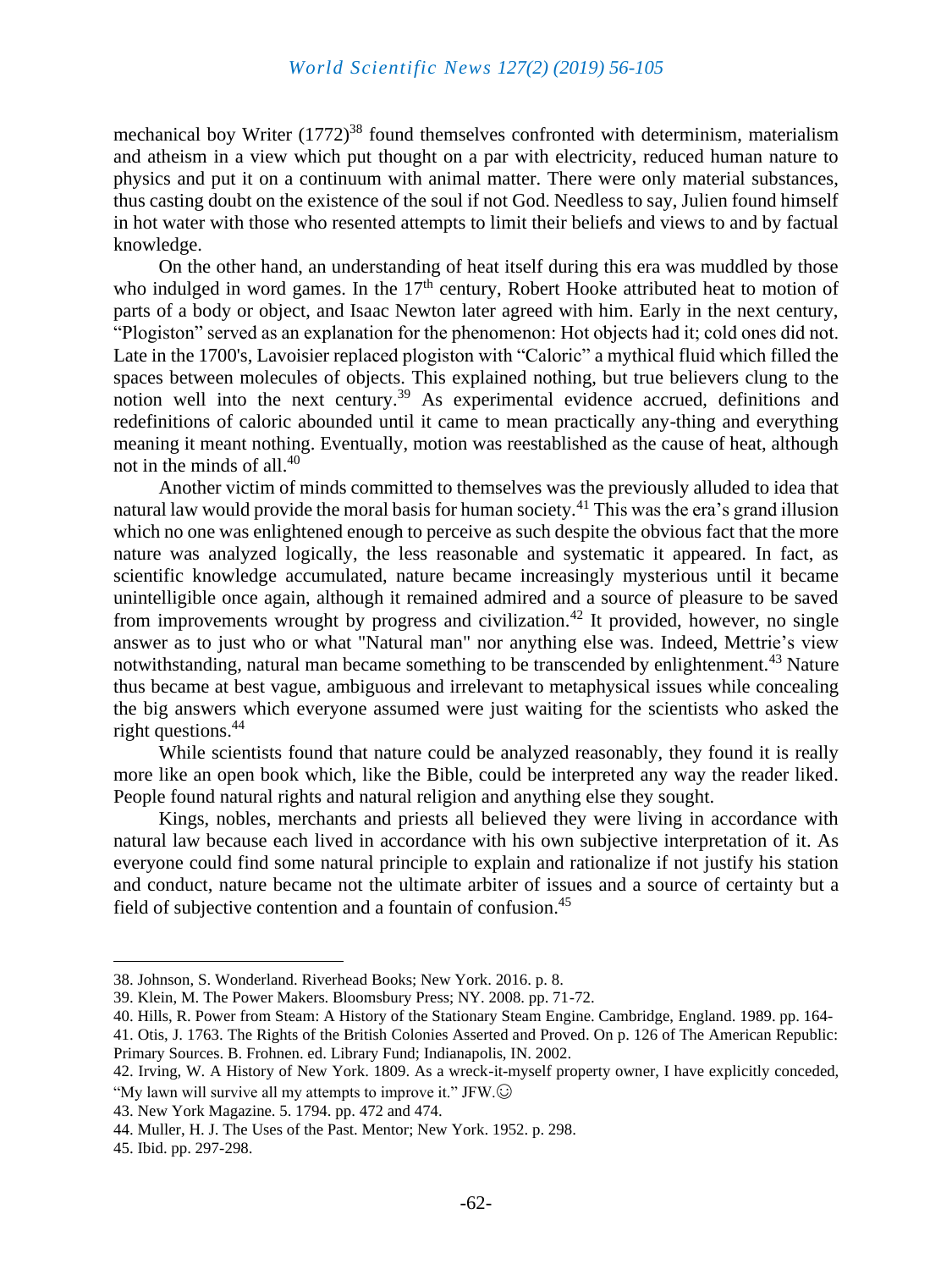Although science (i.e., institutionalized, rational empiricism) developed formal checks against the most obvious pitfalls of subjectivity, both rationalism and empiricism succumbed to it. In fact, far from eliminating the confusion caused by subjectivity, the major British "Empiricists" Locke, Berkeley and Hume practically enshrined controversy in philosophy by espousing a liberal tolerance for different views of uncertain truths. As noted previously, Locke's approach was to sacrifice logic to psychic comfort: He simply did not take logical steps which made him feel uneasy.<sup>46</sup> Like Plato, he never really had a system of thought because he could not face the paradox that an empiricist could not know how he knew and also because he was a bit too respectful of conventional beliefs to permit his thinking to go to psychologically uncomfortably extremes.<sup>47</sup>

George Berkeley (1685-1753) had fewer reservations, especially about absurdities, and really was not an empiricist at all but a rationalist who dealt with issues of perception and knowledge. He structured a fairly consistent philosophical system but at a price reality. Whereas Parmenides had dismissed experience as illusionary, Berkeley denied all together the independent existence of matter, maintaining it existed only when perceived,  $48$  and thus he sacrificed the physical world for the sake of his peculiar logic.

However, his commitment to logic had its limits. To have been completely consistent, he would have abolished God and denied the existence of all minds but his own. As an Anglican bishop, he had neither the inclination nor authority to abolish God, who was thus not only retained but enlisted as the Great Perceiver: Matter would cease to exist if not perceived, but as the poor philosopher's handy standby, Omni perceptive God was dragged in to behold all. Hence, the universe existed even if not perceived by humans and trees presumably made sounds falling because God heard them do so. Further, as a social being, he could hardly deny the existence of other minds so he contented himself with being logical as far as he went but, like Locke, did not drive his system to uncomfortable extremes.<sup>49</sup>

If Berkeley limited his commitment to logical consistency, he nevertheless took thinking too seriously and would have starved as a physicist. Like an earlier-day Hegel, who opined "What is reasonable is real; That which is real is reasonable",<sup>50</sup> he overemphasized thought in contending that logic could prove only minds and mental events exist.<sup>51</sup> Be that as it may, it hardly justified attributing the existence of the universe to God's presumed universal perceptual abilities what happens when He blinks? and eternal commitment to logic. In more general philosophical terms, although he thought he had proved reality is a mental construct, actually all he did was establish the limits of reason.<sup>52</sup>

David Hume (1711-1776) had already established these by pushing rational absurdity to its logical conclusion. As an anti-empiricist, he was consistent, ideal and pure to the extreme.

<sup>46.</sup> Russell, B. A History of Western Philosophy. Simon and Schuster; New York. 1945. p. 606.

<sup>47.</sup> Ibid. pp. 611-612.

<sup>48.</sup> Ibid. p. 647

<sup>49.</sup> Ibid. p. 702.

<sup>50.</sup> Hegel, G. Philosophy of Right. 1820.

<sup>51.</sup> Russell. op. cit. pp. 657-658.

<sup>52.</sup> Ibid. p. 653. A position eventually established in 1931 by Kurt Gödel, (Watson. 2000. p. 271.) who at the same time proved there are some things we cannot know, (Dawson, J. p. 55.) but it does

not matter. (Firestein. p. 42.) The sense of touch was central to Berkeley, (Predeville. p. 144.) suggesting he may not have trusted what he saw and heard. As a personal aside, I have come to believe in "One-step logic" and regard "By logical extension" in a curved universe with extreme skepticism.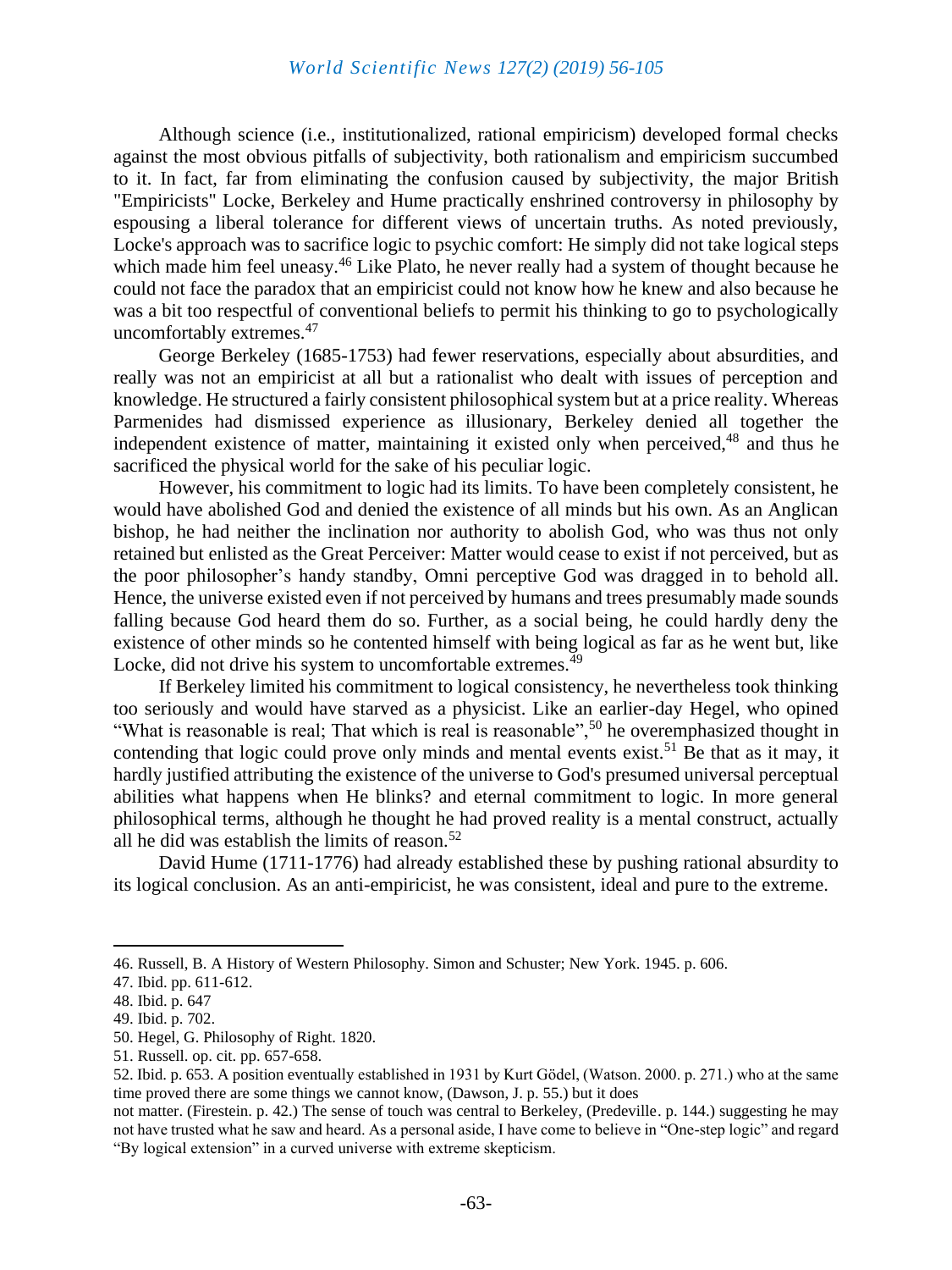He destroved meta-physics,  $53$  dismissed causation, denied the self, disdained induction, deified certainty and logically established the futility of logic. He went beyond Berkeley's contrived acceptance of matter by rejecting God as the Great Perceiver of the universe. Particularly in his epistemology, Hume's commitment to consistency showed that logic carried to excess could abolish not only matter and God but the distinction between rationality and absurdity if not sanity.<sup>54</sup>

Hume began the modern practice of minimizing mechanical explanations of natural phenomena by showing that the cause/effect relationship cannot be logically proven. Earlier philosophers (like the Scholastics and Cartesians) had simply assumed causation,<sup>55</sup> but Hume challenged this assumption.<sup>56</sup> In his way, on this particular point, he was absolutely correct: The proposition that "A causes B" cannot be proved logically.<sup>57</sup> However, that does not prove or mean causation does not occur: It merely establishes a limit on logic that it cannot be used to prove causation. In terms of understanding the natural world, this is no great loss because nature, as a field of interacting, unreasoning influences and forces, is not necessarily logical, although we may use logic to help us learn about if not understand it.

As the ultimate skeptic, Hume's more general concern was with probable and certain knowledge.<sup>58</sup> He maintained that mathematics is the only field in which a chain of reasoning retains certainty, but it provides only *a priori* truths based on arbitrary rules governing the use of symbols and gives no information about the external world. On the other hand, echoing if not resurrecting Greek skepticism of the third century B.C. and that of al-Ghazzali of the twelfth A.D.<sup>59</sup>, he demonstrated logically that we can not really be certain about empirical knowledge, which is based upon generalizations induced from experience and therefore need not necessarily be true. For example, the sun has always risen in the east, so we expect it to do so tomorrow, but there is no logical imperative that it do it unless we define it that way. Thus, almost two hundred years before Heisenberg, Hume developed his own unlabelled "Uncertainty principle" that propositions are either certain and uninformative (about the real world) or informative and uncertain, $60$  but it is impossible to have knowledge that is both certain and informative about reality.<sup>61</sup>

Hume was basically mesmerized by the idea of certainty and regarded "Knowing" as an absolute condition, but while he was correct in asserting that we cannot know anything about the real world with absolute certainty, we can still be pretty sure about what we do know. In fact, if there ever was a phony issue, certainty certainly is it.

Although Hume must be admired for his intellectual integrity his un-Locke and courage to follow a train of thought to its logical conclusion, he had difficulty *philosophically* dealing

<sup>53.</sup> Kelsen, H. Abolutism and Relativism in Philosophy and Politics. The American Political Science Review. Vol. XLII. IV. Oct., 1948.

<sup>54.</sup> Russell. op. cit. pp. 702-703.

<sup>55.</sup> Ibid. p. 664.

<sup>56.</sup> Apparently, Hume took this and his position on the uncertainty of empirical knowledge from the Carvaka a  $7<sup>th</sup>$ century B.C. Indian sect of Hindu bashers.

<sup>57.</sup> Ibid. p. 669.

<sup>58.</sup> Ibid. p. 663.

<sup>59.</sup> Armstrong, K. A History of God. Knopf; New York. 1993. p. 187.

<sup>60.</sup> In 1927, Werner Heisenberg announced his famous "Uncertainty Principle" that a physicist could know a particle's position or momentum but not both. This was reduced to human terms by Niels Bohr, who, in a conversation with Heisenberg said, "You could be clear or you could be accurate. But if you are clear, you wouldn't be accurate, and if you are accurate, you wouldn't be clear". (Erickson. 2; p. 104.)

<sup>61.</sup> Berlin, I. The Age of Enlightenment. Mentor; New York. 1956. p. 180.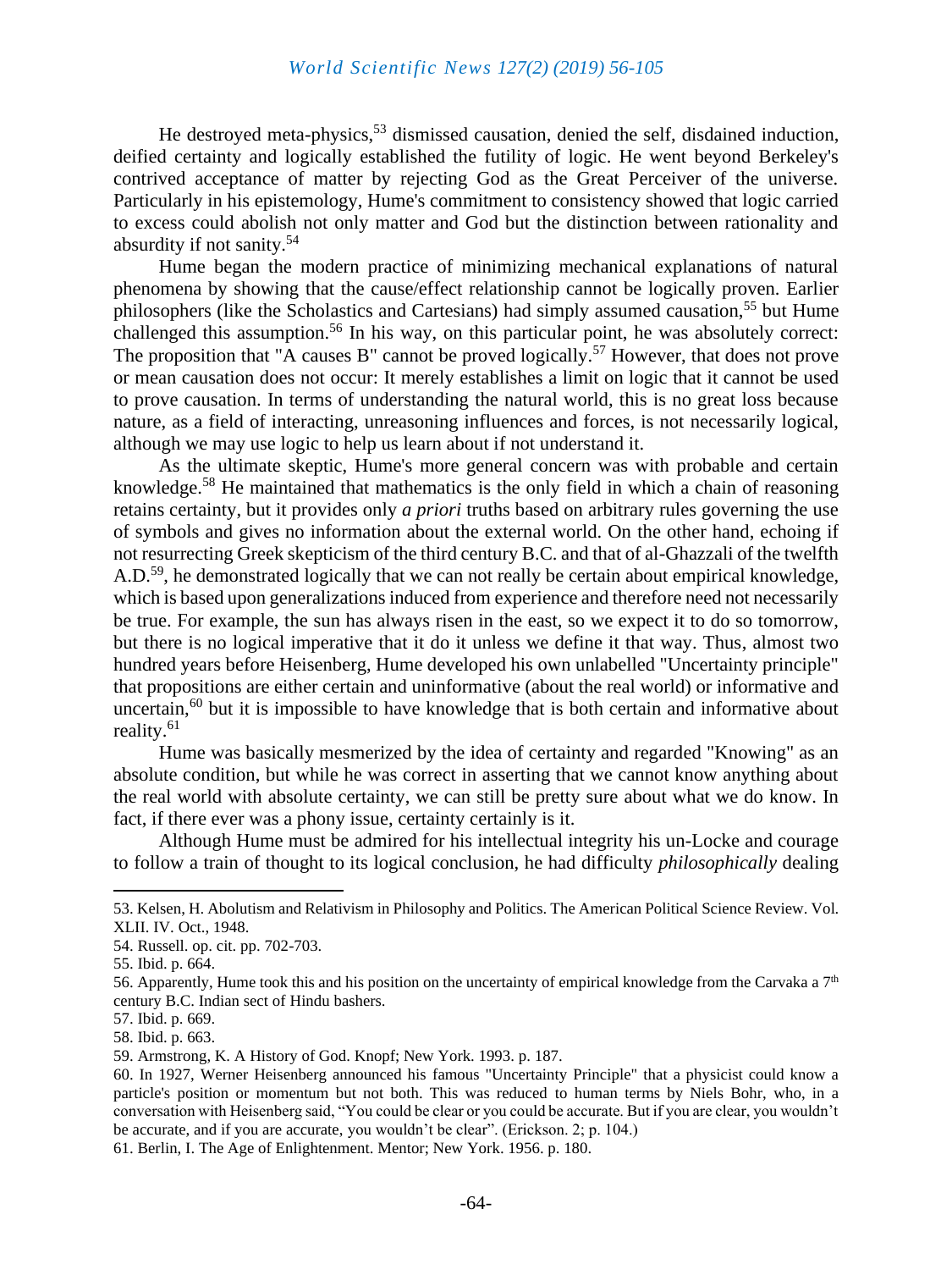with the pragmatic fact that most people do not have to be absolutely certain about events in their daily lives. $62$ 

However, *personally*, he understood that people get along fairly well without ironclad guarantees about the future so long as they have some functional expectations (i.e., a schema) which helps them navigate through life.<sup>63</sup> *Although nature is mechanistic in causation, our of it knowledge is probabilistic* and is usually based on the assumption that the future will resemble the past,  $64$  which it does most of the time.

The problem Hume was really dealing with was whether philosophy could accept empiricism. Posed as a question, the problem was, "Is there an intellectual difference between sanity and insanity?" Or, to put it pragmatically, "Is a lunatic who believes he is Napoleon simply a minority of one<sup>65</sup> or is there something fundamentally deranged about his thinking?" Basing his answer on reason, Hume concluded that beliefs must be irrational because we cannot be certain about reality.

He rejected empiricism (and all Napoleons but one) and dismissed all beliefs as equally worthless because none was *absolutely* certain. To a pure logician, this analysis may be appealing, but practically, it is idiotic. Some beliefs are better founded than others: None may be absolutely certain, but that does not mean all are equally worthless. Nevertheless, as a philosophical absolutist lacking Locke's deference to common sense,<sup>66</sup> Hume could not accept differing degrees of validity of beliefs (or thoughts),<sup>67</sup> because of his unjustifiable belief<sup>68</sup> that all beliefs (including this one?) are equally or at least essentially irrational.<sup>69</sup>

By far, Hume's most popular conclusion was that there is no reason to study philosophy although he could have concluded there was no reason to study anything at all, even if this is unjustifiably extreme. He began rather sensibly but ended up concluding (without proving) that *nothing can be learned from experience* and observation. What he could not comprehend was that he had only qualified but not refuted knowledge by misapplying rationalism when he logically extended reason to a pointless extreme.

In so doing, he carried logic to absurdities Locke failed to reach because he had less tolerance for inconsistencies and more respect for logic than Locke had.<sup>70</sup> By carrying logic to

<sup>62.</sup> Durant, W. and Durant, A. The Age of Voltaire. Simon and Schuster; New York. 1965. p. 144.

<sup>63.</sup> Blom, P. 2010. A Wicked Company. Basic Books; New York. p. 241.

<sup>64.</sup> Hume, D. Treatise of Human Nature. 1739. Book I, Pt. III, Sec. IV.

<sup>65.</sup> Russell. op. cit. p. 673.

<sup>66.</sup> As Voltaire noted, "Common sense is not so common". (Dictionnaire Philosophique. 1764.)

<sup>67.</sup> Although traditionally considered a British empiricist, Hume really was the ultimate rationalist the thinker who drove logic to the nth degree, thereby revealing its inherent limitations. In this vein, he was mimicked by Kant, who used reason to show there is no such thing as pure, objective reason. Dave nevertheless concluded we are free because we can reason, (Scruton. p. 127.) despite the insight that our natural impulses are subjected to rational scrutiny according to our culturally derived identity. (G. Jones. p. 203.) In this sense, Kant was self-refuting– claiming reason makes us free but enslaves us by being inherently biased (Erikson. Part 1; p. 2.), paving the way for Freud's decision determining id. He also mistakenly limited reason to the world of the senses (Ibid. p. 30.) at the expense of mathematics. $\odot$ 

<sup>68.</sup> Nevertheless, we are all indebted to him for his belief that the most sacred foundation of government is the consent of the people. He may have picked this up from Rev. Thomas Hooker who, in 1638, in Connecticut preached "the foundation of authority (of the church) is laid in the free consent of the people." (Siemiatoski. p. 12.) This principle found its way into the first written (political) constitution in history that of the colony of Connecticut by the hand of Thomas Welles, one of my 8<sup>th</sup> great-grandfathers. JFW.

<sup>69.</sup> Hume, D. Of the Original Contract. 1748.

<sup>70.</sup> Russell. op. cit. pp. 671-672.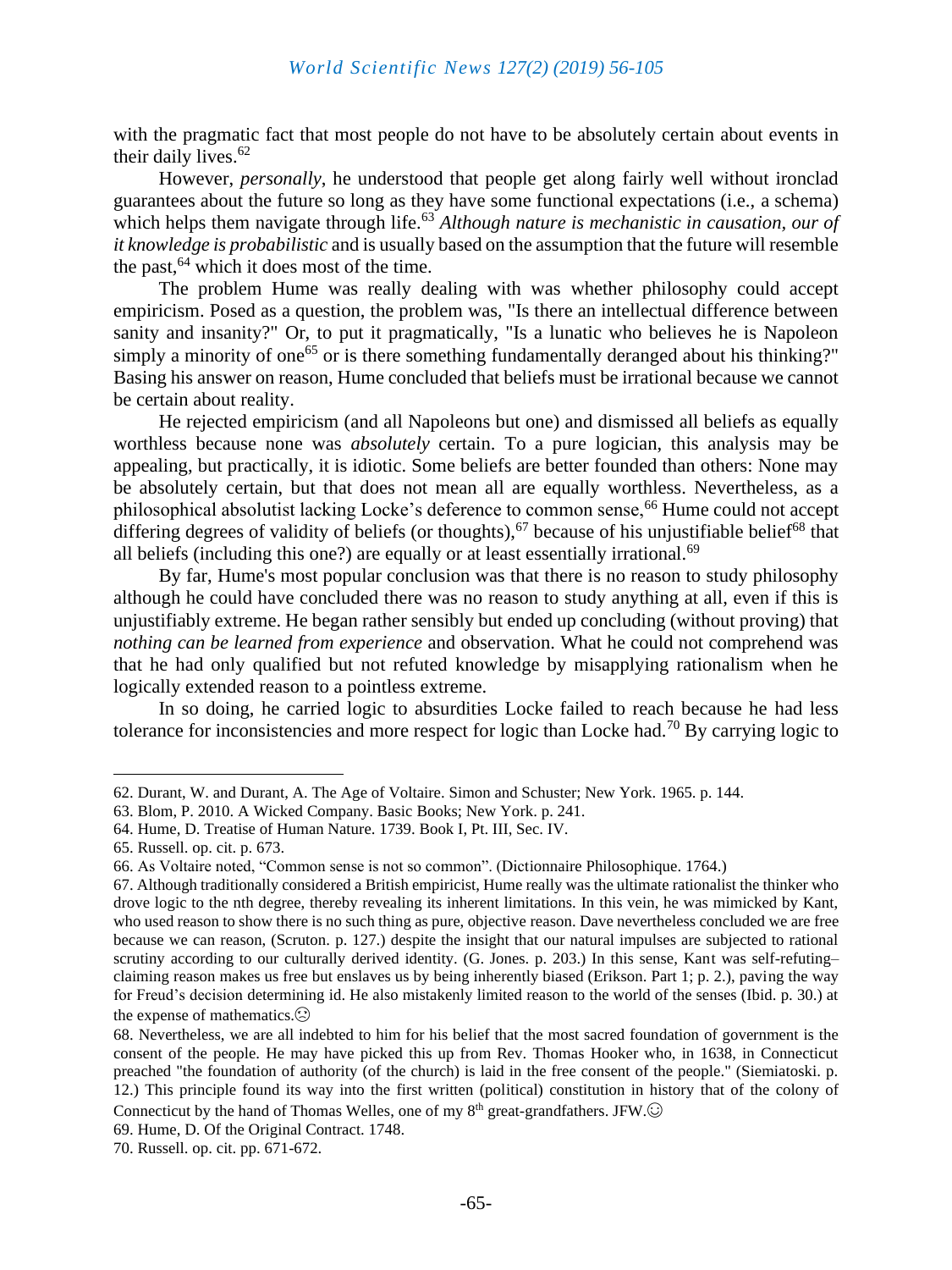extremes, he demonstrated not the futility of experience and observation, as he claimed, but the intellectual limits of rationalism.<sup>71</sup> Noting "Carelessness and inattention alone can afford us any remedy", he then disingenuously added, "For this reason I rely entirely upon them", presumably to the exclusion of reason and knowledge.<sup>72</sup> After all, how else is a philosopher or anyone else stupidly to get a desired if invalid conclusion?

Undeterred by Hume's failure, Immanuel Kant (1724-1804) joined him in demonstrating the futility of metaphysical speculation,<sup>73</sup> picked up the discredited banner of rationalism, waved it grandly, stumbled backward and planted it firmly at the bottom of the philosophical black hole known as Parmenides' grave.

Like Parmenides, Kant held we cannot know anything about the world around us, but his substitution of personal constructs for knowledge led to fanaticism in some of his followers<sup>74</sup> and his own peculiar endorsement of the primacy of ethics in politics<sup>75</sup> of all things. However, if one moves outside the self-contained vacuum of philosophy, his absurd thesis of nonknowledge has been convincingly demolished by science, which provides us with pinpoint accurate predictions of tides, day length and eclipses.

This is because Kant and Hegel and Schopenhauer really were not philosophers: they were psychologists who were working in a philosophical mode and failed because they could not transcend it. That is, they were stuck being philosophers because psychology did not exist yet, but that is where they were unwittingly headed.

As a specific case of self-refutation of a misplaced intellect, if Kant evenly matched Socrates in know-ing nothing, why did he propose a League for Peace in 1795?<sup>76</sup>

The answer obviously is that he knew what was going on in his world and presumed to offer a solution to one of its major problems. In addition, he allowed the possibility of progress if man could free himself from superstitious religious dogma, which he regarded not as stupidity but as "Self-incurred immaturity"<sup>77</sup> while congruously maintaining God is a necessary, rational

76. Kant, I. 1795. Perpetual Peace: A Philosophical Sketch.

<sup>71.</sup> In our contemporary world, this kind of analysis characterizes nerds and bureaucrats who live in cyberspace to the complete disregard of reality. If the computer says, " $X=Y$ ", then it does reality and facts to the contrary notwithstanding.

<sup>72.</sup> Russell, B. Philosophy and Politics. Cambridge University Press; London. 1947.

<sup>73.</sup> Kelsen. op. cit.

<sup>74.</sup> Santayana, G. Egotism in German Philosophy. M. Dent; London. 1916. p. 62. (Nearly twenty years before the Nazis took power, Santayana noted something of a satanic, diabolical moral disease in the proud subjectivism of German philosophy. p. 170. In 1918, Edgar Zilzel decried the dearth of German-speaking people who recognized the danger of the religion of genius, which Hitler as a living refutation of the 20<sup>th</sup> century cult of materialism–used in his ascent to power. (Cited on p. 220 of McMahon. op. cit.) In a more practical vein, in 1909, Karl Kraus predicted that "Soon in Europe they will make gloves of human skin." (Rosenbaum. p. 305.) Thirty-five years later the Nazis were making lampshades of human skin, especially favoring pieces with artistic tattoos.

<sup>75.</sup> Kadarsky, A. Georg Lukás. Basil Blackwell; Oxford England. 1991. p. 195. During WWI, Hungarian Lukás carried absurdity another step forward by opining that one could lie his way to the truth (Gluck. p. 204.) in the same way one could gain *legitimate* power via terrorism. (Ibid. p. 205.)

<sup>77.</sup> Jones, G. Karl Marx: Greatness and Illusion. Harvard U. Press; Cambridge, MA. 2016. p. 53. (Original unknown.) I would think "Self imposted limitations" would be an apter phrase. A big part of Kant's problem is that he was a lousy writer. Worse yet, he all but established the dung-standard for obscure writing in German. The language unfortunately lends itself to coining jaw-breakers, but in addition, there is now an intellectual standard of confusion to which writers of German aspire due, in part, to Kant's influence. Generally, philosophers are the worst writers, with scientists coming in a close second. Modern poets cannot be held to any standard at all, so they get a bye preferably a good-bye. $\odot$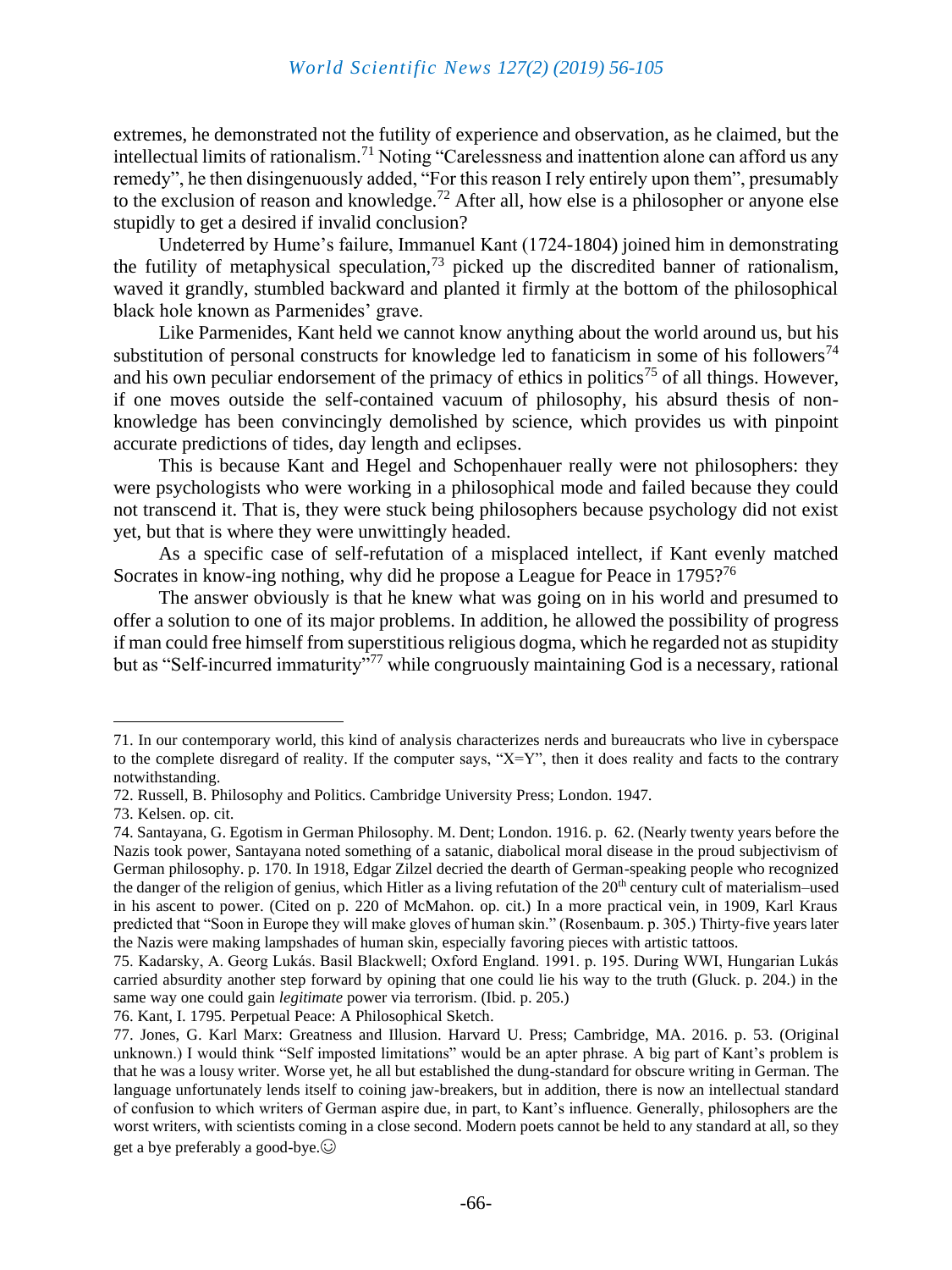postulate.<sup>78</sup> To put it bluntly, Kant was a philosophical mess $\odot$  while to put it diplomatically, he was wrong but said a number of important things his essential point being that *we are interpreters*, <sup>79</sup> making reasonable interpretations of our sensory data. This made him a throwback to Locke, in that he did not know how he knew whatever it was he knew or interpreted.<sup>80</sup> He averred reason could trump irrational urges,<sup>81</sup> and his ideal person would be proper but dull. The "Moral law within him" as he claimed  $82$  was not intrinsically, inherently human but a fostered sense developed through bonding with others. At the same time, he did hype the individual as the ultimate end not a means to any other end.<sup>83</sup> If there were such an end for Kant, it would have been an elusive universal law which would be applicable to all people in all situations at all times.<sup>84</sup>

With Hume and Kant discrediting logic if not empiricism, the character of the Enlightenment changed dramatically as the lamp of rationalism paled before the fire of romanticism. Until the middle of the eighteenth century, the Newtonian legacy had predominated, and the enlightened person had believed in reason, liberty, common sense and civilized progress<sup>85</sup> indeed the words "Civilization" and "Perfectibility" entered European languages in  $1750^{86}$ 

Thereafter, rationalism somehow survived and would rise again, but for the moment, matters had become too important for reason, which was refuting itself and giving way to romanticism which would eventually, uncontrollably lead to revolution. With logic suspect if not in disrepute, sentiment and feeling reigned extreme, and, to the dismay of Franklin, Voltaire and their ilk, the last half of the eighteenth century belonged increasingly to the inward looking<sup>87</sup> romantic radicals and rebels who took up the iconoclastic cause of denouncing human institutions.<sup>88</sup>

*Romantics* cast off the rationalist schema and *rejected outright the principles of the Enlightenment*. <sup>89</sup> Civilization depended on the suppression of not just subversive thought but of all thought:<sup>90</sup> e.g., according to an Austrian bureaucrat, the way to truth and God was to print nothing for an indeterminately long time.<sup>91</sup> Further, by emphasizing individual experience and the cause of freedom and by breaking down repressive social mores, romantics encouraged people to part from traditional beliefs, roles and duties.<sup>92</sup> Artistic creativity<sup>93</sup> (i.e., Kant's human

<sup>78.</sup> Erickson. op. cit. pp. 36-37.

<sup>79.</sup> Ibid. p. 40.

<sup>80.</sup> Ibid. p. 41.

<sup>81.</sup> Ibid. p. 119.

<sup>82.</sup> Ibid. p. 110. Dull but not stupid. And p. 112.

<sup>83.</sup> Butler-Bowdon, T. 50 Politics Classics. Nicholas Brealey; Boston, MA. 2105. p 64.

<sup>84.</sup> Breyer, S. The Court and the World. Vintage Books; New York. 2016. p. 245.

<sup>85.</sup> Brinton. op. cit. p. 135.

<sup>86.</sup> Mishra, P. Age of Anger. Ferrar, Straus and Giroux; New York. 2017. p. 55.

<sup>87.</sup> Hegel, G. Undated citation on page 456 of Blanning.

<sup>88.</sup> Notably in the early 19<sup>th</sup> century and repeatedly thereafter, as it alternated with romanticism throughout western intellectual history showing, successively, that rationalism did not work and that romanticism could not work. So what is left? Have a drink, drop out, struggle on, or write a useless book about it all.

<sup>89.</sup> McMahon. op. cit. p. 119.

<sup>90.</sup> Evans. op. cit. p. 81.

<sup>91.</sup> Gentz, F. 1819. Quoted on p. 81 of Evans.

<sup>92.</sup> Hecht. op. cit. p. 374.

<sup>93.</sup> Chateaubriand, F-R. Undated quotation on p. 81 of Evans.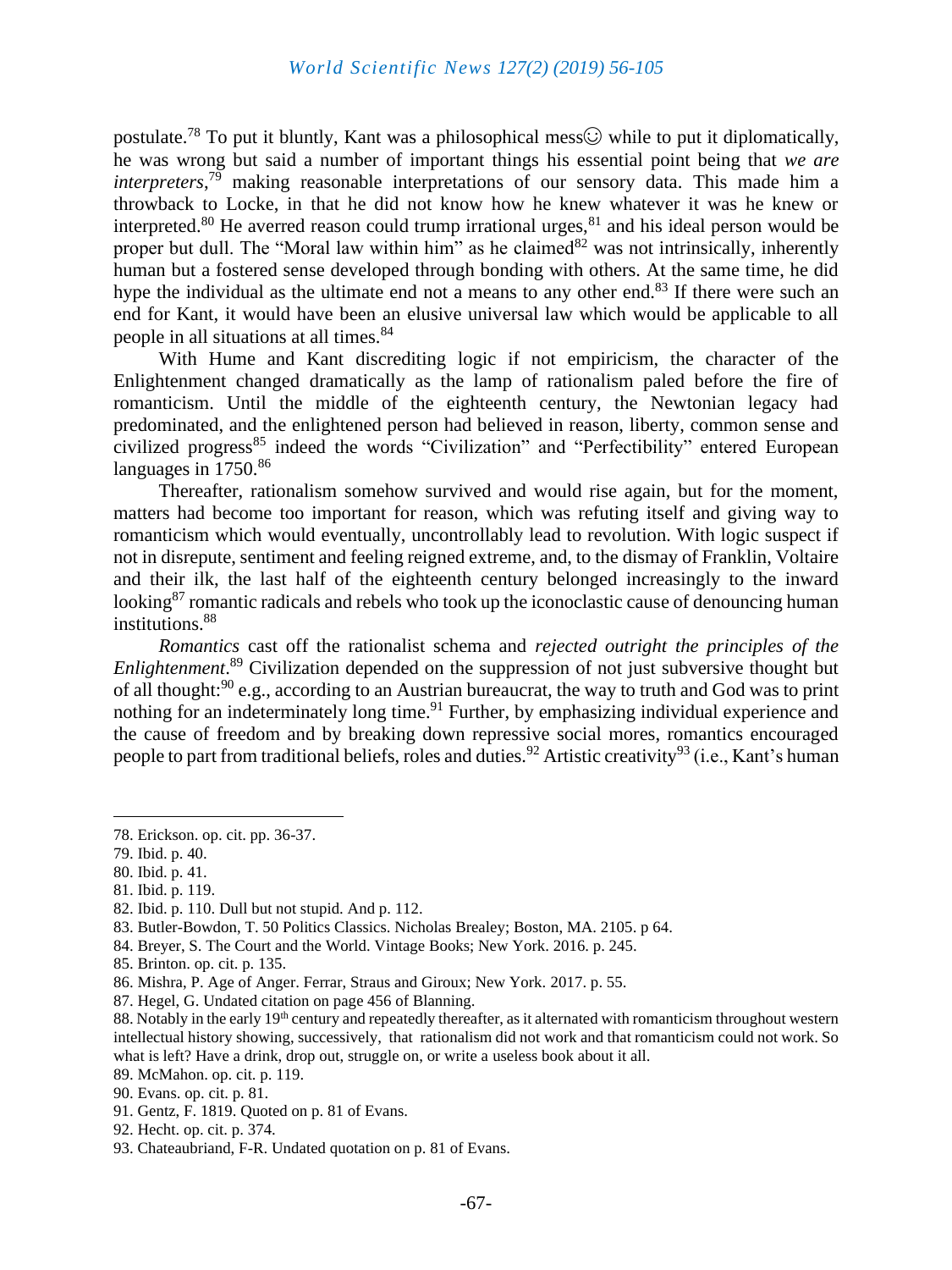#### *World Scientific News 127(2) (2019) 56-105*

defining "imagination"<sup>94</sup>) not rationalism was considered the divine spark which makes us human, $^{95}$  and Christianity was the only religion that could guarantee contentment and subservience to authority although when it comes to subservience, Islam is tough to top.

As romanticism rushed in to fill the void left by the failure of rationalism, an outburst of irrational faith in everything but convention swept Western civilization.<sup>96</sup> Prudence, manners and intellectual restraint were cast aside by people tired of safety and propriety, fed up with poverty and suffering, desirous of change and hopeful of progress.<sup>97</sup> Patience was replaced by passion, and reasoned liberalism was pushed to the fuzzy border of subjective anarchy. The watchwords of the new era were sensibility, enthusiasm, pity and the heart, which came into its own against the head<sup>98</sup> as Bach made way for Beethoven.<sup>99</sup>

Basically, the romantics did not so much destroy the ideas of truth and validity<sup>100</sup> as change the cultural standard from logic to aesthetics<sup>101</sup> from reason to beauty.<sup>102</sup> The contemptible, contemporary world of industrialism, ugliness and cruelty was unfavorably contrasted with the ancient and medieval worlds, which were invariably idealized by nostalgia.<sup>103</sup>

Oddly enough, the romantics embraced both maudlin sentimentality and gruesome horror<sup>104</sup> as they reveled in not just their own quixotized absolutes utopian images and models of perfection but strange, Gothic, morbid and macabre sorts of things as well.<sup>105</sup> Rousseau loved what was useless, destructive and violent (canyons, storms, waterfalls, etc.) while condemning people for loving what is deformed and monstrous,<sup>106</sup> and generally, romantic fiction featured ghosts, castles, decadent aristocrats, despots, pirates and the occult.

Most of all, however, romantics loved medieval chivalry because when writing about kings, knights and tables, they could freely indulge in their stock in trade, which was to cut loose from reality.<sup>107</sup>

<sup>94.</sup> Erickson. op. cit. p. 34.

<sup>95.</sup> Herzen, A. Undated quotation cited by I. Berlin in Sense of Reality. p. 60.

<sup>96.</sup> Russell. 1945. op. cit. p. 673.

<sup>97.</sup> Ibid. p. 677. The tragic demise of Mozart is illustrative here: Stuck with himself, he carried rationalism to ornate excess in music when patrons were shifting to emotionalism.

<sup>98.</sup> Brinton. op. cit. p. 135.

<sup>99.</sup> Ludwig was more of a transitional figure than he realized. He not only paved the way to romanticism in music but his deeply personal string quartets made his deafness a blessing as their "Indecipherable uncorrected horrors" (Spohr.) anticipated the noise for the delight of the hearing impaired of the latter  $20<sup>th</sup>$  century. Think of romantic horror set to music.

<sup>100.</sup> Berlin, I. Freedom and Betrayal. Chatto & Windus; London. 2002. p. 60.

<sup>101.</sup> This change in attitude shaped the gardens which were constructed for the landed estates of the era: Those designed at the turn of the  $18<sup>th</sup>$  century were rational and ordered, reflecting the disciplined mind's triumph over nature; those which came later were more random and disorderly, showing a "Go with the flow" romantic mentality shaped by nature. (Switzer, S. Ichnogrphia Rustica. 1718. On p. 443 of Blanning.) It should surprise no one that Thomas Jefferson aspired to wed nature and mathematics when landscaping Monticello. (R. Morgan. p. 11.) In the 19<sup>th</sup> century, the move was to improve on nature by concentrating beautiful flowers, etc. in an area. (Evans. p. 364.)

<sup>102.</sup> Richards, R. The Romantic Conception of Life. University of Chicago Press; Chicago, IL. 2002. p. 22.

<sup>103.</sup> Russell. op. cit. p. 600. For example: Novalis. "Christianity or Europe" in F. Beiser, ed., The Early Political Writings of the German Romantics. Cambridge University Press; Cambridge, England. 1996. pp. 59-81.

<sup>104.</sup> Zweig, S. Balzac. Viking; New York. 1946. p. 42.

<sup>105.</sup> McMahon. op. cit. p. 125.

<sup>106.</sup> Rousseau, J. Emile. 1762. (Opening.)

<sup>107.</sup> Russell. 1945. op. cit. p. 678.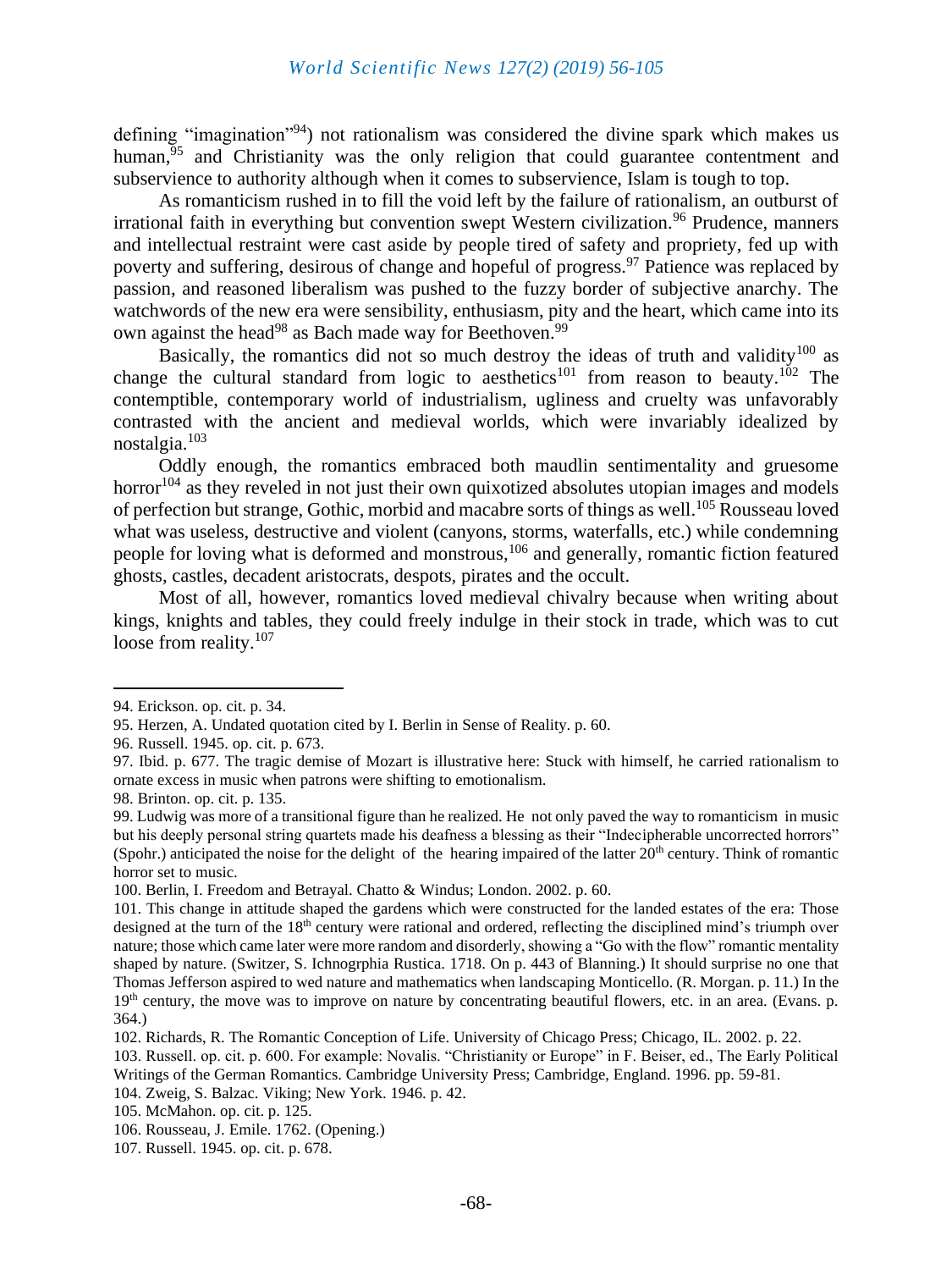Science was still acceptable if it led to something peculiar, but when nature was portrayed, it was no longer Newtonian neat, orderly, and mathematical; it was wild, spontaneous and random.<sup>108</sup>

If there is a justifiable objection to romantic fiction, it should not be to the aesthetic standards employed nor to the historical licenses accepted but to the indiscriminate values implied. The romantics were remarkably uncritical of expressed emotions and seemed to admire strong passions of any kind regardless of their social or intellectual consequences. Romantic love was certainly approved, but so were destructive impulses. Your basic Romantic was simply fervid, be it in the cause of love or anarchistic, anti-social violence.<sup>109</sup>

This is not to imply that Romantics were amoral: They simply based their morality on standards different<sup>110</sup> from those of conventional society.<sup>111</sup> They considered social restraint immoral and favored the immediate expression of passion, but because they could react as much to ugliness as to beauty, they never did anything to improve the conditions to which they were reacting that is, their ethic carried no directive for correction, improvement or progress.

Thus, not only did romantics indulge in idealizing and fantasizing, but they could be accused of seeking, maintaining and even creating strong stimuli to which they could react. They invariably found a lot to feel passionately negative about not only because there were many existent ills, but also because they could not couple their sense of outrage, when offended, to programs of reform, so the ills and their outrage persisted. Your typical romantic might break down in tears at the sight of a peasant family reduced to starvation but could be totally indifferent to a plan to ameliorate poverty.

He could revel in aesthetics but could not formulate a plan to beautify society. She might encourage protests as expressions of sympathy, but these would do little to eliminate grievances because such emotional expressions were not directed toward improving social conditions but rather were intrinsically most satisfying when direct, violent and uninhibited by enlightened thought<sup> $112$ </sup> as modern protests often are. Thomas Carlyle exemplified this mentality in that he denounced the social evils of the industrialization of England in the mid-19th century without once offering any remedy. Ditto Jefferson on slavery: When it came to abolition, he was romantically all for it but had no rational plan to end it. $^{113}$ 

In fact, on the issue of slavery, Jefferson was a human contradiction. The general southern approach to slavery was that it was morally acceptable because slaves were not people: They were subhuman. The fact that there were all kinds of mulattos on the plantation did not affect the verbal creed of the gentry except when Jefferson referred to slaves as "Men" in his draft of

<sup>108.</sup> Brinton. op. cit. p. 136.

<sup>109.</sup> Russell. op. cit. p. 681.

<sup>110.</sup> This view eventually opened the way to Einstein's Relativity and Heisenberg's uncertainty, which provided scientific confirmation of scepticism that we cannot know what is going on. (Hecht. p. 446.) As a musician, I am of the mind that the relativist/subjective case that it is all a matter of definition, you really cannot tell and everything is equally good is a mask worn by those who cannot sense what is right. Certainly, within the context of what has just transpired and is going on there are a better and worse. Humor makes the same point: a punch line to a good set-up gets a laugh; without the set-up, it does not. (JFW)

<sup>111.</sup> Ibid. p. 677.

<sup>112.</sup> Ibid. pp. 675-676. This frame of mind continued into the  $20<sup>th</sup>$  century in the plays of German Gerhart Hauptmann, who offered no solution to the exploitation of the poor, against which he protested. (Ergang. 1967. p. 208.) In this sense, he was representative of his age's therapeutic nihilism, which posited that nothing could be done about the ills of society or diseases afflicting the human body. (Watson. 2001. p. 27.) Ditto Rex Tugwell during a town hall meeting in 1940, when he had no concrete plan to help the destitute. (Shales. p. 373.)

<sup>113.</sup> Morgan, R. Lions of the West. Algonquin Books; Chapel Hill, NC. 2012. p. 23.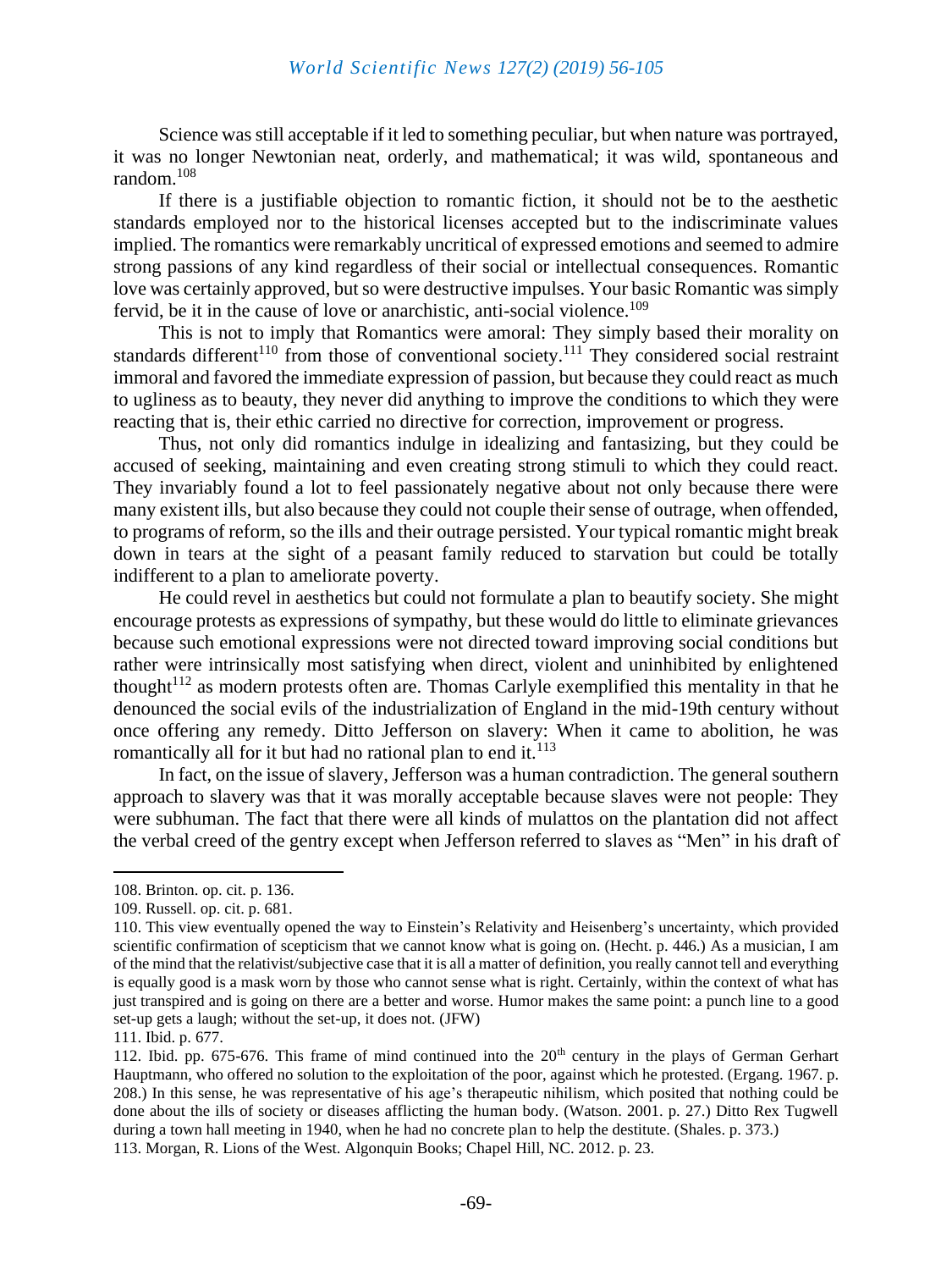the Declaration of Independence.<sup>114</sup> This belied the cognitive dissonance of saying all men are created equal and slaves are men unless you mentally add the qualifier, "Very unfortunate" men. However he did it, Jefferson lived with the contradiction, although his sentence referring the slaves as men was dropped from the Declaration before it was adopted by Congress.

Unlike Jefferson, the romantic was a mystical rebel. As the ultimate anti-rationalist, he indulged in immediate gratification of whim often at the expense of social or psychological virtue. By his willingness to sacrifice his future for present pleasure, he escaped the oppressive restraint of propriety and experienced a godlike high and that sense of power which often courts disaster. He assumed that God was one with himself, so while truth and duty existed, truth was what he said it was and duty what ever it was he did. Whereas the rationalist carried logical analysis to extremes, the romantic carried subjectivity to excesses. This works fine for people who are independent of others and reality, meaning dictators and madmen.<sup>115</sup>

If this sounds unsound, it was, but romanticism was not a philosophical movement; in fact, it was almost an anti-philosophical movement. Rationalism was the property of thinkers, and although some enlightened despots (e.g., Frederick the Great) had improved public administration via rational reforms, most people were simply tired of accepting and extending traditional ways of behavior which they strongly suspected were not ordained by God. Hence, romanticism became the great democratic salve. Anyone could become a bit of a romantic just by shedding a little convention and "Being himself" (i.e., indulging his 19<sup>th</sup> century id), and many were willing and able to do just that, as no enlightened thought was necessary. In fact, informed thought was a bother which most people sought to avoid or escape. The danger in herent in romanticism was that the only social control came from clashes with other equally subjective egos. Liberty made cooperation a fortuitous accident among intellectual anarchists, since social tradition and conventional morality were not questioned, challenged or justified so much as ignored and condemned as impediments to uncondonable if subconsciously desirable behavior.<sup>116</sup> This may have been due in part to romantics' ambivalence toward the people, whom they, like their modernist descendants 200 years later, simultaneously praised as bearers of popular genius and scorned as ingrates who stifled the originality of and martyred great men, $^{117}$  who managed to overcome the oppression of conventional thinking.<sup>118</sup>

Although romanticism was by its very nature a disorganized, non-philosophical movement, it did have a leader and spokesman. Jean Jacques Rousseau (1712-1778) expressed feelings already existing and was especially popular among the French, who have always admired a direct, sincere display of emotion un-encumbered by deliberate, informed thought. As mouthpiece for the frustrated, disenfranchised masses.

He pointed out that civilized people are not particularly happy<sup>119</sup> because back stabbing politicos and cut-throat businessmen set up the state as a positive feedback system to benefit themselves.<sup>120</sup> The voice of romanticism he made emotional expression a cardinal virtue and,

<sup>114.</sup> Jefferson, T. June, 1776. http://founders.archives.gov/documents/Jefferson/01-01-02-0176-0004. (Thomas Jefferson's draft of The Declaration of Independence.)

<sup>115.</sup> Russell. op. cit. pp. 681-682. Suskind, R. Without a Doubt. New York Times Magazine. Oct. 17, 2004. 51. Sad to say, Mr. Suskind quotes an inflated, imperious, post-Enlightenment "Senior advisor" to 43. (Bonner.)

<sup>116.</sup> Russell. op. cit. pp. 682-684.

<sup>117.</sup> McMahon. op. cit. p. 194.

<sup>118.</sup> McCalman, I. Darwin's Armada. Norton; New York. 2019. p. 156.

<sup>119.</sup> Mishra. op. cit. p. 89.

<sup>120.</sup> Hodgkinson, T and Bergh, H. v. d. How to Sound Cultured. 2015. Publishers Group West; Berkeley, CA. p. 252.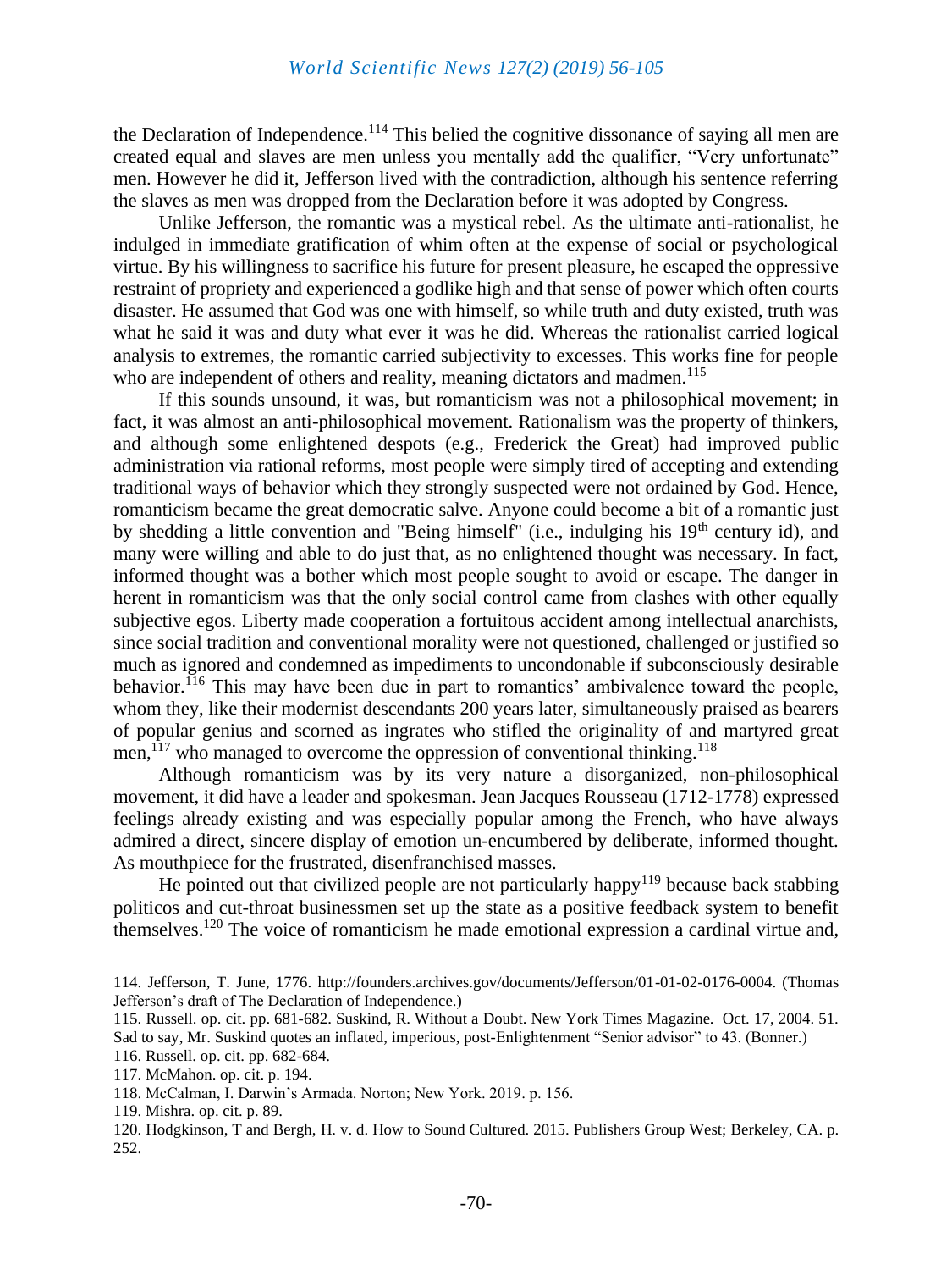as a throwback to Cicero,  $121$  found established society irksome if not a sham based on deceit. As a counterpoise to Hobbes, who saw natural man as brutish and cruel, JJ began with people in a natural state of harmony and simple pleasures: it was culture that corrupted them.<sup>122</sup> As he noted, "...it is manifestly contrary to the laws of nature that....an imbecile should lead a wise man....<sup>"123</sup> While he accepted natural (i.e., genetic) differences in abilities some people are stronger or more intelligent than others he anticipated Marx by attributing culturally induced and maintained inequalities to property or lack thereof.<sup>124</sup>

The salons patronized by Voltaire were hotbeds of hypocrisy which cultivated honor without virtue, reason without wisdom and pleasure without happiness.<sup>125</sup> He invented the "People", the voiceless mass of humanity in everyone else's background,  $126$  who, largely thanks to him, developed a class consciousness which found economic identity via Marxism and political expression in democracy. Further, he induced "Isms": Romanticism, socialism, authoritarianism, nationalism and anarchism can all be traced to him.<sup>127</sup> He opined that our major problems are self-created and taught those willing to learn contempt for convention in all cultural matters from dress and manners to love and morals,<sup>128</sup> Unfortunately, his call for tolerance was lost in the furor created by his call for moral liberty, which evoked a revolution.<sup>129</sup>

Also lost in the ferment was his solution to the problem of civilization. He did not issue a "Back-to-nature" plea but called for a cultural reset button to encourage the judgment of people for what they do rather than who they are their conduct rather than their pedigree or lack thereof. It might be said he was trying to negate the positive feedback mechanism which characterizes all human societies and leads the proactive ones to intense forms of selfdestruction, and, while he did not have the term "Equal opportunity" at hand, he did call for fairness in society.<sup>130</sup>

Nevertheless or therefore, to know JJ was to experience an intellectual nightmare, and to call him and Voltaire rivals would be putting it mildly. Voltaire regarded the vain, paranoid  $JJ<sup>131</sup>$  as a depraved, pitiful, abominable, intellectual tramp, while JJ, never noted for his subtlety, wrote to his antagonist simply, "I hate you". Nietzsche considered their relationship as the very essence of the unresolved problem of civilization: the representative of the victorious ruling class (Voltaire) confronted by a vulgar plebeian (JJ) ex-pressing his resentment of his social superiors.<sup>132</sup> The sophisticated Voltaire spoofed the establishment for failing to live up to its ideals; JJ ridiculed the ideals.

<sup>121.</sup> Skousen, C. 5000 Year Leap. 1981. National Center for Constitutional Studies; Malta, ID. p. 45.

<sup>122.</sup> Butler-Bowdon. op. cit. p. 256. In this regard, JJ was one of the progenitors of liber- alsim, which contends we are shaped by our cultural environment and that by changing our conditions will change our conduct.

<sup>123.</sup> Ibid. p. 258.

<sup>124.</sup> Ibid.

<sup>125.</sup> Mishra. op. cit. p. 93.

<sup>126.</sup> Ibid. p. 91.

<sup>127.</sup> Ibid. p. 110.

<sup>128.</sup> Russell. op. cit. p. 676.

<sup>129.</sup> Mortimer, I. Millennium. Pegasus; New York. 2016. p. 223.

<sup>130.</sup> Butler-Bowdon. op. cit. p. 259.

<sup>131.</sup> Hodgkinson and Bergh. op. cit. p. 253.

<sup>132.</sup> Mishra. op. cit. p. 94.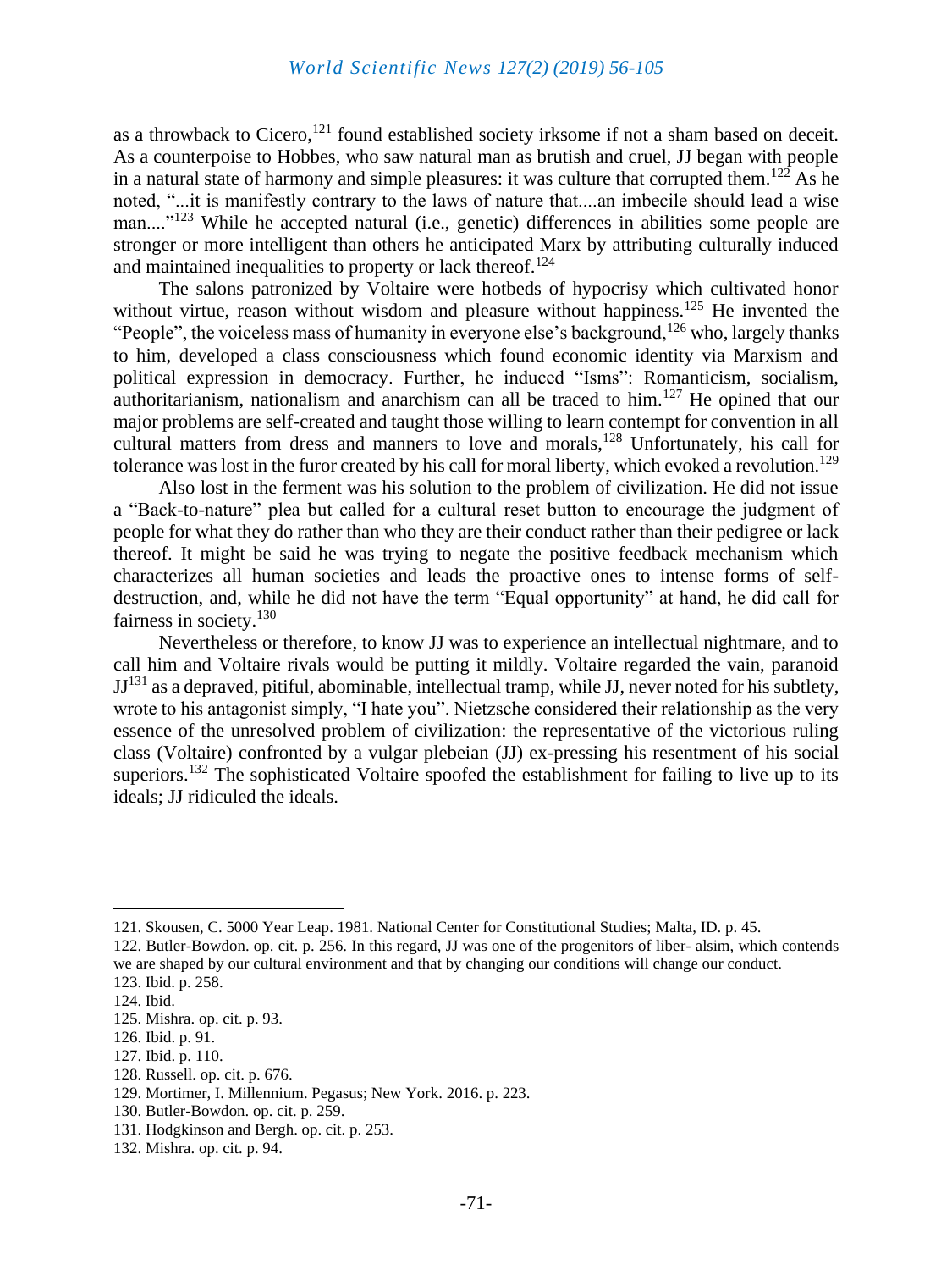#### *World Scientific News 127(2) (2019) 56-105*

As an emotional counterpoise to the more rationalistic philosophes, JJ was more capable of feeling strongly than analyzing accurately,<sup>133</sup> romanticized the lowly French peasant<sup>134</sup> and idealized the primitive state of man, about which he knew little, as one of virtue and happiness. For the most part, however, like a paranoid, latter-day Cynic, he vilified society in general as the source of corruption. Like Plato, he idealized Sparta, in which the individual surrendered himself to public service.<sup>135</sup> In stark opposition to Hobbes and Locke, he averred people were happier in their primitive state of nature than in civil society,  $136$  in which freedom was  $impossible.<sup>137</sup>$ 

People were good; it was their customs, traditions and institutions that were bad. He maintained all that had to be done to improve people and society was to change or eliminate the cultural (i.e., human) environment. Not surprisingly, his message was profoundly disruptive socially as it struck not only at eighteenth century French society specifically but at the very concept of society generally<sup>138</sup> and the enlightened assumption of continuous cultural progress.<sup>139</sup> It was echoed in Thoreau, reflected in Gauguin<sup>140</sup> and espoused by hippies. Put another way, JJ's counterpoise was actually not a rationalist but a bureaucrat, but as the survivors of the revolution found, the only thing worse than having cultural institutions was not having them.

Personifying the enlightened, Rationalist bureaucrat, Frederick the Great grounded Prussia on the applications of reason, science and technology to the emerging state, which did pretty well for itself until 1806, when Napoleon knocked it off the map at Jena.<sup>141</sup> Voltaire used reason to mock the establishment especially the Church by showing how it abased its own standards. Finally, Rousseau cut loose from reason it self which he deemed *a* if not *the* source of psychic ills as an intellectual standard for judging what is culturally correct in favor of emotional abandon and subjective legitimacy.

141. Jones. op. cit. p. 53.

<sup>133.</sup> Smith, A. The Theory of Moral Sentiments. Edited by D. Raphael and A. Macfie. Clarendon Press; Oxford, England. 1976. p. 10.

<sup>134.</sup> Rousseau, J. Julie. 1761.

<sup>135.</sup> Mishra. op. cit. p. 92.

<sup>136.</sup> In this respect, Rousseau was a psychohistorian's delight in that his basic values were presumably shaped by in idyllic period in his life beginning at age ten when he lived happily in the countryside and which ended abruptly when he was apprenticed a few years later in Geneva. The experience was wrenching and left him embittered toward society and civil institutions in general. (Blom. p. 25.) He all but married a simple woman with who had difficulty learning the days of the week and never mastered the months of the year. (Durant & Durant. 1967. p. 17.) They had five children, all of whom were put up for adoption. (Ibid. p. 18.) His criticisms of the educational system of the day alienated the Church which drove him out of Paris. A fledgling paranoid, he stayed in Britain with his friend David Hume until he was no longer a friend. He enjoyed some productive years in France until he went insane and died. To add insult to death, he is buried alongside his *mal ami* Voltaire. (Butler-Dowdon. p. 259fn)

<sup>137.</sup> Burns, J. Fire and Light. St. Martin's Press; NY. 2013. pp. 100-101. Mishra. op. cit. p. 91.

<sup>138.</sup> Wells, H. G. The Outline of History. 1920. (Cassel; London. 4th ed. Revised by R. Postgate 1961.) pp. 885- 886. Picking up on the theme over 100 years later, Henry Adams wrote, "Society is immoral.....It can afford to commit any kind of folly and indulge in any sort of vice." (The Educa-tion of Henry Adams. 1907. Chap. 18.) And does, if on a positive feedback jag. JFW.

<sup>139.</sup> Mishra .op. cit. p. 21.

<sup>140.</sup> Ergang, R. Europe Since Waterloo. Heath; Lexington, MA. 3rd ed. 1967. p. 187. One hun-dred years after Rousseau, Fernand Khnopff and Ferdinand Hodler likewise expressed visually their pent up frustrations with repressive, civilized society. (Watson. 2010. p. 508.)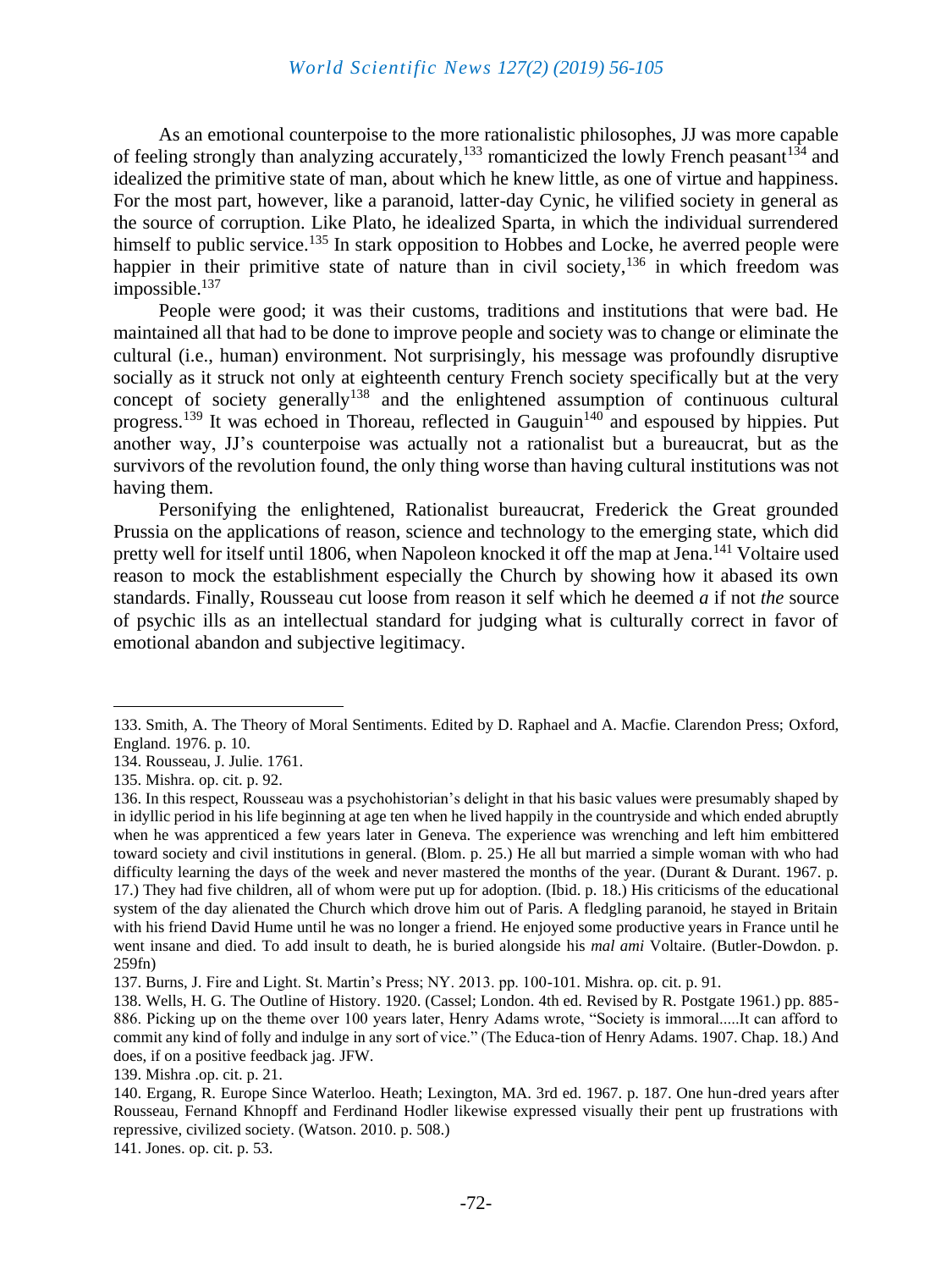#### *World Scientific News 127(2) (2019) 56-105*

However, Rousseau's favored emotional beliefs, which may or may not be true, did not lend them-selves to generalization because they were private and subjective and therefore differed among different people. For example, cannibals believed that they should eat humans, whereas Voltaire believed that they should eat only Jesuits. This illustrates the problem anyone would have when attempting to build a universal ethic (or diet) from assumed truths based on individual feelings<sup>142</sup> and led Rousseau to be regarded as a very interesting madman.<sup>143</sup>

Slighting stupidity, JJ's basic paranoid contention was that science, letters and the arts were sources of slavery and enemies of morality if not promoters of criminality.<sup>144</sup> Astronomy was coupled with superstition; mathematics with greed, mechanics with ambition and physics with idleness. He rued the invention of printing for immortalizing rationalists Hobbes and Spinoza, and, as the original Greenie, he opposed the exploitation of the environment.<sup>145</sup>

Further, he noted that as we became more reasonable, we be-came more wicked<sup>146</sup> because logic can lead to extreme uses of force which we then rationalize as necessary or justified. In the name of "Natural virtue", he explicitly condoned the repudiation of debts, sexual misconduct, evasion of work and avoidance of education. Consequently, he developed a considerable, sympathetic, devoted following among debtors, adulterers, dead-beats, fools<sup>147</sup> and intellectuals in general. $\odot$ 

He considered success in war to be the ultimate test of merit but incongruously admired, as would Jefferson,<sup>148</sup> the "Noble savage"<sup>149</sup> whom enslaved (i.e., technologically advanced and politically organized) Europeans could nearly always defeat in battle.<sup>150</sup> He accepted what he considered to be natural inequalities due to age, health, intelligence, etc., but not cultural inequalities due to privileges promoted by social convention.

With his view of private property as the ultimate source of evil did Marx read him? He had considerable impact on learned circles despite the inconsistency of the strange concoction of intellectual and anti-intellectual thoughts which congealed into his confused, often contradictory creed. Regarding JJ's glorification of the "State of nature", Voltaire responded dismissively, "Never has so much intelligence been employed to render us so stupid".<sup>151</sup> In the case of American natives, the state of nature included cannibalism, scalping, warfare, slavery

148. Morgan. op. cit. p. 22.

<sup>142.</sup> Russell. op. cit. p. 694.

<sup>143.</sup> Mishra. op. cit. p. 93.

<sup>144.</sup>Tocqueville, A. de. 1835. Democracy in America. (Translated by Henry Reeve. Edited by Phillips Bradley. Knopf; New York. 1945. p. 55. ) A Mr. Winthrope of MA observed that the most enlightened states produce the most criminals, or maybe they arrest and keep better records of them.

<sup>145.</sup> Rousseau, J. Has the restoration of the Arts and Sciences had a purifying effect upon morals? (A winning essay at the Dijon Academy 1750–in which he explicitly absolved stupidity from responsibility for the ills of civilization. Right!☻

<sup>146.</sup> Butler-Bowdon. op. cit. p. 257. Hitler is an example of the former; nuclear weapons of the latter. The development of reason is usually presented in terms of the growth of science and intellectual understanding. Its use in rationalizing behavior has been slighted by scientists, of course. $\odot$ 

<sup>147.</sup> Wells. op. cit. p. 886.

m The noble savage (i.e., American Indian) caused some consternation as to the hierarchy of human development which came to be perceived as children, women, Indians and white men. (Watson. 2011. p. 525.)

<sup>150.</sup> Eckert, A. That Dark and Bloody River. Bantam; New York. 1995. p. xxi. One exception was Gen. Edward Braddock's defeat in July, 1755 due largely to the European-laced general's stupid failure, despite a warning from Benjamin Franklin, (Allison, *et al.* p. 107.) to adapt to his enemy's tactics and the terrain. Fortunately for many of his troops, he was fragged in time for them to save themselves. (Eckert. lxi.)

<sup>151.</sup> Himmelfarb, G. The Roads to Modernity. Vintage Books; New York. 2005. p. 20.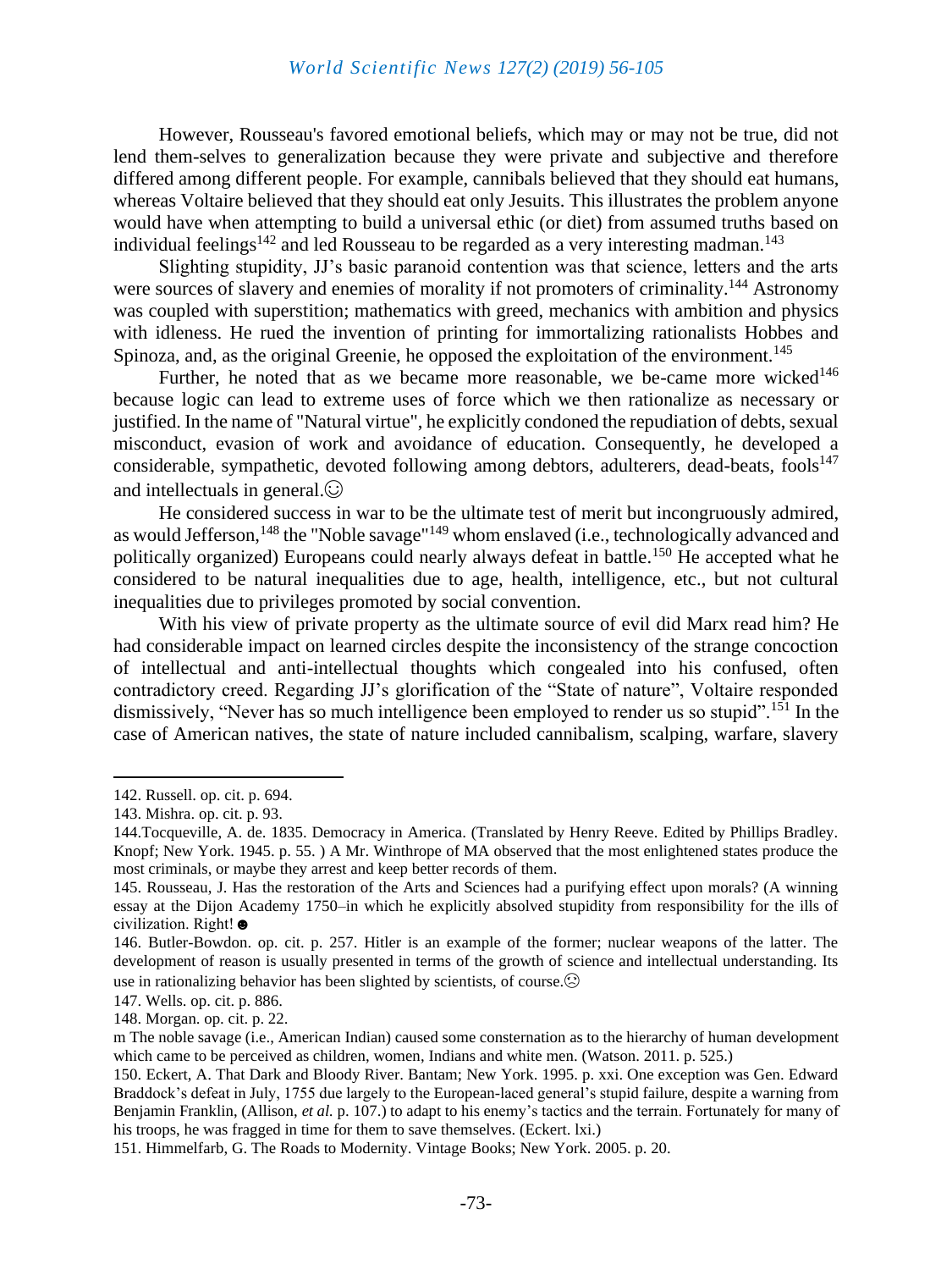and environmental insouciance masked by technological simplicity which belied an indifference toward the supporting natural environment.<sup>152</sup>

Although JJ was not a formal philosopher, as the voice for undirected emotions, he made quite a case for his cause by framing convincing arguments which betrayed his expressed contempt for reason. While providing the psychological basis for liberalism,<sup>153</sup> it was as a social critic attempting to deal with reality that he had his greatest intellectual difficulty. This stemmed not so much from the structure/logic of his arguments and his uncontrollable penchant for compulsive lying<sup>154</sup> as from the general (in) validity of his starting points. Contrary to his favorite contention, there is no actual basis for expecting beliefs based on feelings to be true: E.g., some people believe in heaven because they suffer on earth, which makes sense if there is a just God but that is just another self-serving, suspect assumption<sup>155</sup> in want of evidence.

As a political theorist, JJ indulged in extensive mental gymnastics to bury the emotional individual in a totalitarian community. Although one might have expected him to champion anarchy, he did not. He seemed to revere individual emotionalism but placed it in a repressive, organized, institutionalized context.<sup>156</sup> When he did so, he sacrificed what turned out to be only his nominal love liberty in favor of a suffocating blend of communal morality and political oppression. Thus, his political theory, as set forth in The Social Contract (1762), was ironically a throwback to Hobbes: It paid gratuitous lip service to individualistic democracy while justifying the totalitarian state.<sup>157</sup>

The problem, as always, was how to have freedom without people harming their own interests, much less those of others: His solution was that the individual should surrender himself to the state. He had no doctrine of natural rights: In fact, Voltaire's beloved rights were explicitly rejected. Citizens were to turn themselves and their non-existent rights over to the "Sovereign" community, which then, in its consuming, romantic wisdom, would somehow force people to be free.<sup>158</sup> According to him, the world was in a mess because people had retained rights and property. Apparently, this it caused tyranny by preventing administrators from effecting the general will of society,<sup>159</sup> which was legally codified by representatives who, according to the romantically naive Rousseau, could not be corrupted by propertied special interest groups.<sup>160</sup> In his fevered intellect, the general will would produce utopian, rational policies based on unanimity not just a functional majority of reasonable citizens. He scorned

<sup>152.</sup> Stark. How the West Won. ISI Books; Wilmington, DE. 2014. pp. 233-236.

<sup>153.</sup> Harari, Y. Sapiens. Harper; New York. 2015. p. 392.

<sup>154.</sup> Blom. op. cit. p. xv.

<sup>155.</sup> Russell. op. cit. pp. 691-692. Another challenge to the just, fair universe model is the passing of microbes causing syphilis, rubella and AIDS by mothers to be to their fetuses. (Diamond. 2005. p. 199.) Way to go, God. Are you some kind of sicko or what?

<sup>156.</sup> While condoning sexual misconduct, he incongruously condemned lust and preached chaste love. (Blom. p. 298) Is this messed up or what?

<sup>157.</sup> This calls to mind Descartes' invention of the soul in the pineal gland to fulfill a perceived need (i.e., free will). When great minds find themselves boxed in by their own ideas, they concoct some odd construct to provide them with an escape mechanism. Kant did this for the sake of God, whom he felt compelled to respect. (Erickson. Part 1; pp. 42-43.) In Rousseau's case, some means for social control of his romantic psychoanarchists. Ironically, Hobbes and JJ ended up at the same place with people being depraved and evil: Hobbes regarded that as natural while JJ attributed it to the effects of civil society.

<sup>158.</sup> Hegel would later define freedom as "The right to obey". For JJ (1782) it meant not being forced to do something you do not want to do; it did not mean doing what you want to do. (Now it means the right to conform i.e., be politically/culturally correct.)

<sup>159.</sup> Russell. op. cit. pp. 694-696.

<sup>160.</sup> Blanning. T. The Pursuit of Glory. Penguin; New York. 2007. p. 342.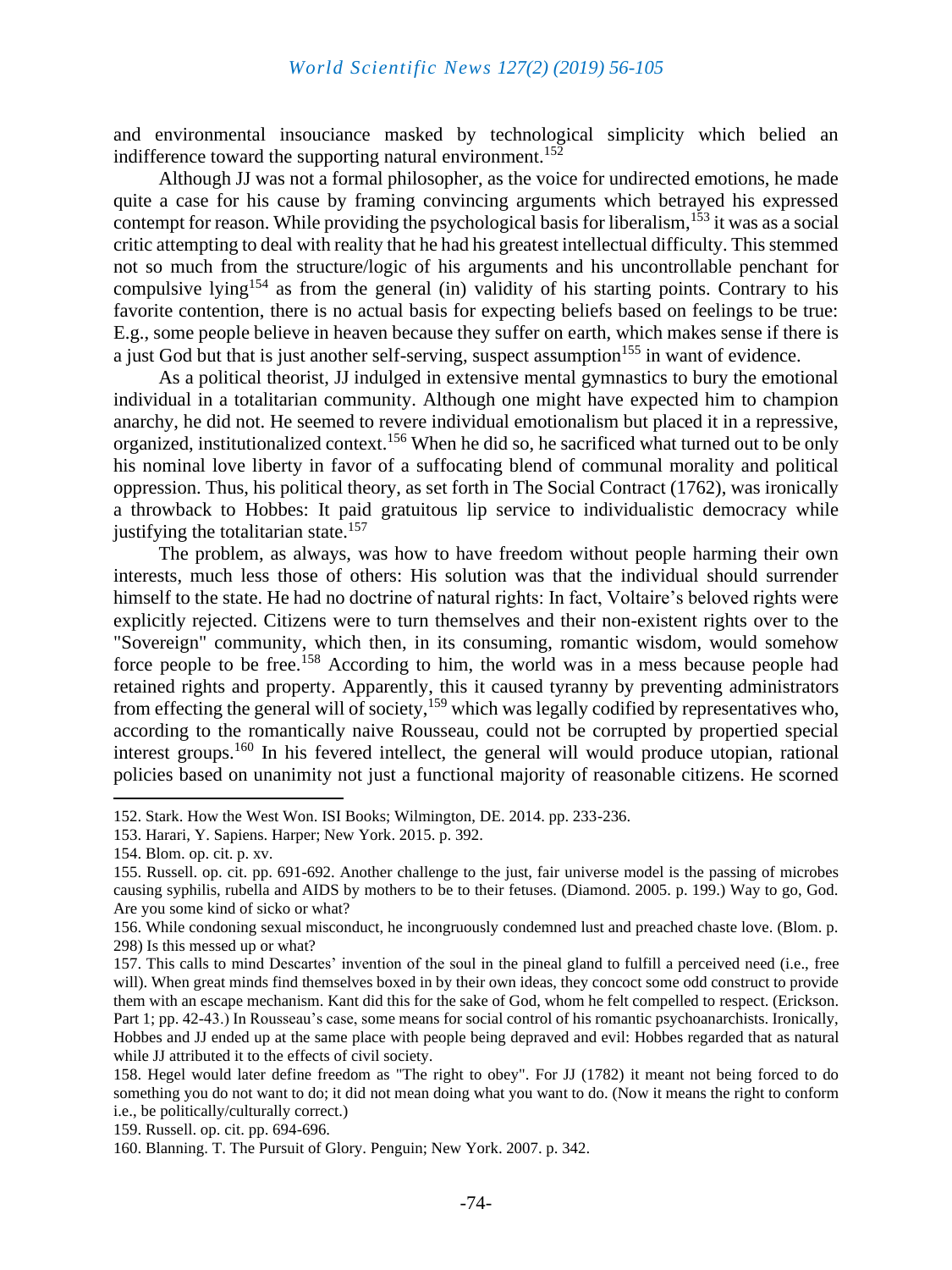faith in reason, reform and progress and condemned enlightenment as the road to slavery,  $161$ and his influence endures. Ironically, he provided rationales for totalitarians Robespierre, Marx and Pol Pot, while his apolitical disciples include the Transcendentalists of the 19<sup>th</sup> century and the hobos and beats of the  $20<sup>th</sup>$  as well.<sup>162</sup>

Actually, JJ's notion of "Sovereign" was more metaphysical than political and dealt with matters of right and wrong rather than with facts of power. For him, "The sovereign.... is always what it should be." That is, always right. If we bear in mind that when using the term "Sovereign", he referred not to a ruler but to a collective ideal, his statement boils down to the idea that the theoretically perfect community sets the standards for morality.<sup>163</sup> This presumably justified political obedience to authority when it represented the general will,<sup>164</sup> although this could happen only in a utopia.

Even there, the general will was left to the interpretation by the elites because he regarded the people collectively as unreliable at best.<sup>165</sup> Moreover, it seems otherwise very much at odds with his favored notion that the individual's feelings not only define truth but provide a guide to the commonly accepted goal of all enlightened people happiness.<sup>166</sup> He predicted humanity would achieve this by imploring God to return them to innocence, ignorance and poverty,<sup>167</sup> which, except for innocence, He certainly seems to be doing quite well.

While essentially everyone agreed on the goal of happiness, they differed as to what constitutes it. While in France in the 1780's, Thomas Jefferson indulged at some length in cognitive dissonance on the bliss of long-term fidelity in marriage over the transient gratification from mere gratuitous sex as he picked up on his fourteen year old slave girl Sally Hemings. He further rhapsodized that most Americans did not know how happy they were and then happily linked monogamy to republican virtue.<sup>168</sup>

Others differed as to how the universal goal should best be pursued, although almost all accepted Locke's psychology that the human mind was a blank slate upon which experience wrote the message of the individual's life.

In addition, most intellectuals agreed that the way to happiness was not by saving the soul but by manipulating the environment<sup>169</sup> to write a happier message on the slate of life. However, that was where agreement ended, as it turned out people had very different ideas as to what the ideal environment/message should be. To the establishment, the old environment was quite good enough, thank you, while for reformers, certain changes were in order.<sup>170</sup> Finally,

<sup>161.</sup> Burns. op. cit. p. 101.

<sup>162.</sup> Hayward, S. The Age of Reagan: The Fall of the Old Liberal Order. 2001. Three Rivers Press; New York. p. 148.

<sup>163.</sup> Vilfredo Preto would later dismiss the masses as "....those lacking energy, character and intelligence". (Beetham.)

<sup>164.</sup> Brinton. op. cit. p. 134.

<sup>165.</sup> Rousseau, J. The Social Contract. 1762. Translation by Maurice Cranston. p. 89.

<sup>166.</sup> Bloom, A. The Closing of the American Mind. Simon and Schuster; New York. 1987. p. 299. For a modern qualification see: Gruber, J., Mauss, I. B., & Tamir. M. 2011. A dark side of happiness? How, when and why happiness is not always good. Perspectives on Psychological Science, 6(3), 222-233. Consistent with the "Igorance" is bliss" theme, stupidity and happiness seem to have a reciprocal relationship. Btw, Harari has an excellent chapter 19 on happiness.

<sup>167.</sup> Rousseau. 1750. op. cit.

<sup>168.</sup> Steele, B. Thomas Jefferson and American Nationhood. Cambridge University Press; New York. 2012. pp. 53-90.

<sup>169.</sup> Brinton. op. cit. p. 127.

<sup>170.</sup> Ibid. p. 129.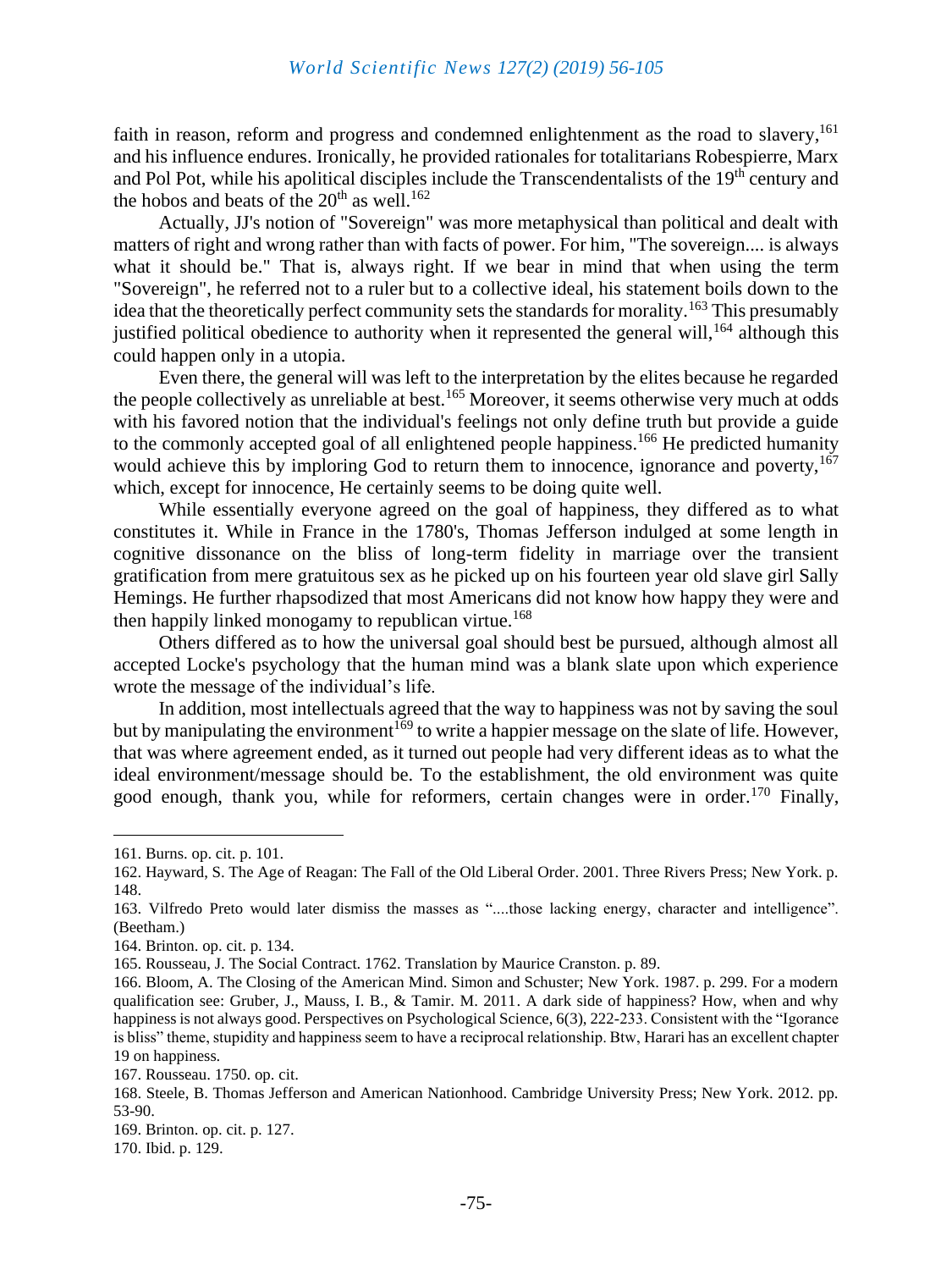reformers themselves differed as to who would decide exactly just which changes were desirable.

Reformers did agree that people, not God, would decide. The doctrine of divine right of kings had been discredited by Charles II, dismissed by the Glorious Revolution and buried by Louis XIV. In 1683, Charles II beheaded Algeron Sidney for asserting that there was no such right that the right to rule was granted by the people.<sup>171</sup> His brother, James II, maintained the divine right position until he was gloriously deposed in 1688. Louis XIV then took it to excesses which offended the developing parliamentarians of the age. So, it was agreed, the people would decide,  $^{172}$  but that left the question, who? Which people are the source of righteous power?

On the one hand,  $173$  the rationalists tended to believe in a small clique of wise and gifted men who would impartially wield their authority to shape the environment presumably to the mutual advantage of all.<sup>174</sup> Politically, they favored "Enlightened despots",<sup>175</sup> and economically, they encouraged industry,<sup>176</sup> but basically, they were elitists<sup>177</sup> ever suspicious of the "Wickedness, stupidity, inhumanity, unreason, inertia and prejudice" of the masses, <sup>178</sup> who could be shaken<sup>179</sup> from their befuddled consciousness and habits of submission not by education but only by dramatic action.<sup>180</sup>

As spokesman for the group, father of the Constitution James Madison<sup>181</sup> naively believed in liberally educated rational men<sup>182</sup> like himself "Whose enlightened views and virtuous sentiments render them superior to local prejudices, and to schemes of injustice". Those like today's Bilderbergers who held these views saw themselves structuring the coming planned society.<sup>183</sup> Such views and values would presumably lead them to decide questions of public good in a fair, objective manner,<sup>184</sup> and they would guide the masses to proper conclusions and policies presumably for the good of all<sup>185</sup> but especially for their own wealth. Be that as it may, the framers of the Constitution were geniuses who squared the political circle by setting up a

<sup>171.</sup> Sidney, A. Discourses on Government. Deare and Andres; New York. 1805. Vol. 2: p. 18.

<sup>172.</sup> Hamilton, A. Federalist Papers. 22:152.

<sup>173.</sup> This and the next paragraph follow a model outlined by Thomas Jefferson in a letter to Henry Lee. Aug. 10, 1824.

<sup>174.</sup> Comte, A. Course of Positive Philosophy. (Six volumes) 1830-1848.

<sup>175.</sup> Brinton. op. cit. p. 128.

<sup>176.</sup> Ibid. p. 130.

<sup>177.</sup> Ibid. p. 137.

<sup>178.</sup> Diderot, D. Quoted on p. xvi of A. Pagden's The Enlightenment. Random House; New York. 2013.

<sup>179.</sup> In the19<sup>th</sup> century, Mikhail Bakumin took this notion to the extreme of anarchy and became the father of terrorism. (Freedman. 276) In 1881, The (oxymoronic) Anarchist Congress called for annihilating all rulers, ministers of state, nobility, the clergy, prominent capitalists and other exploiters. (Freedman. 277.) Replaying an aspect of Roman history, the ferocity and imbecility of autocratic rule was opposed by the ferocity and imbecility of utopian revolutionaries. (Freedman. p. 278.)

<sup>180.</sup> Freedman, L. Strategy. Oxford University Press; New York. 2013. p. 276. Levy, C. Errico Malatestra and Charismatic Leadership. In Stutje, J. (Ed.) Charismatic Leadership and So-cial Movements. Bergman Books; New York. 2012. pp. 89-90.

<sup>181.</sup> Gutzman. op. cit. p. 136.

<sup>182.</sup> This kind of thinking led to the Constitutional mandate for the Electoral College, the indirect election of senators and the formation of the Federalist party in the emerging United States and the modern GOP later on. It survives also in the "Government knows best" philosophy of insiders who fight among themselves as to who is insidest. (Report of the Iran-Contra Congressional Investigating Committees.)

<sup>183.</sup> Brinton. op. cit.

<sup>184.</sup> Madison. op. cit. (Wood. Empire of Liberty. Oxford University Press; New York. 2009.)

<sup>185.</sup> Raphael R. Founding Myths. The New Press New York. 2004. (Revised edition: 2014.) p. 44.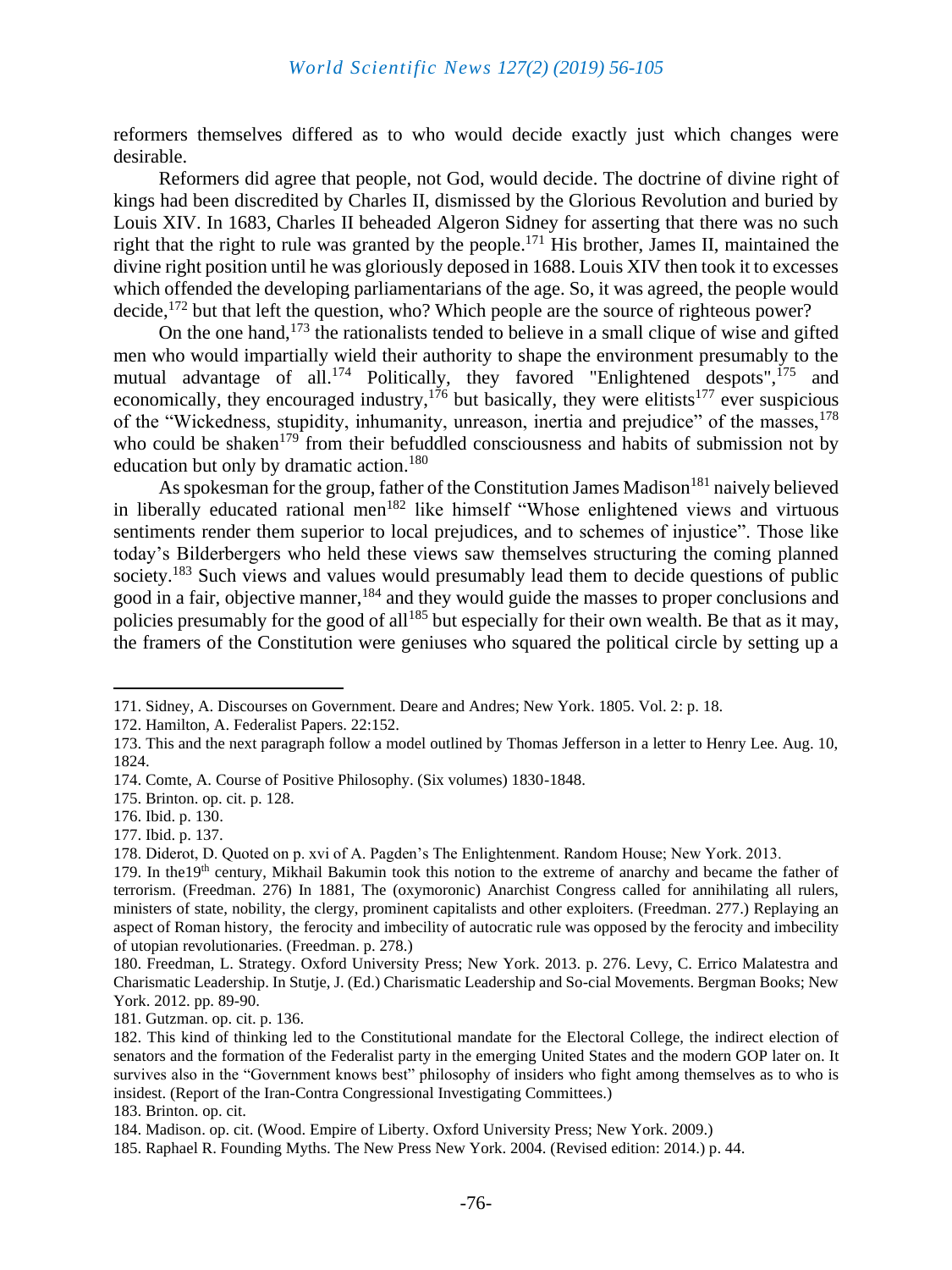government based on a document characterized by ambiguity and omission.<sup>186</sup> Followers who used it would breath life into it, and the government it established could be and was, on occasion, run by unprincipled idiots.<sup>187</sup>

On the other hand were the usually more inclusive democrats who embraced the cautionary observation of English jurist William Blackstone, "It is not to be expected from human nature that the few should always be attentive to the interests and good of the many".<sup>188</sup> or as Hegel observed, "The few assume to be the *deputies*, but they are often only the *despoilers* of the many."<sup>189</sup> In the summer of 1776, the newly enfranchised lower classes were urged to elect "No lawyers or other professional characters or other learned men, but to select men uneducated with unsophisticated understandings".<sup>190</sup>

As General U. S. Grant observed in 1868, "All the romance of feeling that men in high places are above personal considerations and act only from motives of pure patriotism, and for the general good of the public has been destroyed. An inside view proves too truly very much the reverse."<sup>191</sup> Such populists believed the ultimate depository of power to be the people, who would destroy the existing unnatural, bad, civil environment so that everyone could live happily in the ensuing ideal world.<sup>192</sup> Most of these, like the disciples of visionary Thomas Jefferson ironically Madison's mentor and idealistic spokesman for reason favored majority rule<sup>193</sup> and assumed the innate wisdom of humanity in pursuit of happiness would lead to a generally perfect or at least better civilization: *Vox populi, vox dei*. Such idealists notwithstanding, generally, enlightened Europeans regarded civilization as a gift bestowed by the informed elite on the ignorant many.<sup>194</sup> In this context, the Enlightenment ended on July 14, 1789.

While rationalists and romantics took different paths to happiness, they all worked to discredit the establishment (i.e., narrow-minded royalty, biased aristocracy and closed-minded clergy) of the eighteenth century.<sup>195</sup> This is hardly surprising because, although romanticism began as a revolt against rational-ism, they had a lot in common.

They were both secular movements based on the assumptions that life on earth could be almost indefinitely improved through cultural adaptation. Thus, they were often woven together in a single individual<sup>196</sup> like rationalist dreamer Jefferson. In the truly enlightened person, heart and head were both sound. As Western Man shifted between them, emotion and reason would

194. Mishra. op. cit. p. 99.

<sup>186.</sup> Schlesinger, jr. A. 1986. The Cycles of American History. Houghton Mifflin; Boston, MA. p. 433.

<sup>187.</sup> Friedmen, T. Medal of Honor. The New York Times. Dec. 15, 2000.

<sup>188.</sup> Blackstone, W. Commentaries on the Laws of England (1765-1769).

<sup>189.</sup> Hegel, G. Philosophy of History. IV, 3, 3. 1832.

<sup>190.</sup> Cannon, J. Summer, 1776. Quoted on p. 108 of C. Page's James Wilson: Founding Father, 1742-1798. University of North Carolina Press; Chapel Hill, NC. 1956.

<sup>191.</sup> Grant, Gen. U. Letter to Gen. William Sherman. Jan., 1868. Papers. J. Simon. ed. Carbon-dale, IL. 1967.

<sup>192.</sup> Jefferson, T. Letter to William Jarvis. Sept. 28, 1820.

<sup>193.</sup> Theodore Roosevelt agreed 51% of the time; "...the rest of the time, it was the voice of the Devil....or a fool." (Beschloss. p. 137.) It remains the creed of the modern liberal, who trusts\* the judgment of the man in the street while knowing that most people have mean tastes, are superstitious and incapable of any kind of complex thinking. (Hazlitt) As D. Boorstin noted, we must abandon the prevalent belief in the superior wisdom of the ignorant. (McWilliams. p. 183.) Unfortunately, that is usually opposed not by the wisdom of the educated but the influence of the wealthy i.e, special interest groups. \*Racist/sexists Jefferson and Woodrow Wilson qualified this ideal by explicitly contending it applied only to white men.

<sup>195.</sup> Replaced by the corporatocracies of  $19<sup>th</sup>$  century democracies.

<sup>196.</sup> As expressed in Bernini's spiritual and sensual, devotional and erotic mistress piece *The Ecstasy of Saint Theresa of Avila*, in which an angel pierces, with the glowing tip of a spear, the heart of a damsel who, then experiences a cardiac orgasm. (Blanning. Plate 14 and page 457.)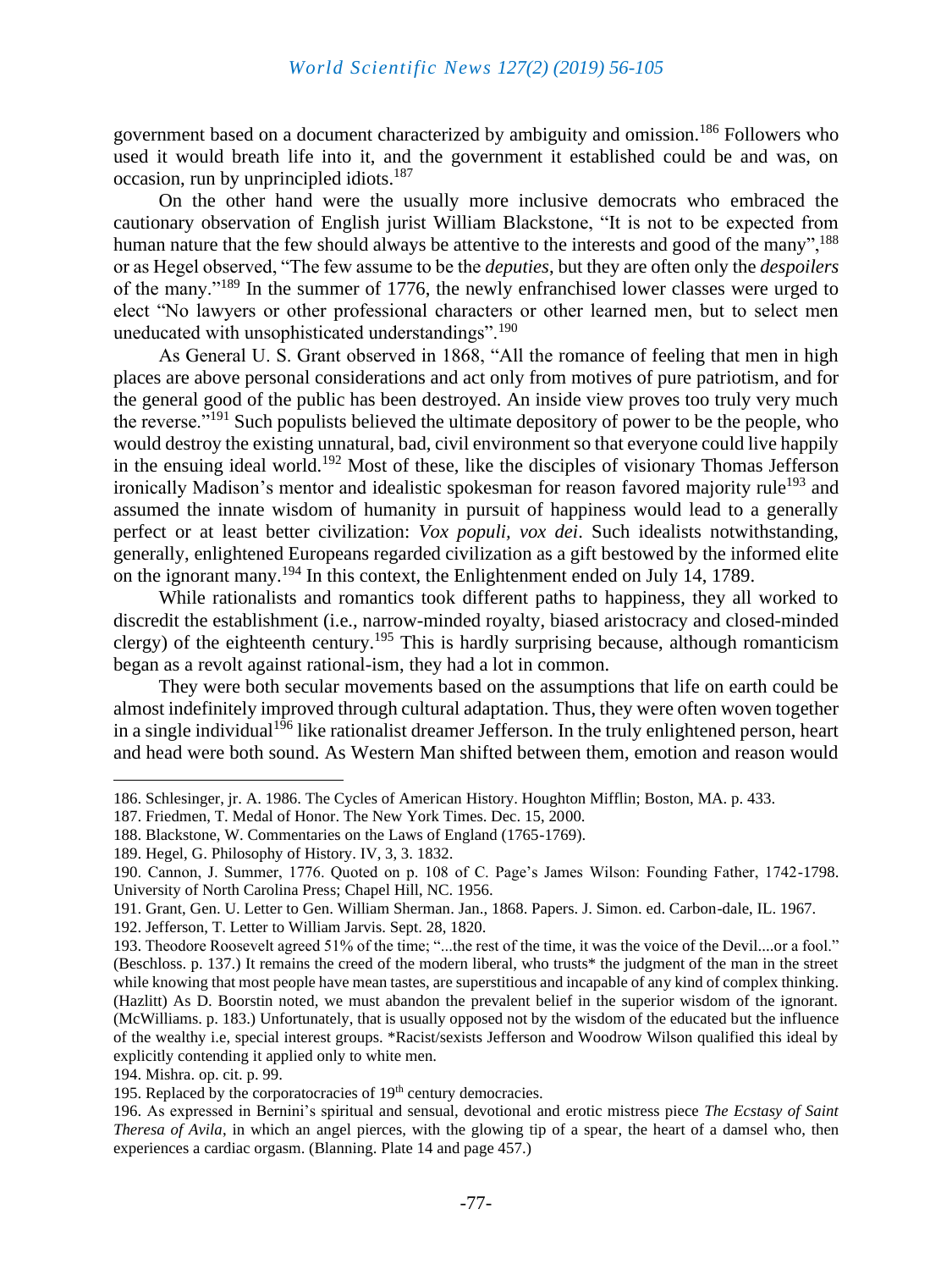be combined and balanced to usher in an era of compassionate progress through inspired policies based on valid knowledge.<sup>197</sup> Even more often, conversations and debates were among all kinds of clashing egos hyping their conflicting creeds presumably to the benefit of all who took part in the process.<sup>198</sup>

Jefferson's "Natural aristocrat" would be an ideal Boy Scout matured–sincere, benevolent, reasonable, tolerant, honest, virtuous, candid, cosmopolitan, elevated and free of prejudice, parochialism and religious enthusiasms of the vulgar and barbaric.<sup>199</sup> In short, he would have made stoic John Calvin proud and JJ puke. However, he was displaced by Marx's proletarian factory worker as the Industrial Revolution, which Jefferson intellectually missed completely, unfolded all around him.

Regrettably, despite all the high minded philosophy, impassioned thinking and rhetoric about enlightenment in the eighteenth century, the spread of factual knowledge during this period remained surprisingly slow for a number of reasons. First of all, knowledge often remained detached from culture in general. Knowledge was still something of a Hellenic ideal, like virtue, to be cultivated as its own reward and not to be sullied by usefulness.<sup>200</sup> For example, Thomas Jefferson was aghast that medical research might take place in hospitals, which were regarded as institutes for the sick and dying not places for scientific experimentation.<sup>201</sup> However, the democratic, pragmatic, empirical science building on facts from the bottom up was gradually displacing the aristocratic, rational model of divining wisdom and truths from the top down.

Further, European universities had been founded not to discover the new but to transmit the old to the next generation. At the end of the century, British universities were characterized by "Lethargy, corruption and sinecurism". Oxford professors ceased to lecture<sup>202</sup> and many took snobbish pride in their monas-tic isolation a tradition which remains in academia to the present. In that spirit, some in the eighteenth century who possessed ideas or facts tried to keep them secret and even labored to prevent others from learning them. $203$ 

In addition, the Royal Society and similar organizations allegedly devoted to advancing science and supposedly designed to promote the discovery and dissemination of knowledge became instead social if not class institutions which furthered the careers of their members. With emphasis in academics placed heavily on priority of discovery, many scientists came to be more concerned with claiming credit for the discoveries they had made than in making new ones.<sup>204</sup> As scholars, they became increasingly obsessed with disputes among themselves and more and more wrote books on impractical theoretical issues for each other and shelves.<sup>205</sup>

<sup>197.</sup> Brinton. op. cit. p. 116. As President Lincoln advised a friend, in 1864, regarding the Bible: "Take all of this book on reason that you can, and the balance on faith......" (Beschloss. p. 122.)

<sup>198.</sup> Purnell, C. The Sensational Past. Norton; New York. 2017. p. 16. Generally, most who took part were classically educated and cited all kinds of examples from Greek and Ro-man history. This democratic/republican influence is reflected in the Greco/Roman architecture and fashion of the early American republic. (Sass pp 56- 57)

<sup>199.</sup> Wood. op. cit. pp. 277-278.

<sup>200.</sup> Clinton, D. "An Introductory Discourse". Literary and Philosophical Society of New York. July 4, 1814. (Published in 1815.) p. 8.

<sup>201.</sup> Jefferson, T. Letter to J. Banister, Jr. Papers of Thomas Jefferson. 8: 636. Oct. 15, 1785.

<sup>202.</sup> Chapman, R. The Higher Civil Service to Britain. Constable; London, England. 1970. pp. 18-19.

<sup>203.</sup> Boorstin. op. cit. p. 409.

<sup>204.</sup> Ibid. p. 410.

<sup>205.</sup> Ibid. p. 414.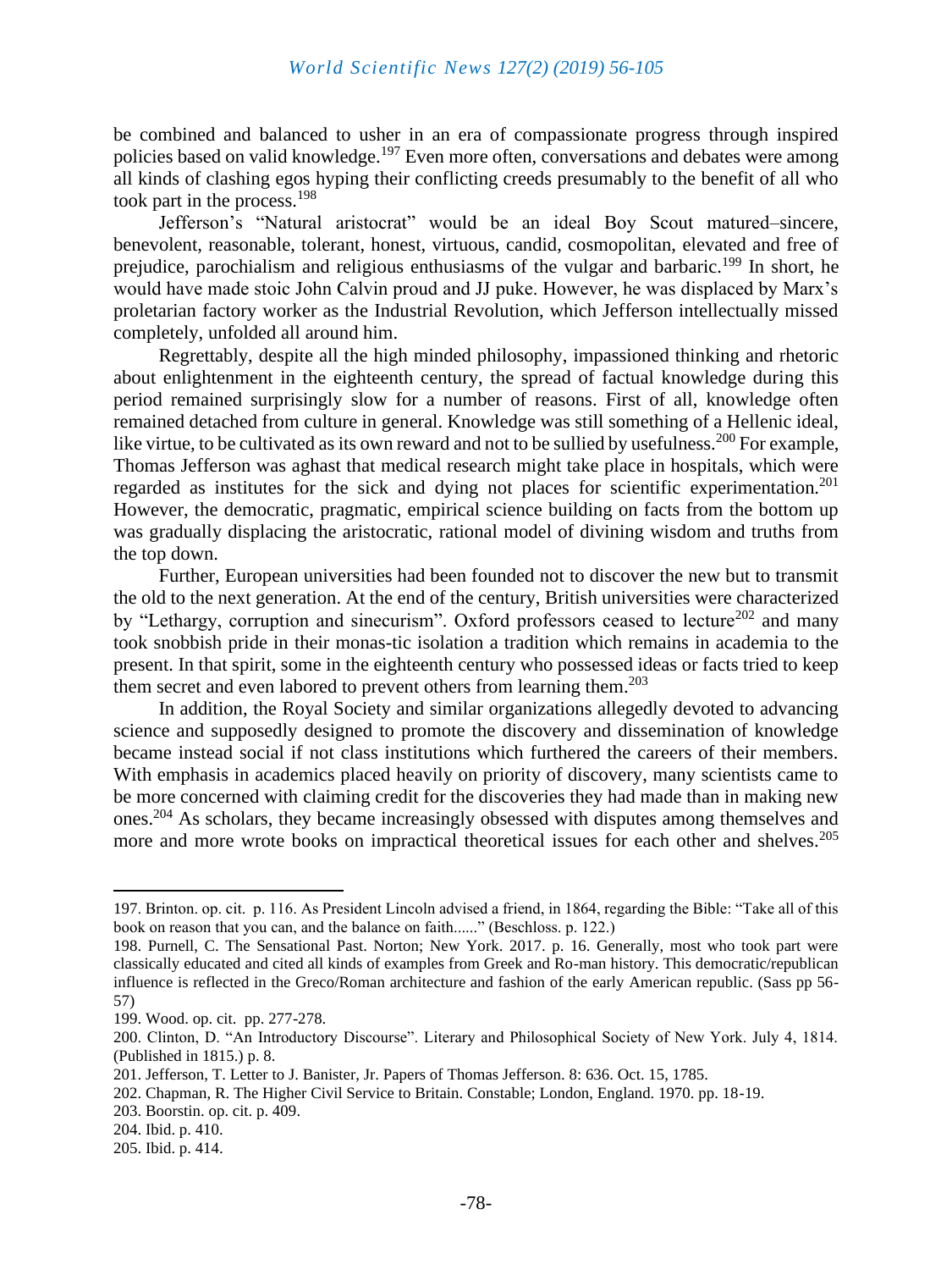Unfortunately, in doing so, they established standards for pettiness which render such matters "Academic" to this day.

In this regard, Newton was one of the worst examples of the old scientist. He became a virtual dictator of the Royal Society an ego-maniacal despot who became increasingly powerful and difficult as his prestige increased from 1703, when he became president, until his death in 1727. As leader of the first scientific "Establishment", he set a regrettable example by embodying the forementioned problem subjectivity posed for enlightenment by blocking the development of any advances in math or science which might have undermined his own position of authority or diminished his prestige. For example, he maliciously deprived astronomer John Flamsteed of the satisfaction of having his works published in his lifetime. Sadder still was the monumental pettiness he exhibited in his unnecessary dispute with Leibnitz over credit for inventing the calculus, and in a shocking display of academic overkill, he continued his unprincipled campaign in a one-sided battle even well after the death of his opponent.<sup>206</sup>

Meanwhile, the common man of the eighteenth century remained remarkably unenlightened, and in the pragmatic commercial world, tradesmen and artisans did little to help themselves in this regard. They were usually narrowly suspicious of novelty and resisted innovations as threats to their established positions and entrenched beliefs. Essentially an urban movement, the Enlightenment stopped at the suburbs, where people were too stupid<sup>207</sup> to counter the conversion of religious feeling into political oppression. In the country, serfs (not to mention any slaves) were indifferent if not resentful/hostile to any practical reforms which would improve productivity for their lords. $^{208}$ 

Likewise, sailors, whose very lives often depended upon knowing their whereabouts, were surprisingly slow to give up hand-drawn charts for printed maps and better methods of navigation indeed, the methods used in 1500 were merely refined but not replaced until the 1920's.<sup>209</sup> Gobs were also reluctant to ac-knowledge the existence of newly discovered lands and unwilling to abandon their traditional illusions about geography<sup>210</sup> and the beasts and phantoms which were then somehow known to inhabit unknown waters.

In addition, knowledge about sea lanes was jealously guarded by its possessors to keep competitors from easy access to lucrative foreign markets or valuable resources or as state secrets designed to keep vying powers from far-flung parts of the world and ports of both real and potential customers.<sup>211</sup> For example, in the early  $16<sup>th</sup>$  century when maps were regarded as a form of secret "Intelligence", <sup>212</sup>

<sup>206.</sup> Ibid. pp. 410-416. Leibnitz triumphed in a way, in that the notation used in calculus is his, not Newton's.

<sup>207.</sup> Diderot, D. Letter to Volland. 1759. In Diderot, Oeuvres. Vol. 5. Correspondence. p. 180.

<sup>208.</sup> Berzeviczy, G. Undated citation in Blanning. p. 170.

<sup>209.</sup> Morison, S. The European Discovery of America: The Northern Voyages. Oxford University Press; New York. 1971. p. 142.

<sup>210.</sup> Boorstin. op. cit. p. 278. Rink, P. Nathaniel Bowditch: The Practical Navigator. American Heritage; XI, #5, p. 58. Aug. 1960.

<sup>211.</sup> Manchester. W. A World Lit by Fire. Back Bay Books; Boston, MA. p. 238.

<sup>188.</sup> Restall, M. When Montezuma Met Cortes. HarperCollins; New York. 2018. p. 8.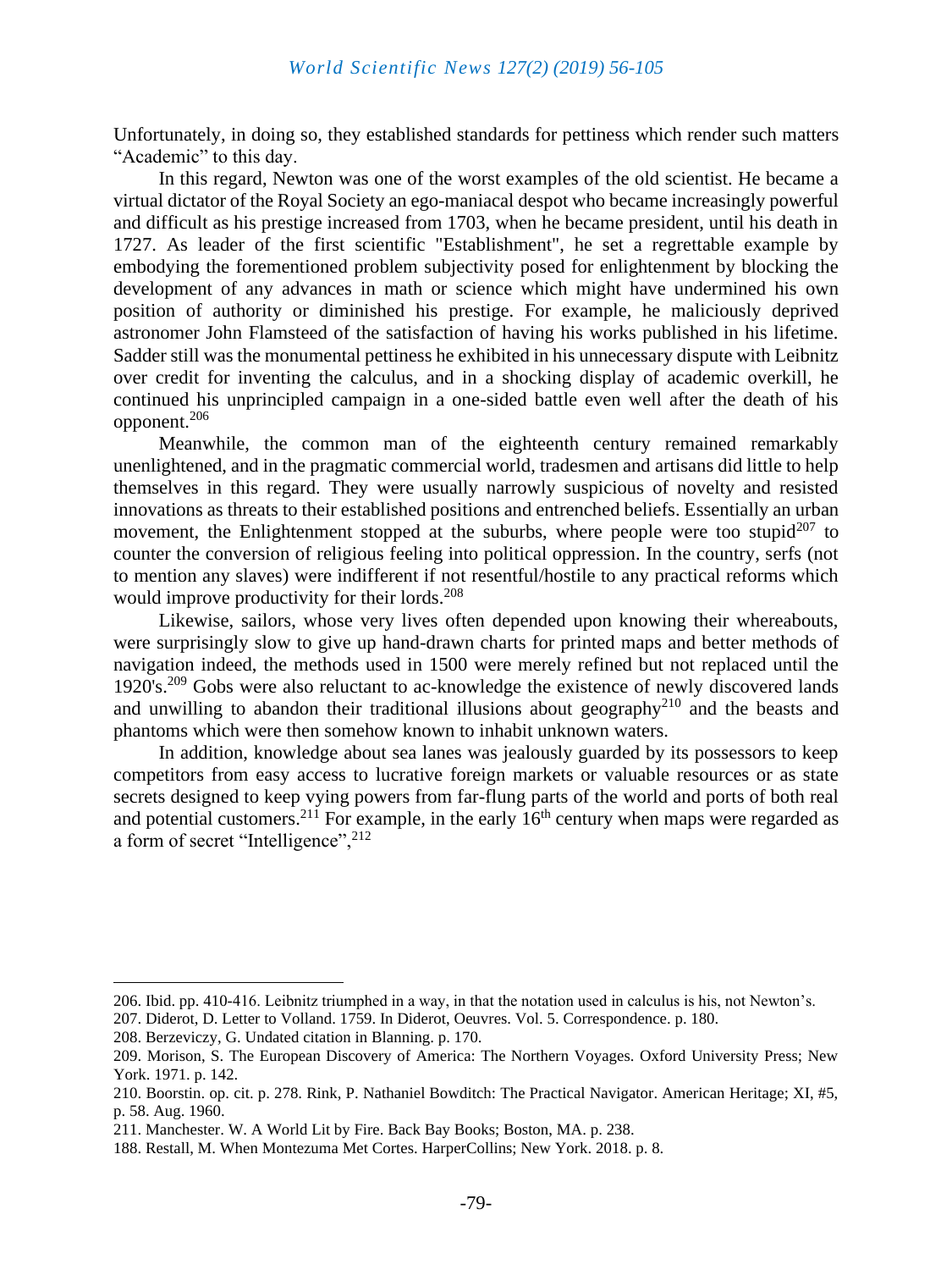Portuguese king Manuel I made stealing official maps a capital offence.<sup>213</sup> In a lesser vein, in the 18th century, the Spanish jealously guarded knowledge about their holdings on the American Pacific coast lest it benefit their rivals the French and English.<sup>214</sup>

Worse yet, the knowledge that was available to political leaders was used in shaping public policies which seldom exemplified an ideal combination of reason and emotion and which were of questionable practical value. One example of such unenlightened naiveté was revealed by the first economist in history (Thomas) Robert Malthus.<sup>215</sup> In his Essay on the Principle of Population (1798), he showed that policies designed to help the poor directly created bigger problems for everyone later on. Ruthless logic might have dictated letting the poor starve, but enlightened compassion would not permit that. However, the practice of simply feeding the poor and starving, while well intentioned,  $2^{16}$  promised to create yet more poverty and worse starvation in the future. $217$ 

Although that was a theoretical problem for those seeking a practical solution, the fact of eighteenth century life was that improvements in agriculture increased poverty by working to the advantage of the large land owners. The old methods of cultivation by small farmers were certainly wasteful and comparatively unproductive, but the improvements deflected profits upward and benefitted the upper class rather than the laboring community. Hence, the rich became richer and the poor became more widespread as applied technology and unenlightened political innovations worked as a positive feedback system going to excess to make the establishment royalty, aristocracy and church even more established, $^{218}$  at least until the French Revolution brought the people to the fore and made necessary accommodations appear more reasonable than continued entrenched intransigence.

Picking up on Hume's observation in On Commerce (1752) that people are motivated by self-interest, selfish aggrandizement was all but legitimized by Adam Smith in Wealth of Nations (1776).

As the spokes mouth and unabashed promoter of unbridled, small-time capitalism, he correctly noted that an entrepreneur unimpeded by governmental restrictions could improve not only his own lot but those of his associates and that of his society in general<sup>219</sup> while missing the possibility that small-time capitalism could lead to big-time corporations. His optimism extended to his prognosis that foreign trade would create bonds of friendship across the globe whereas it actually led to exploitation and fierce competition among nations.<sup>220</sup>

<sup>213.</sup> Lester, T. The Fourth Part of the World. Free Press; New York. 2009. p. 338. At about that time, Amerigo Vespucci got into *agua caliente* with the Spanish king for leaking carto-graphic secrets to foreigners willing to pay for them. (pp. 341-342.) The original American busi-ness man! JFW.

<sup>214.</sup> Onuf, P. Seefeldt, D. and Hantman, J. Across the Continent. University of Virginia Press; Charlottesville, VA. 2005. p. 18.

<sup>215.</sup> Mann, C. 2018. The Wizard and the Prophet. Knopf; New York. p. 75.

<sup>216.</sup> To this day, the obvious answer of emergency feeding coupled with an effective birth control program remains a remedy too fraught with moral controversy to be suggested much less effectively applied. The fact that the predictions Malthus made have yet to be realized is due to finite fossil fuels. Ca. 2040, we are going to run out of affordable oil, then natural gas and coal. There will be a wrenching adjustment as we shift to nuclear, so-lar and hydrogen power, but doomsday will just been postponed not avert-ed.

<sup>217.</sup> Brinton. op. cit. p. 136.

<sup>218.</sup> Wells. op. cit. pp. 854-855.

<sup>219.</sup> Smith, A. Inquiry into the Nature and Cause of the Wealth of Nations. Two volumes. London. 1776. He also missed on the negative aspects of population growth. (Roberts. op. cit. p. 699.) See: Malthus. 1798. 220. Jones. op. cit. p. 173.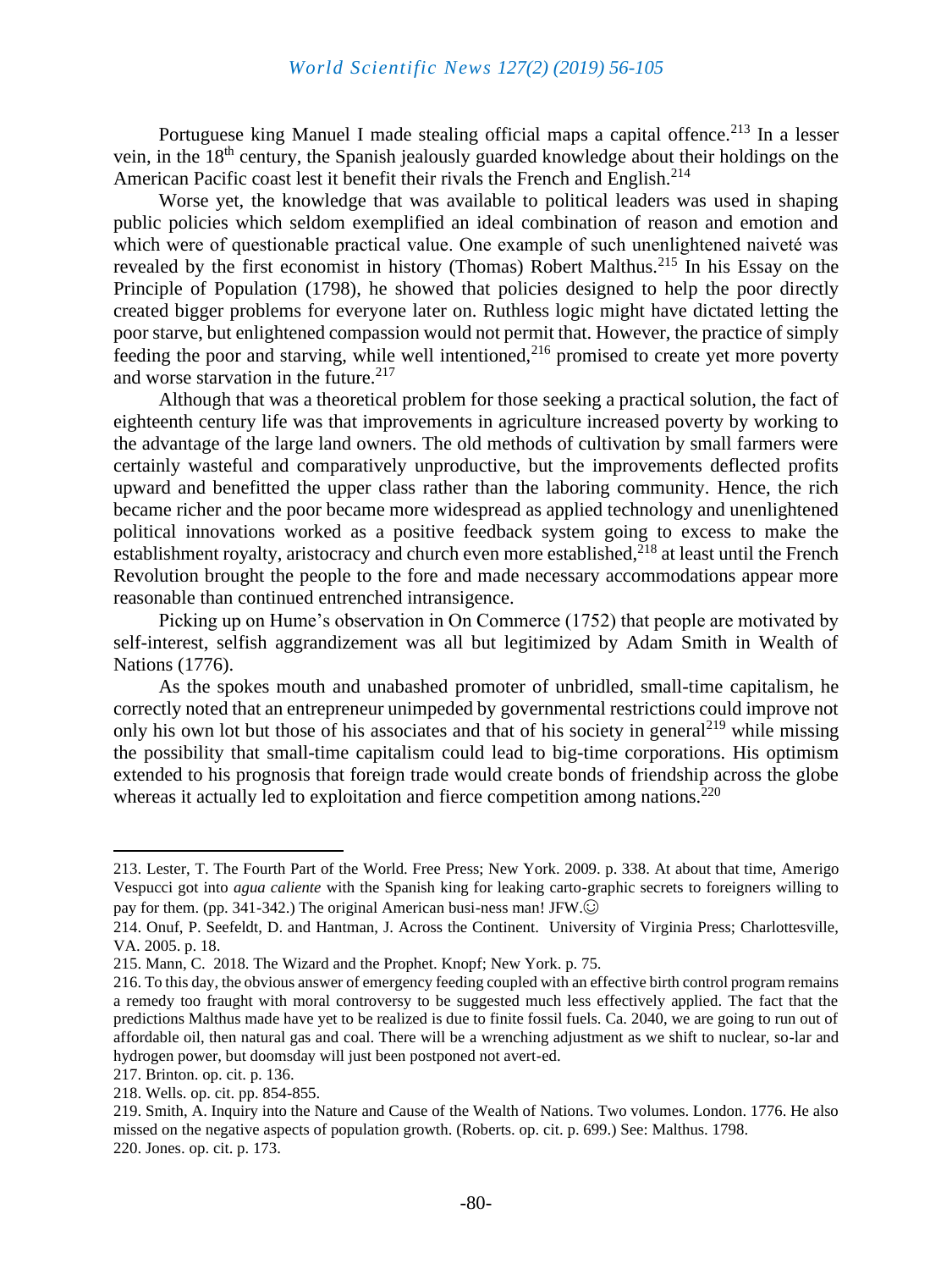However, like Locke, he did not venture where he did not want to go, so he failed to note that clever manipulators could wreck the lives of those around them while lining their own pockets to the max despite William Cotesworth's warning some sixty years before about "...how natural it is to pursue private interest<sup>221</sup> even against that Darling (sic) principle of a more general good..."<sup>222</sup>

In that same year, 1714, the dangers of selflessness were fictionalized by Bernard de Mandeville in his book The Fable of the Bees: Or, Private Vices, Public Benefits in which a colony collapses as soon as some members mistakenly begin to behave virtuously presumably for the good of apian all. The moral of the story was that selfishness can be beneficial to society– although this entailed a misunderstanding of bee colonies, which are, in fact, dependent on the mindless self-sacrifice of drones and workers.

In human societies, in both agriculture and industry, technological advances were used at the time not to improve the lot of the poor but to grind them down if not dehumanize them. Likewise, unscrupulous financiers to the detriment of all but themselves concocted crafty pyramid schemes like the South Sea Bubble (1720<), which fleeced millions from thousands including Isaac Newton, who lost some  $\hat{\epsilon}20,000^{223}$  and led eventually to a measure of government oversight.<sup>224</sup> Perhaps Smith was an optimist<sup>225</sup> who saw what was good and ignored potential ills, but his insights into the workings of free trade were too flat to be enlightening to common readers and political leaders swayed by him. Smith's book, thus, did not have an immediate impact, although it became the Bible of the British/capitalist establishment in the next century.<sup>226</sup>

While some eighteenth century European monarchs could properly be termed "Enlightened", the political leaders of England and France particularly seemed perversely immune to informed reason. In these countries, the governing classes devoted themselves to acquiring land and destroying the liberty and happiness of the common people. Britain did enjoy an institutional edge over France, in that, after a period of repression in the 1790's, Parliament eventually provided a legitimate political forum for gradual adjustment to evolving conditions. However, if this mechanism prevented in England the build-up of the tension which exploded into revolution in France, the British aristocracy nevertheless maintained a considerable political advantage over the landless classes. Representation in Parliament was hardly fair in terms of being reflective of Britain as a whole reflecting rather primarily the interests of the big land owners.

The lower classes (including the developing business class) found they had less in common with their betters than with the unruly American colonists and Irish, who were being squeezed by the same system.<sup>227</sup>

In the case of America, there would have been no revolution but for the missed opportunities on both sides to accommodate the colonies within the framework of the Empire.

<sup>221.</sup> As do the "Golden Parachute" executives of our era a new Guilded Age. (Axelrod. 2017. p. 2.)

<sup>222.</sup> Hughes. North Country Life: The North East. p. 39. This was embodied in Bismarckian Germany. (Chickering.) In 1787, the history of Germany was characterized as "....a history of ....general imbecility, confusion, and misery." (Madison, J. and Hamilton, A. Federalist Paper. No. 19.)

<sup>223.</sup> Milton, G. When Churchill Slaughtered Sheep and Stalin Robbed a Bank. Picador; New York. 2016. p. 116. 224. Morris, R. and Irwin, G. (Eds) Harper Encyclopedia of the Modern World. Harper & Row; New York. 1970. p. 660.

<sup>225.</sup> Heilbroner, R. The Worldly Philosophers. CliffsNotes; Lincoln, NB. 1965. p. 15.

<sup>226.</sup> Ibid. p. 18.

<sup>227.</sup> Wells. op. cit. p. 865.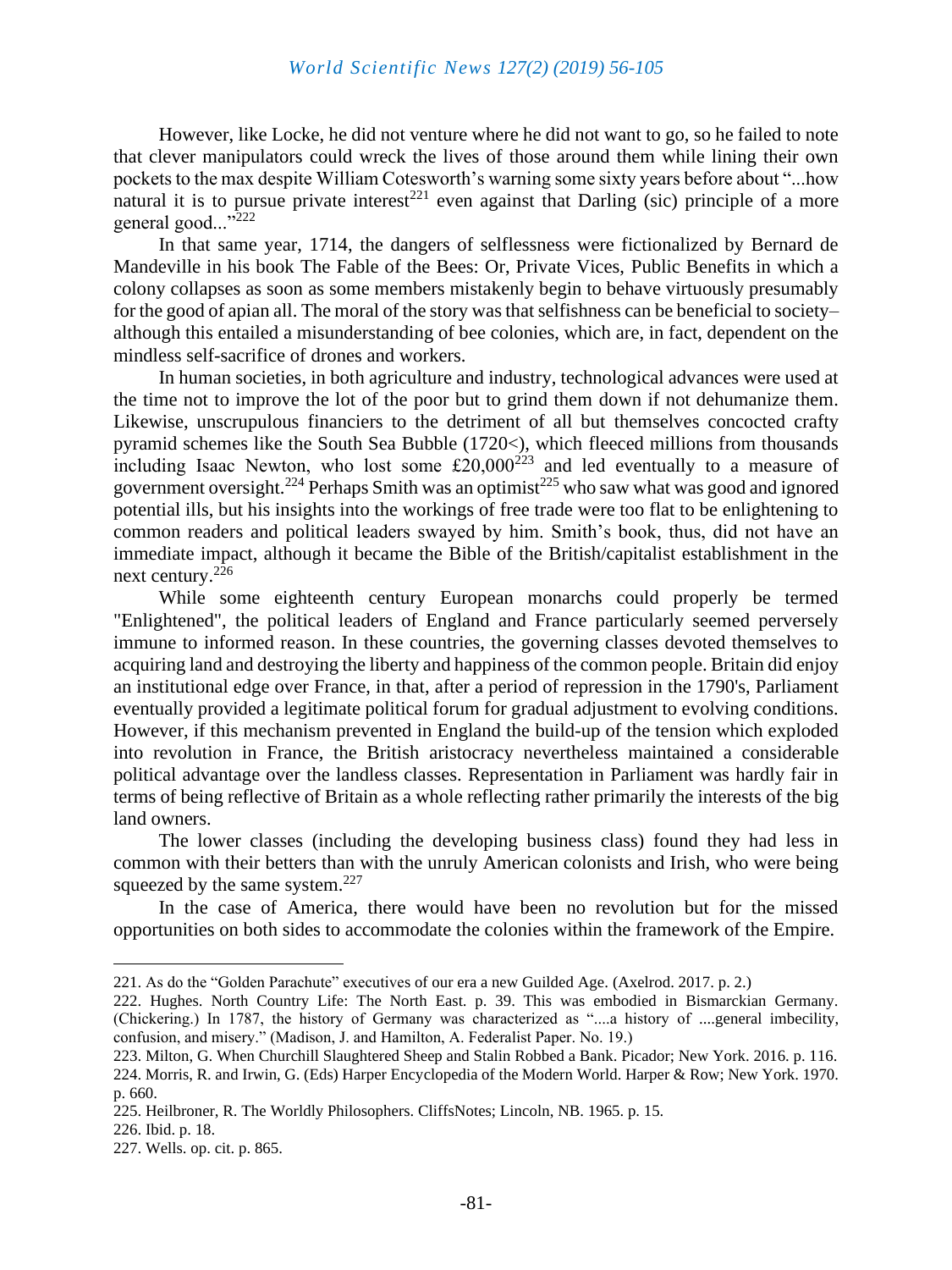The basics are simple: After the Seven Year's War, it took Britain only twelve years to alienate the loyal colonies to the point of revolt. The basic issue was about who was to pay for the victory over the French and Indians. Briton's answer was the colonies; based on their rights as Brits, as decreed in letters-patent granted by Queen Elizabeth to Sir Humfry Gilbert on June 11,  $1578<sup>228</sup>$  the Colonists paraphrased response was "Not unless we have something to say about it". $229$ 

Broadly speaking, any opportunity for accommodation was blocked from within because obtuse British leaders could not recognize the true nature of the dispute in which they were engaged. From its ignominious beginning to its ineffectual end, official policy was based on the notion that the revolutionary movement was simply a conspiracy among "Dangerous and ill-designing men"<sup>230</sup> despite streams of reports from military and civil authorities that it had widespread support inclusive of all classes. His Majesty's Government did so because that was *the way they thought of government*: it came from the top down.<sup>231</sup> They insisted on hiding from reality, persisted in ignoring evidence which contradicted going policy and consistently misconstrued the kind and degree of effort it would take to hold the obstreperous American colonies<sup>232</sup> in a multinational empire.<sup>233</sup>

In a rare display of concurrence, albeit negative, leaders on both sides of the Atlantic missed an opportunity at mutual accommodation when they rejected a Plan of Union proposed by Benjamin Franklin in 1754. The idea was of a federation with Britain with the royally loyal colonies represented in an imperial<sup>234</sup> parliament.<sup>235</sup> Franklin later noted in his autobiography that "History is full of the errors of states and princes"<sup>236</sup> The basic problem in this case being that the Brits simply did and could not see the colonists as their political equals.

Another such error occurred in 1764 when the British failed to let the colonies tax themselves a policy which could have resolved peacefully the issue of raising revenue to pay for colonial defense. The Massachusetts Assembly then petitioned Governor Francis Bernard for a special session to enable the colony to tax itself<sup>237</sup> only to have him reject the idea as

<sup>228.</sup> Morison. op. cit. p. 566.

<sup>229.</sup> Hock, H. Scars of Independence. Crown; New York. 2017. p. 4.

<sup>230.</sup> His Majesty's Proclamation for Suppressing Rebellion and Sedition. Aug. 23, 1775. (The title says it all. JFW)

<sup>231.</sup> Raphael. op. cit. p. 47. See also: Wells, W. The Life of Samuel Adams. Books for Libraries Press; Freeport, NY. 1969. (First published in 1865.)

<sup>232.</sup> As was noted in  $20<sup>th</sup>$  century Ireland, most revolutions are caused not by revolutionaries but by the stupidity and brutality of governments. (MacStiofain.) I would mix injustice into the causal nexus. Striking by its absence was the impact of Voltaire and Rousseau on American revolutionary spirit. Apparently, Yanks simply did not read them or found them irrelevant.

<sup>233.</sup> Tuchman, B. The March of Folly. Knopf; New York. 1984. p. 209.

<sup>234.</sup> A similar arrangement between Mexico and the Spanish Cortes did not prevent Mexico from breaking away in 1821. (Howe. p. 20.)

<sup>235.</sup> Franklin B. Letter to Gov. (of Massachusetts) W. Shirley. Dec. 22, 1754. Smyth, A. (ed.) The Writings of Benjamin Franklin. Macmillan; New York. Vol. 3; p. 238. 1906. Remini, R. A Short History of the United States. Harper Perennial; New York. 2008. pp. 28-30. In 1697, William Penn first suggested a colonial union, and by 1754, there had been eleven such proposals. (Payne, S. pp. 612-613.)

<sup>236.</sup> Franklin, B. The Autobiography of Benjamin Franklin. London. (Unfinished.1789.) 1817. The idea of federation was resurrected in 1776, but by then it was too late. Part of the problem was that Europeans were contemptuously dismissive of anything American. French zoologist Georges Buffon made a point later challenged by Thomas Jefferson that European forms of life shrank when sent to America. The only exception, in his mind, was, revealingly, the pig. (Schlesinger. 1986. p. 8.)

<sup>237.</sup> We must note self-imposed taxation certainly did not work when the states unified loosely under the ineffectual Articles of Confederation.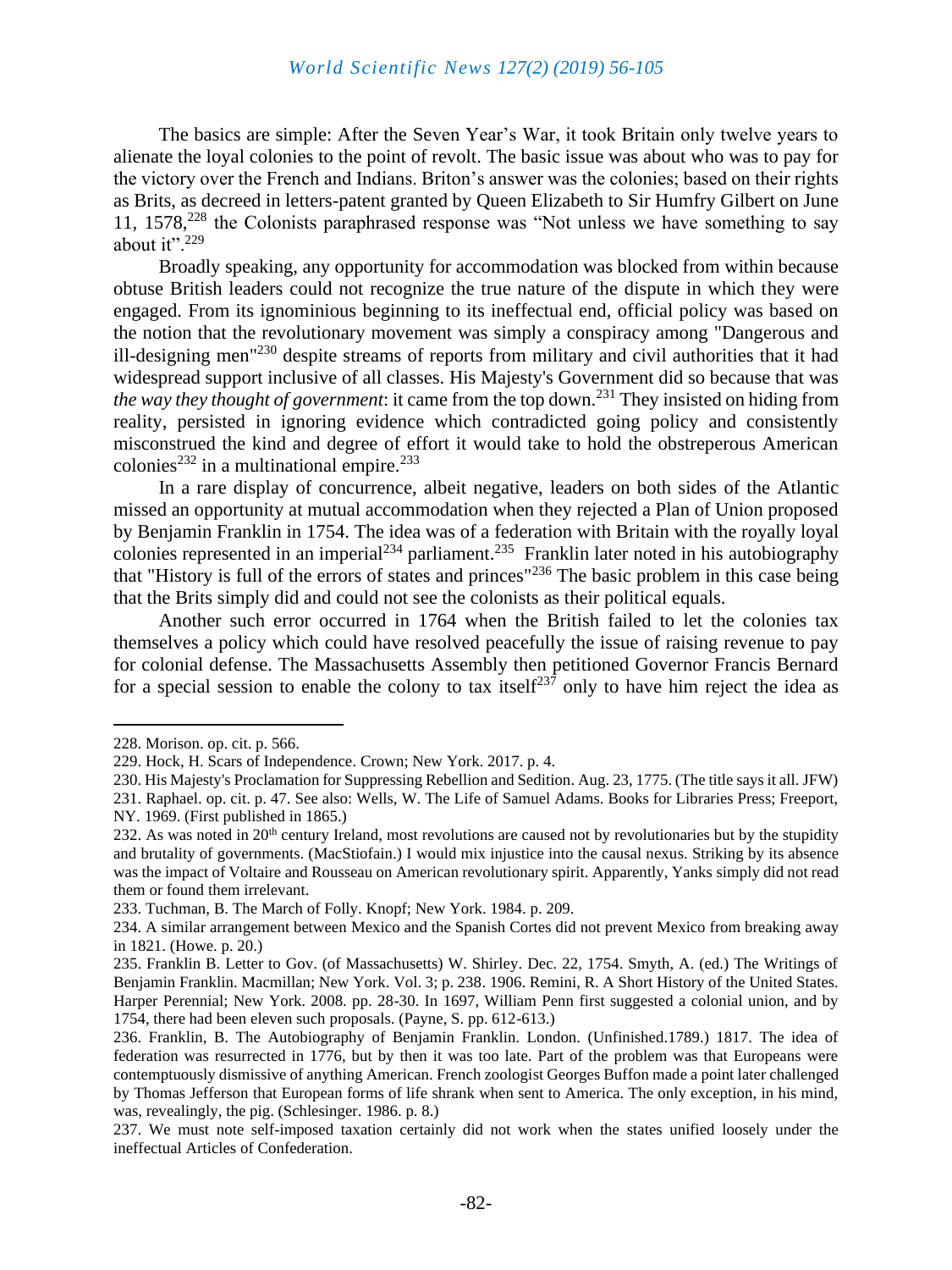useless.<sup>238</sup> Most of the other colonies indicated a similar willingness to contribute as well.<sup>239</sup> At least this method (which had been used in the French and Indian War)<sup>240</sup> might have been considered if not tried to see if it worked, but colonial petitions to Parliament on self-taxation were summarily rejected due to the formality that petitions were not allowed for a money bill.<sup>241</sup>

When Edmund Burke then presented the idea in the form of a parliamentary motion, it was crushed 270 to  $78.<sup>242</sup>$ 

In the long litany of British blunders which transformed loyal colonists into Americans, the Stamp Act  $(1765)$  exemplified the absurdity of official ineptitude.<sup>243</sup> This was a case where the law was, fortunately for the government, ineffective. As it was, it cost those who created it, supported it and tried to enforce it political points. However, had it been successful, it would have cost the British one or two million pounds a years in lost trade to collect about £75,000 in taxes.<sup>244</sup> This was but typical of the way common sense was sacrificed to political principle. The tax on tea, which led to the Boston Tea Party, was another example: It would not even pay to collect itself,<sup>245</sup> but it was retained, apparently to shore up the failing East India Tea Company and so that the king could assert his right to impose a tax,  $^{246}$  rights of colonists not-withstanding.

A non-chance at reconciliation was missed when the British bandied about the principle of "Virtual representation" meaning the colonies were represented simply by the existence of Parliament.<sup>247</sup> William Pitt denounced this as so contemptible as not deserving of refutation,<sup>248</sup> and it gained no traction in America. A real chance was missed by the Americans in October, 1765, when the Stamp Act Congress declared that representation in Parliament was "Impractical".

This would have meant taxation *with* representation, but the colonists preferred to reject token representation (which would not have altered colonial policy at least for years in the future)<sup>249</sup> so they could oppose taxation as illegal due to the absence of their participation in Parliament. Thus, just as Parliament was bent upon exerting authority over the colonies, so were the colonists determined to prevent any kind of Parliament, be it merely British or inclusively imperial, from controlling their internal affairs.<sup>250</sup> The idea of shared sovereignty, with Americans, as loyal subjects of the king, retaining control of domestic affairs within a

<sup>238.</sup> Tuchman. op. cit. p. 151.

<sup>239.</sup> Morgan, E. and Morgan, H. The Stamp Act Crisis. University of North Carolina Press; Chapel Hill, NC. 1953. p. 58, n. 15.

<sup>240.</sup> Langguth, A. Patriots. Simon and Schuster; New York. 1988. p. 51.

<sup>241.</sup> Tuchman. op. cit. p. 152.

<sup>242.</sup> Durant, W. and Durant, A. Rousseau and Revolution. Simon and Schuster; New York. 1967. p. 712.

<sup>243.</sup> Kilmeade, B and Yaeger, D. George Washington's Secret Six. Sentinel; New York. 2014. p. 17.

<sup>244.</sup> Chesterfield, P. 1766. In Letters edited by Bonamy Dobrée. 1932. London. VI, #2410.

<sup>245.</sup> Meredith, W. 1770. In Parliamentary History of England edited by T. Hansard. XVI, 872-873. Bottom line, the price paid by the colonists was lower with the tax, lending credence to the claim that they really did object to Parliament taxing them without representation. (D. Fisher. p. 38.) On the other hand, it may have been that the Brits were going to make tea so cheap that they would run the smugglers out of business, and the smugglers/patriots would not have that. ●

<sup>246.</sup> Sass, E. The Mental Floss History of the United States. Harper; New York. 2010. 41. Boston was at once the most revolutionary and drunkest city in the colonies. (p. 40)

<sup>247.</sup> Fawcett. 2012. p. 104.

<sup>248.</sup> Pitt, W. Ca. 1765. Jensen, M. The Founding of a Nation: A History of the American Revolution, 1763– 1776. Oxford University Press: New York. 1968. pp. 240–241.

<sup>249.</sup> Morris, R. "Then and There the Child Independence Was Born". American Heritage; XIII, #2, p. 82. Feb. 1962. This might have worked to America's long-term advantage as the country developed

<sup>250.</sup> Tuchman. op. cit. p. 155.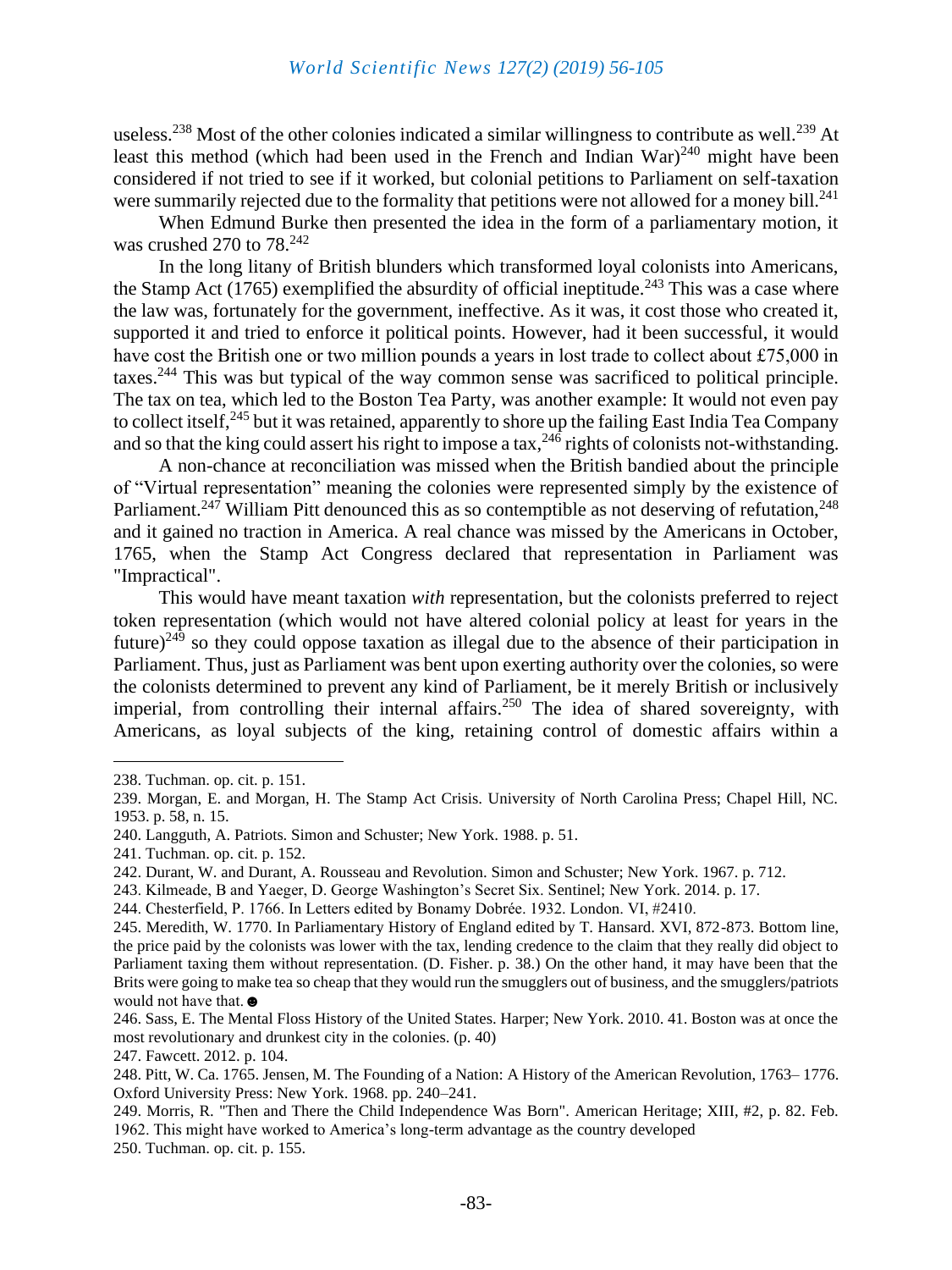multinational Empire as the Irish were nominally to do in  $1782^{251}$  was proposed in the first two Continental Congresses (1774-1776) but got nowhere in either.<sup>252</sup> It was also proposed by the British two years later (after their loss at Saratoga), but by then it was too late.<sup>253</sup>

Actually, the ruling classes in England really did not want the colonies represented in Parliament either. They simply could not visualize themselves and the colonists as political equals, which was precisely how the colonists perceived themselves as loyal British subjects (who incongruously refused to accept representation in Parliament) with all the rights thereof to which they were always appealing: Specifically, *the Bill of Rights of 1689 stipulated that no English subject should be taxed without legislative representation*. <sup>254</sup> Even in 1767, Franklin could envisage America prospering within the Empire, but he did not credit Parliament with enough wisdom to effect such a beneficial future.<sup>255</sup>

Further, the gentry feared that representation of the colonies might encourage unrepresented British towns to demand seats, thus undermining the power of property.<sup>256</sup> In this regard, they were but typical of most power establishments, which routinely oppose fairness and regard justice as a threat because, like the truth, once it gets rolling, there is no telling how much damage it will do or where it will stop.

Having settled the issue of colonial representation in Parliament in the negative, the British moved on to the issue of parliamentary power, with the government perversely determined to exercise authority over matters it could neither understand nor control. It certainly did not understand that it was not a good idea to tax colonists to protect newly acquired Indian territories in which they were not permitted to settle.<sup>257</sup> Nor was the matter of raising revenues the real issue, for as Lieutenant-Governor of Massachusetts Thom-as Hutchinson had pointed out in 1765, the money gathered from the Stamp Tax would not begin to match the loss in profits from colonial trade which would result from the ill-will created by imposing such a levy.<sup>258</sup> Indeed, the government did succeed in taking in an additional  $\text{\pounds}2,000$  in taxes while provoking the revolution. $259$ 

Nor was the issue one of parliamentary wisdom, as the government resolutely refused to accept Burke's principle of *self-limitation* that it is not necessarily best to do what one has a right to do: Specifically, it was not wise to exercise the right to tax when the tax was inexpedient.<sup>260</sup> As he put it, "A great empire and little minds go ill together",<sup>261</sup> but he was a

<sup>251.</sup> Ergang, R. Europe from the Renaissance to Waterloo. Heath; Boston, MA. 1954. p. 554. Taylor, A. The Civil War of 1812. Knopf; New York. 2010. p. 31. In fact, the going ploy was to bury the Irish as a functionless minority in a British Parliament, thereby keeping control of events in English hands and Ireland from becoming a major power. Phillips, K. The Cousins' Wars. Basic Books; New York. 1999. p. 578.

<sup>252.</sup> Tucker, R. and Hendrickson, D. The Fall of the First British Empire: Origins of the War of American Independence. Cornell University Press; Ithaca, New York. 2005.

<sup>253.</sup> Ellis, J. American Creation. Vintage; NY. 2007. p. 83.

<sup>254.</sup> Sass, op. cit. p. 38.

<sup>255.</sup> Franklin, B. Letter to Lord Henry Kames. Apr. 11, 1767. Smyth. op. cit. Vol. 5; p. 22. 1906.

<sup>256.</sup> Tuchman. op. cit. p. 156.

<sup>226.</sup> Sass. op. cit. p. 39. Randall, W. Benedict Arnold. Morrow; New York. 1990. p. 44.

<sup>258.</sup> Baylin, B. The Ordeal of Thomas Hutchinson. Harvard University Press; Cambridge, MA. 1974. pp. 62-63. 259. op. cit. p. 39.

<sup>260.</sup> Tuchman. op. cit. p. 150.

<sup>261.</sup> The Works and Correspondence of the Right Honourable Edmund Burke. Francis & John Rivington; London. 1852. p. 3:288.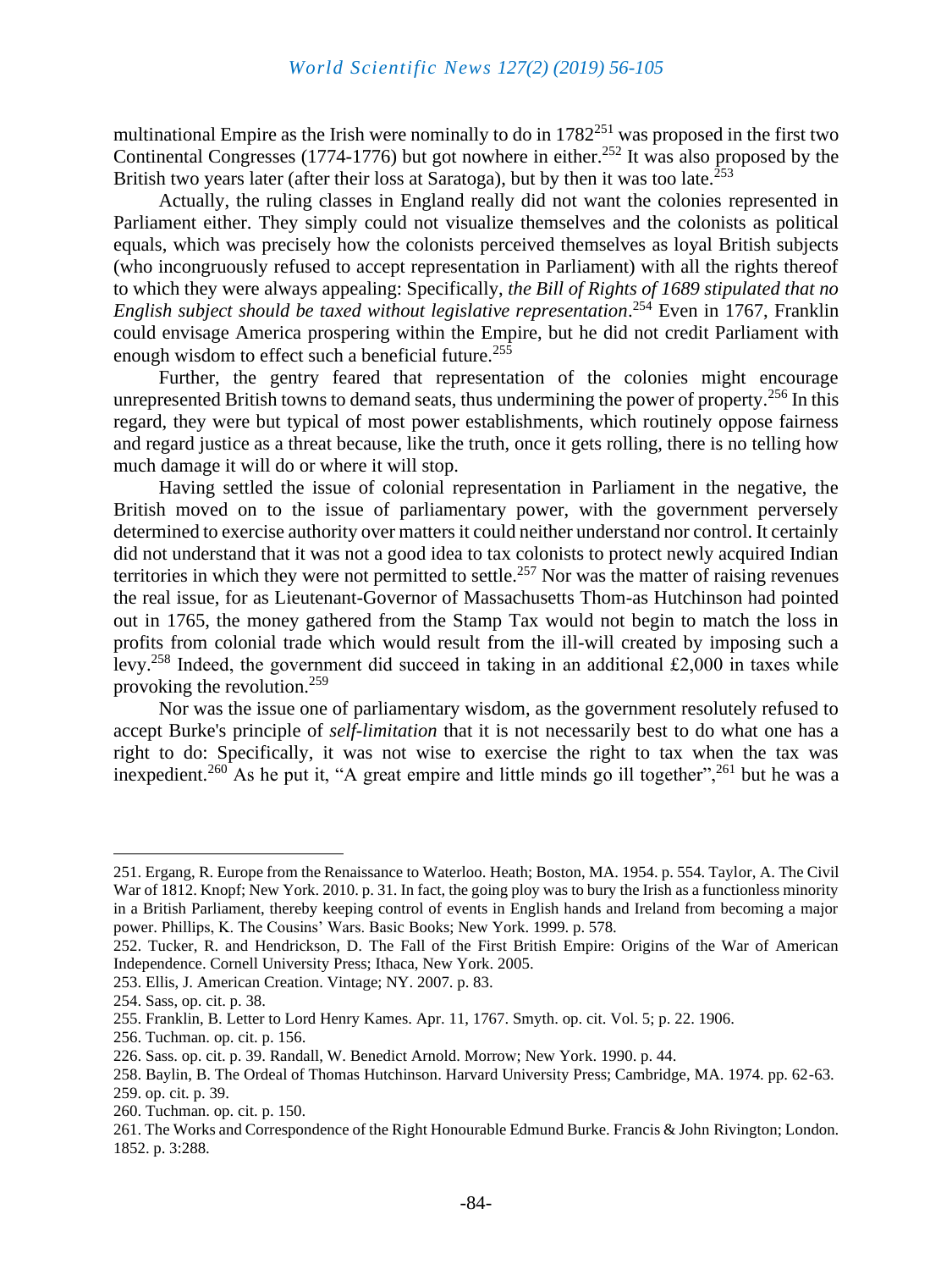lousy speaker, so maybe his point was lost in delivery<sup>262</sup> as in "Great ideas and limited oratorical talents go ill together".

As for wisdom in general, Burke described the government's policy as "Meanly to sneak out of difficulties into which they had proudly strutted".<sup>263</sup> This despite Franklin's prescient comment when asked by Parliament in 1764 how troops sent to enforce the Stamp Tax would be received: "You will not find a rebellion; they may indeed make one."<sup>264</sup> And they did. $\odot$ 

Parliament's persistence in imposing its right to tax the colonies led to a colonial policy out of control due to the insistence of the king that he not only reign but rule. The fact was that neither Parliament nor king could control what they could not understand and both were adamant in refusing to understand the colonies. For example, British leaders consistently ignored evidence that efforts to tax the colonies would be met with determined resistance. They did so partially because they perceived themselves as sovereigns over colonial subjects and partially because Prime Minister Grenville (1763-1765) was as doggedly committed to establishing Parliament's eminent domain<sup>265</sup> as one of his successors, Lord North (1770-1782), was to pushing royal policy in Commons.<sup>266</sup> The tragic result was a government committed to ignoring negative feedback in the pursuit of a self-defeating cause of a lethargic, "Really stupid $1267$  king and his compliant, complacent minions.

In 1776, Tomas Paine-in-the-royal-neck objectively characterize the history of the English monarchy as a sordid tale of corruption, criminal neglect and institutionalized arrogance.<sup>268</sup> George III, as his tutor Lord Waldegrave put it, would seldom do wrong "Except" when he mistakes wrong for right".

When this happens, the good Lord continued, "It will be difficult to undeceive him because he is uncommonly indolent and has strong prejudices."<sup>269</sup> Poorly educated and resolute to the point of obstinacy,<sup>270</sup> insecure and not especially bright,<sup>271</sup> with an intellect<sup>272</sup> overmatched by his emotions,  $273$  he was a menace to his own empire even when he was sane.  $274$ 

266. Ergang. op. cit. p. 552.

270. Durant, W. and A. 1967. op. cit. pp. 687-688.

<sup>262.</sup> Carnegie, D. How to Develop Self-Confidence & Influence People by Public Speaking. Gallery Books: New York. 1926. p. 91. His speeches make great reading, but their luster was lost on his suffering audiences. When he rose to speak, so did everyone else to flee to the exits. He wrote great speeches but should have let someone else deliver them.

<sup>263.</sup> Burke, E. Apr. 19, 1774<. Hansard. op. cit. XVII. Somewhere between pp. 1163 and 1277.

<sup>264.</sup> The Examination of Doctor Benjamin Franklin. London. Feb. 13, 1766. See also: Isaac-son. 2003. pp. 229- 230.

<sup>265.</sup> Tuchman. op. cit. p. 152.

<sup>267.</sup> Plumb, June, 1960. Our Last King. American Heritage; XI, #4, p. 95. Diplomatically concurring with this assessment, a mob in Connecticut on Sept. 5, 1774, denounced the king as a fool. (Calhoon. pp. 191-194.)

<sup>268.</sup> Paine. op. cit. The title Common Sense conveyed the democratic notion that anyone can tell right from wrong. (Hodgkinson and Bergh. p. 128.)

<sup>269.</sup> Waldegrave, J. Quoted in King George III by J. Brooke. 1972. New York. This is similar to Richard White's description of President Andrew Johnson: "....once he had reasoned himself into a position, that position, intended to be a fortress, often became a prison." (White. p. 38.)

<sup>271.</sup> Maier, P. Declaring Independence. July 1, 1997. In Booknotes: Stories from American His-tory. Edited by Brian Lamb. Penguin; NY. 2007. p. 9.

<sup>272.</sup> One of the King's favorite delusions was that the colonies would submit to royal authority once they realized the use of force was the only recourse left. (King George III. Feb. 15, 1775. McWilliams. p. 755.)

<sup>273.</sup> Niles, D. We Want to Like You, King George.... Fawcett. 2016. p. 83.

<sup>274.</sup> Milton. op. cit. Chap. 7. The king is thought to have suffered from porphyria, which causes depression and delirium. (Sass. p. 41.)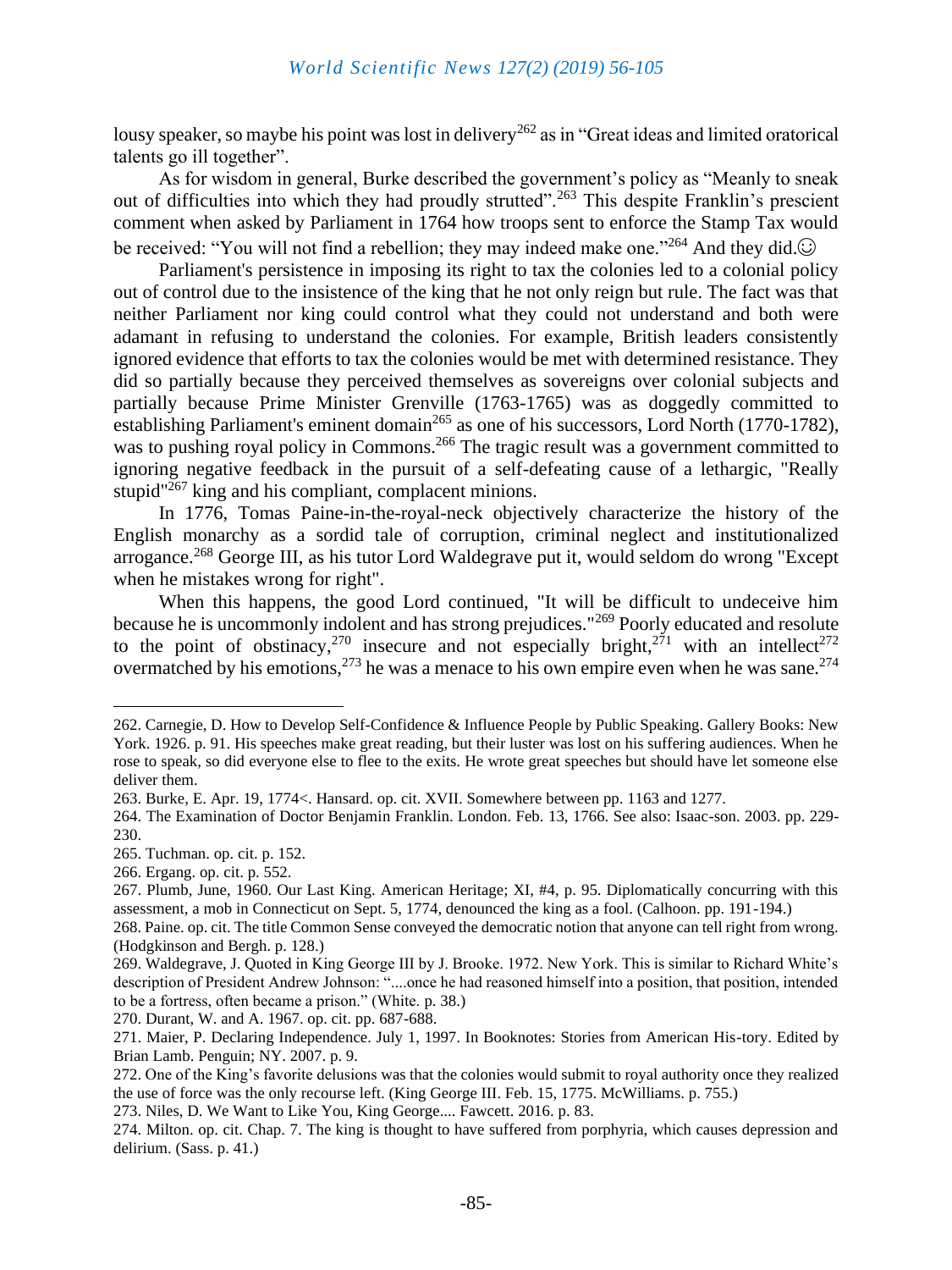Of course, as a threat to the established system, he was aided by his ministers, most of whom were unfit for office and incorrigibly corrupt.

Most of them were unfit because they were elitists trying to maintain traditional roles in a changing world,  $275$  and in this sense, the king epitomized the plight of the ruling class generally. Determination to conserve old ways in the face of new conditions made official behavior increasingly irrelevant if not counter-productive.<sup>276</sup> so the control-freak government converted immediate problems into crises, thereby undercutting its long-term authority and prestige.

Perhaps the British government would have understood the colonies better had they perceived the incipient revolution as a political Reformation with Thomas Jefferson playing Luther to Pope George III. Like the Protestant reformers 250 years earlier, the rebelling colonists leveled the charge of corruption against the established powers. Just as the Catholic Church had become corrupted from the top down by worldliness at the turn of the sixteenth century, so had Royal authority become corrupted by power in the middle of the eighteenth. In both instances, the protesters/rebels wanted a restoration of the old order to go back to pure religion in the one case and to bring back Englishmen's rights in the other.

In the years from 1763 to 1776, it was difficult to evaluate British colonial policy because it was not then clear if there was one much less what it was. There may have been none; there may have been many. Was it to terrorize the Americans into obedience or to reach a liberal accommodation maintaining a minimal link between the mother country and its offspring?<sup>277</sup> Or was it to create a war?<sup> $278$ </sup> If there was one, it was a policy of deliberate and systematic stupidity, but as late as 1776, New York loyalist Peter Van Schaak opined British actions "Seemed to have sprung out of particular occasions, and are unconnected with each other".<sup>279</sup> Nor could Edmund Burke could find any.<sup>280</sup> Although the net effect of governmental action was clearly self-defeating, he considered that to be the result of haphazard, individual decisions. There certainly was no colonial policy set out on paper. Nevertheless, there seemed to be some underlying principle at work, for no matter what the specifics of the situation, officials were consistent in their ability to take any colonial situation and make it clearly worse for everyone– the usually sane king included. $^{281}$ 

If policy at the time was unclear, action was confused. Official British behavior toward the colonies was condescending, weak, contradictory, irresolute, unconstitutional and otherwise *terribly* English. The government's record was one of backing and filling, passing and repealing acts, threatening and submitting.<sup>282</sup> The only constant was that everything the bumbling British did turned out to be wrong: Not once did they do something right or just happen to stumble onto anything sensible simply by sheer accident<sup>283</sup> much less reason.

However, in retrospect, it appears that there was indeed a British colonial policy during this era. It was an irrational, subconscious assertion of the nobility's right to ignore if not

<sup>275.</sup> Churchill, W. 1957. The Age of Revolution. Bantam; New York. p. 108.

<sup>276.</sup> Plumb. op. cit. pp. 95-96.

<sup>277.</sup> Mackesy, P. The War for America, 1775-1783. University of Nebraska Press; Lincoln, NB. 1993. pp. 20-24. 278. Sass. op. cit. p. 40.

<sup>279.</sup> Schaak, H. Van. The Life of Peter Van Schaak. D. Appleton; New York. 1857. p. 312. (Quoted by Wood, G. 2011. p. 102.) He may have made his remark to make his government look inept rather than evil. JFW

<sup>280.</sup> Burke, E. Apr. 4, 1774. A speech in Parliament. Hansard. op. cit. XVII.

<sup>281.</sup> Sass. op. cit. p. 40.

<sup>282.</sup> Tuchman. op. cit. p. 201.

<sup>283.</sup> Meredith. op. cit.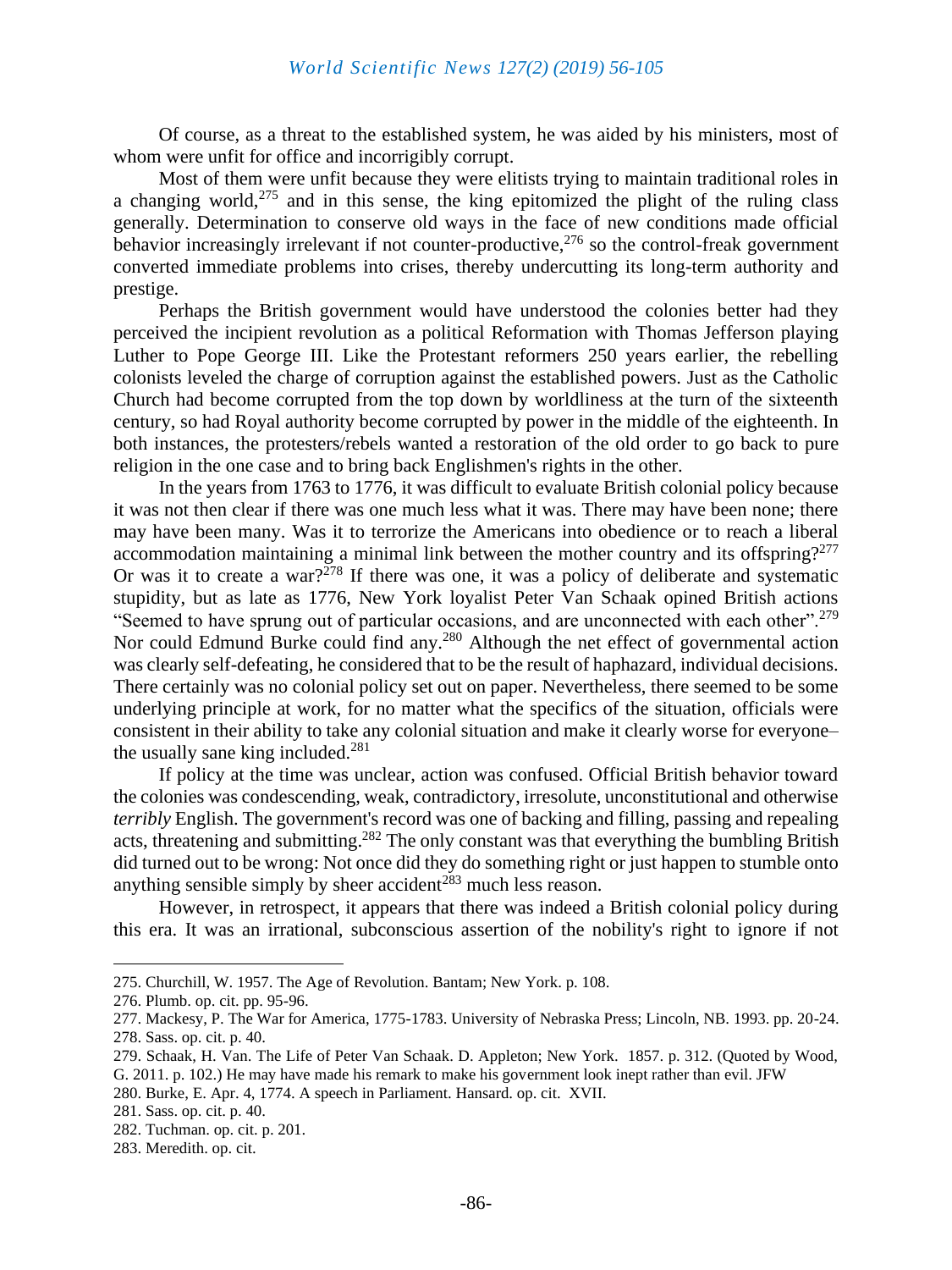suppress the rising commercial interests in England. To the extent that this policy damaged the merchants, it suited the landed gentry, which was doing its stodgy worst to prevent England from obtaining an empire.

With the emerging industrial centers not even represented in Parliament, $284$  the nobles were rather studied in their supercilious mismanagement of affairs. As an expression of dysfunctional classism, colonial policy was an attempt by dottering aristocrats to shoot the upand-coming Britain merchants in the purse, and they missed, perhaps due to the fact that some of the gentry were themselves moving into commerce.<sup>285</sup> Thanks to the lessons reluctantly learned from the impending debacle, the Empire developed and flourished<sup>286</sup> to degrees unimaginable had Parliamentary mismanagement continued unabated.

When armed rebellion broke out, the government persisted in its efforts to lose the colonies and added an idiosyncratic touch to routine idiocy when brothers Vice-Admiral Richard and General William Howe were assigned the contradictory roles of being military commanders and peace commissioners. Just how they were to reconcile these was never made clear to anyone especially to them, and they never really succeeded in either.<sup>287</sup>

This double failure may have been, to some degree, deliberate because the Howes were somewhat sympathetic to the American cause, since older brother Lord George Augustus Howe had fought alongside New England troops until his death at Ticonderoga in 1758. In addition, the Howes were opposition Whigs and reluctant to win a victory which would rebound to the credit of the Tory government. It was probably this personal sympathy for the rebels and political hostility toward the government which led peace commissioners Richard and William Howe to allow the American army to escape repeatedly from sure destruction in the early stages of the war.<sup>288</sup>

If this was true at some point, it was not evident in William's personal conduct at the Battle of Bunker (i.e., Breed's) Hill in June, 1775. He showed great personal bravery and led the attacks up the hill as his aides and so many others fell all around him. Military affairs focus attention on the way the human mind concentrates matter and energy in the science of destruction, and in this vein, the eternal "Anonymous" condemned William for his decision which led to victory for the British:

> "We are all wrong at the head. My mind cannot help dwelling upon our cursed mistakes. Such ill conduct at the first out-set argues a gross ignorance of the common rules of the [military] profession.... This madness or ignorance nothing can excuse."<sup>289</sup>

Two months later, Washington was confronting his version of the same problem. Specifically, in a humongously long, Lockean sentence, he denounced ".....an unaccountable

<sup>284.</sup> Phillips. op. cit. p. 239f.

<sup>285.</sup> Ferejohn, J. and F. Rosenbluth. Forged Through Fire. Norton; New York. 2017. p. 119. A countertrend blurred things in the next century when successful businessmen bought land. (Evans. p. 221.

<sup>286.</sup> Phillips. op. cit. pp. 270 and 309. Also: Ritcheson. Aftermath of the Revolution. Norton; New York. 1971. p. 31.

<sup>287.</sup> Likewise, early in 1776, Sir Guy Carleton trapped the American troops who invaded Canada but, believing that magnanimity was the best policy, deliberately allowed them to escape.

<sup>288.</sup> Fleming, T. Feb. 1964. The Enigma of General Howe. American Heritage; XV, #2, 11ff. Fleming, T. 1975. 1776: Year of Illusions. Norton; New York. 245.

<sup>289.</sup> Anonymous. June, 1775, Quoted on pages 152-153 of D. Beck, who then attributes most of the slaughter to the lack of discipline of the British troops, as Anonymous did not.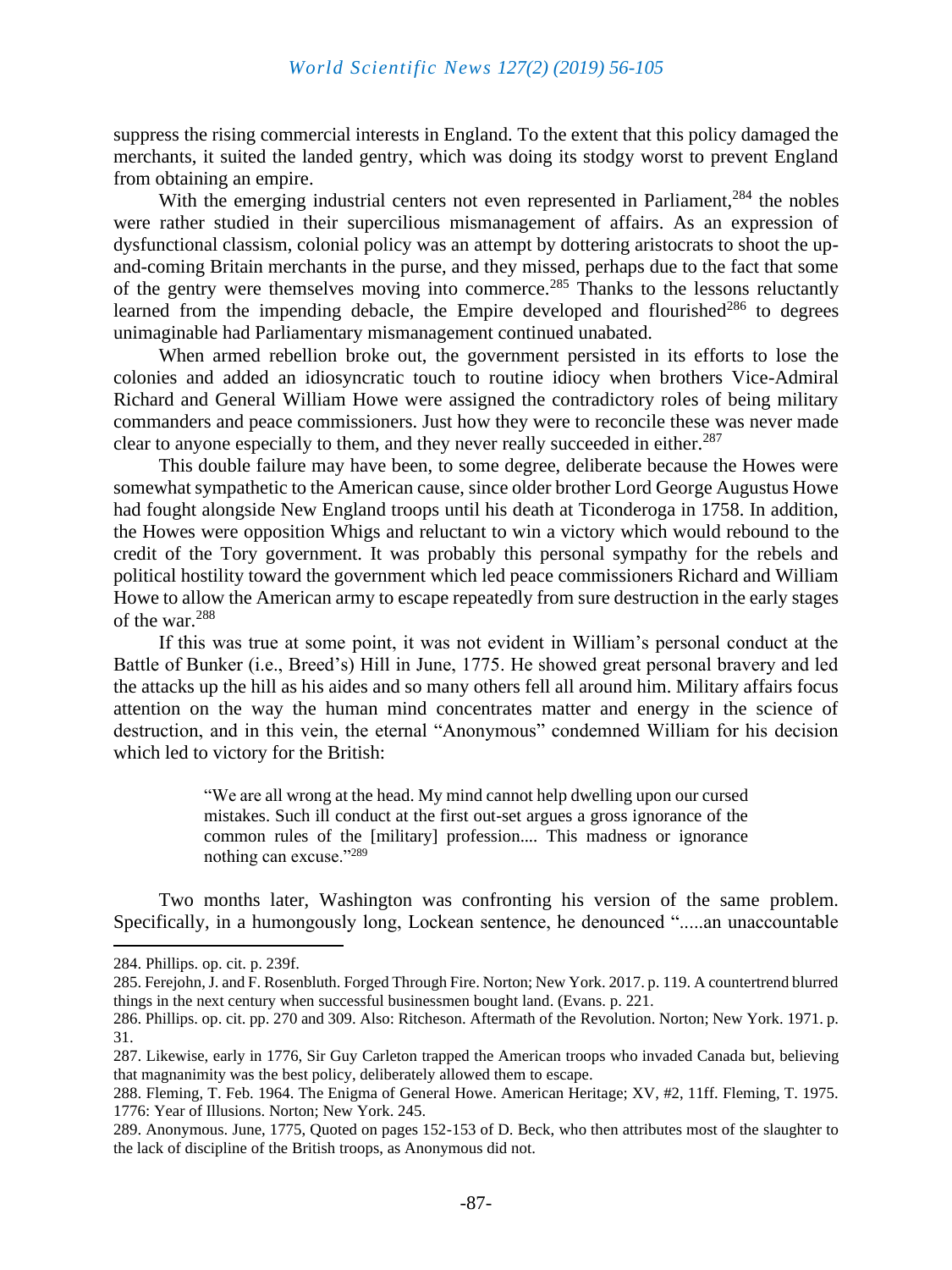kind of stupidity in the lower class of these people which believe me prevails but too generally among the Officers (sic) of the Massachusetts part of the army..."<sup>290</sup> As for the American people, they conducted an unnatural rebellion<sup>291</sup> altogether out of all proportion to the stimuli a reasonable revolution with little real cause<sup>292</sup> taken to excesses unjustified by extent political realities.<sup>293</sup> They began by asserting their rights as British subjects but were driven to independence by British political policy and military conduct. With ignorance, mad-ness and stupidity so evenly balanced, war raged on.

With hostilities underway, the Earl of Camden rose in the House of Lords and questioned the wisdom of the king and his government attempting to impose a military solution on the rebellion with the warning, "It is obvious....you cannot furnish armies, or treasure, competent to the mighty purpose of subduing America.".<sup>294</sup> In a similar vein, the Earl of Chatham made a summary declaration of stupidity when he stated that Britain had been betrayed into the disastrous war "By the arts of imposition, by its own credulity, through the means of false hope, false pride and promised advantages of the most romantic and improbable nature".<sup>295</sup> Burke accused Lord Germain of losing America through "Willful blindness",<sup>296</sup> but Parliament sat tight, being uneasy about the costliness of the war but uneasier about changing its policy i.e., admitting it goofed.

Meanwhile, the king, in his arm or of royal righteousness, remained happily oblivious to reality and impervious to the anxiety which was slowly seeping through his government.<sup>297</sup> The American Revolution, which was conducted with as much bravery and brilliance as deceit and stupidity<sup>298</sup> really was War C for the British; they were much more concerned with beating the French and creating their Empire in India than retaining their colonies in America. Thus, America's best ally was not the French Navy but the British government's casual approach to the rebellion. An early, specific example of their insouciance was Lord Germain's failure to coordinate General Howe's 1777 campaign, which ended up in Philadelphia, with that of General Burgoyne, which ended up in the dumper at Saratoga.

The order directing Howe north from New York simply reached him too late. Although difficulty in communication is com-mon in human affairs, most people make an extra effort to get their messages through when important matters are involved. Perhaps Lord Germain could

<sup>290.</sup> Washington, Gen. G. Letter to General Charles Lee. Aug. 29, 1775. Papers of George Washington. Quoted on page 174 of D. Beck. Long sentences came back into fashion with William Faulkner. Fleming, C&J. Thinking Places. Trafford; British Columbia. Chap 25.

<sup>291.</sup> Oliver, P. Quoted on page 159 of Adair, D. and Schutz, J. (eds). Peter Oliver's Origin and Progress of the American Rebellion. Huntington Library; San Marino. 1961.

<sup>292.</sup> Leonard, D. The Origins of the American Contest with Great Britain. James Rivington; NY. 1775. p. 40. (Rivington was a major spy for Washington during the war.)

<sup>293.</sup> Wood, G. 2011. op. cit. p. 27.

<sup>294.</sup> Pratt, C. (Earl of Camden) Speech in the House of Lords, 1775. Quoted in Keegan, J. Fields of Battle: The Wars for North America. Johns Hopkins University Press; Baltimore, MD. 1996.

<sup>295.</sup> Pitt, W. (Earl of Chatham): Speech in the House of Lords on December 11, 1777. In Donne, B. (ed.) Correspondence of George III with Lord North. London. 1867. Vol. II. p. 114. (Sort of like 43 misleading the USA into Gulf War II.)

<sup>296.</sup> Valentine, A. Lord George Germain. Clarendon Press; Oxford. 1962. p. 275.

<sup>297.</sup> Tuchman. op. cit. p. 217.

<sup>298.</sup> Fisher, D. Bill O'Reilly's Legends and Lies. Henry Holt & Co.; New York. 2016. p. vii.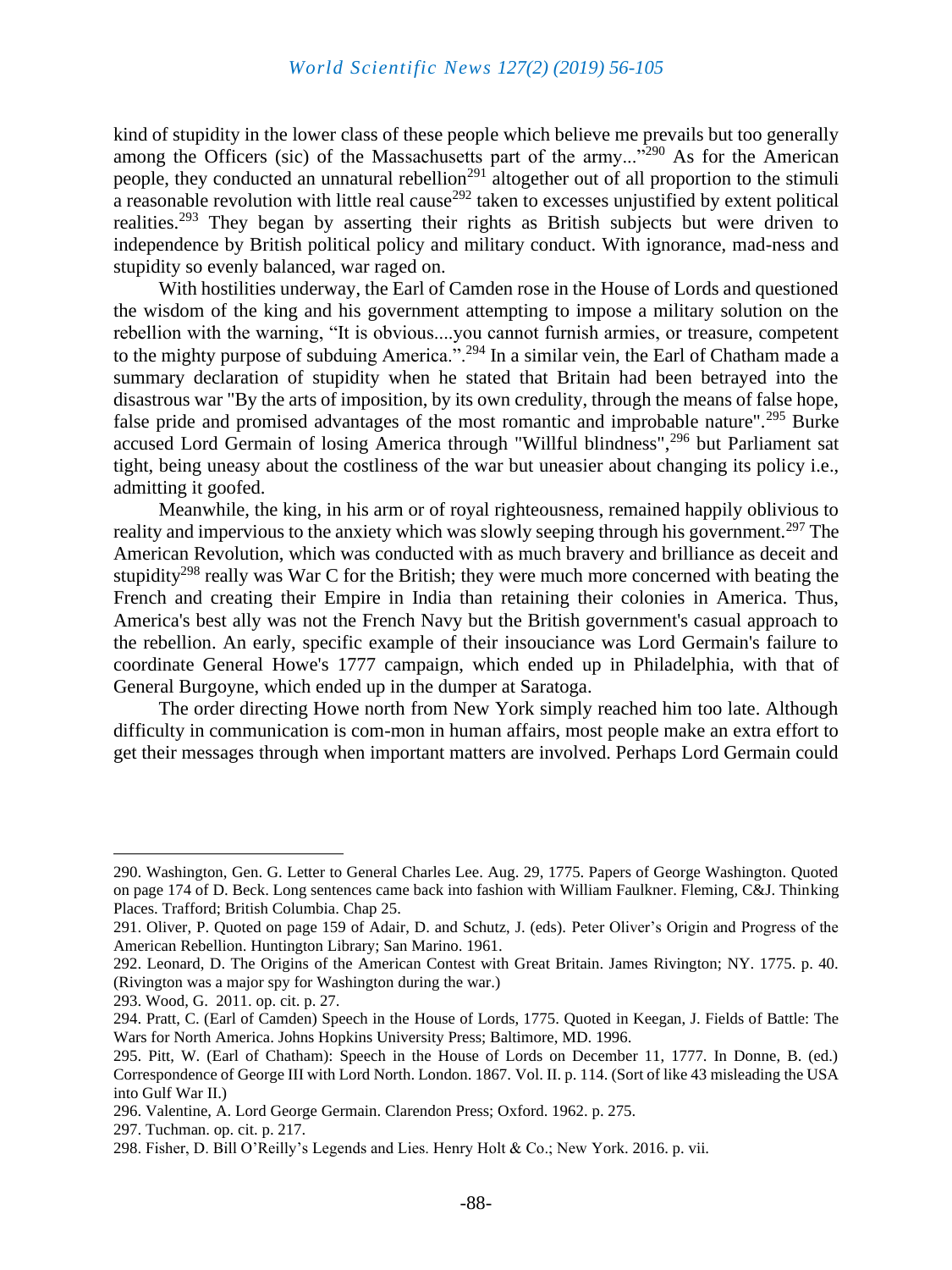not condescend to take lowly colonists seriously, so a second secretary was left to write General Howe.<sup>299</sup> The letter missed the boat, and Burgoyne was stranded.

It cost the British about £100 million to lose the colonies,<sup>300</sup> and whatever the cause, it was not ignorance. The ministry had long known of colonial discontent and the futility of their own policies. These were matters which were routinely debated in Parliament and occasionally caused riots in the streets of London. The ruling majority stuck to its schema of repressing emerging commercial interests with policies which grew increasingly inept and ineffective. The situation deteriorated into a mutually reinforcing positive feedback system with each failure engendering more colonial animosity which, in its turn, called forth sterner measures of futile repression. Until it was too late to save the American colonies, the government would not modify its arrogant attitude toward the up-start colonists<sup>301</sup> nor toward the merchants upon whom the British Empire would be built.

After its triumph, the United States emerged as an opportunity for enlightened man to plan his destiny. Relatively isolated from the Old World by a broad ocean and bounded on the west by a beckoning wilderness, the new nation was really restricted only by its fundamental ideals and assumptions. Unfortunately, some of these were rather questionable.<sup>302</sup>

When Thomas Jefferson rhapsodized that "All men are created equal ...", he meant white, male taxpayers had equal rights. Although there was an implicit possibility that "All men" could someday be redefined to mean "All people", politically the spirit of the Enlightenment favored limited democracy while the rhetoric extolled liberty. Further, the general working assumption of colonial governments was that a strong central authority was bad, so the first attempt to form a functional American union the Articles of Confederation hardly created any government at all.

Denied the power to tax, the new government could do little but bide its time until a new constitution provided the political basis for a true nation.<sup>303</sup> According to one objective observer of the time, "The new nation represented the triumph of knowledge over ignorance, of virtue over vice and of liberty over slavery."<sup>304</sup> This is all the more miraculous considering it was created according to Constitutional historian Charles Beard by scoundrels, scalawags, moneylenders, stockjobbers (i.e., insider traders) embezzlers, traitors<sup>305</sup> and lawyers.

No sooner had the Constitution created a government with the power to tax and destroy than the pendulum of political opinion swung back to the side of caution, and the Bill of Rights was added to limit the power of the central authority. As much as civil rights needed expressed protection, the amendments belied the naive faith in ideals that characterized the liberal intellects of the eighteenth century: E.g., freedom of the press was expected to guarantee an

<sup>299.</sup> Valentine. op. cit. See also: Finn, T. America at War. Berkley Caliber; New York. 2014. p. 22. An alternative take is that Howe received the order but interpreted it to mean that Burgoyne was to support him when he–by sailing south around New Jersey and up the Delaware River attacked Washington in Philadelphia. (Randall. p. 355.)

<sup>300.</sup> Tuchman. op. cit. p. 228.

<sup>301.</sup> Ibid. p. 229. The British could not even entertain the possibility that the American farmers/ rabble could beat the disciplined army and apparently learned nothing from the fact that they did. 125 years later, they indulged in the same arrogance at the onset of the Boer War. (Churchill. 1930. p. 235.) It is tough to learn what you do not want to.

<sup>302.</sup> Wells. op. cit. pp. 871 and 874.

<sup>303.</sup> Ibid. p. 877.

<sup>304.</sup> Rush, B. Letter to Elias Boudinot? July 9, 1788. (H. Butterfield. ed. 1951.)

<sup>305.</sup> Beard, C. An Economic Interpretation of the Constitution of the United States. Dover Publications; Mineola, NY. 2004. (Original 1913.)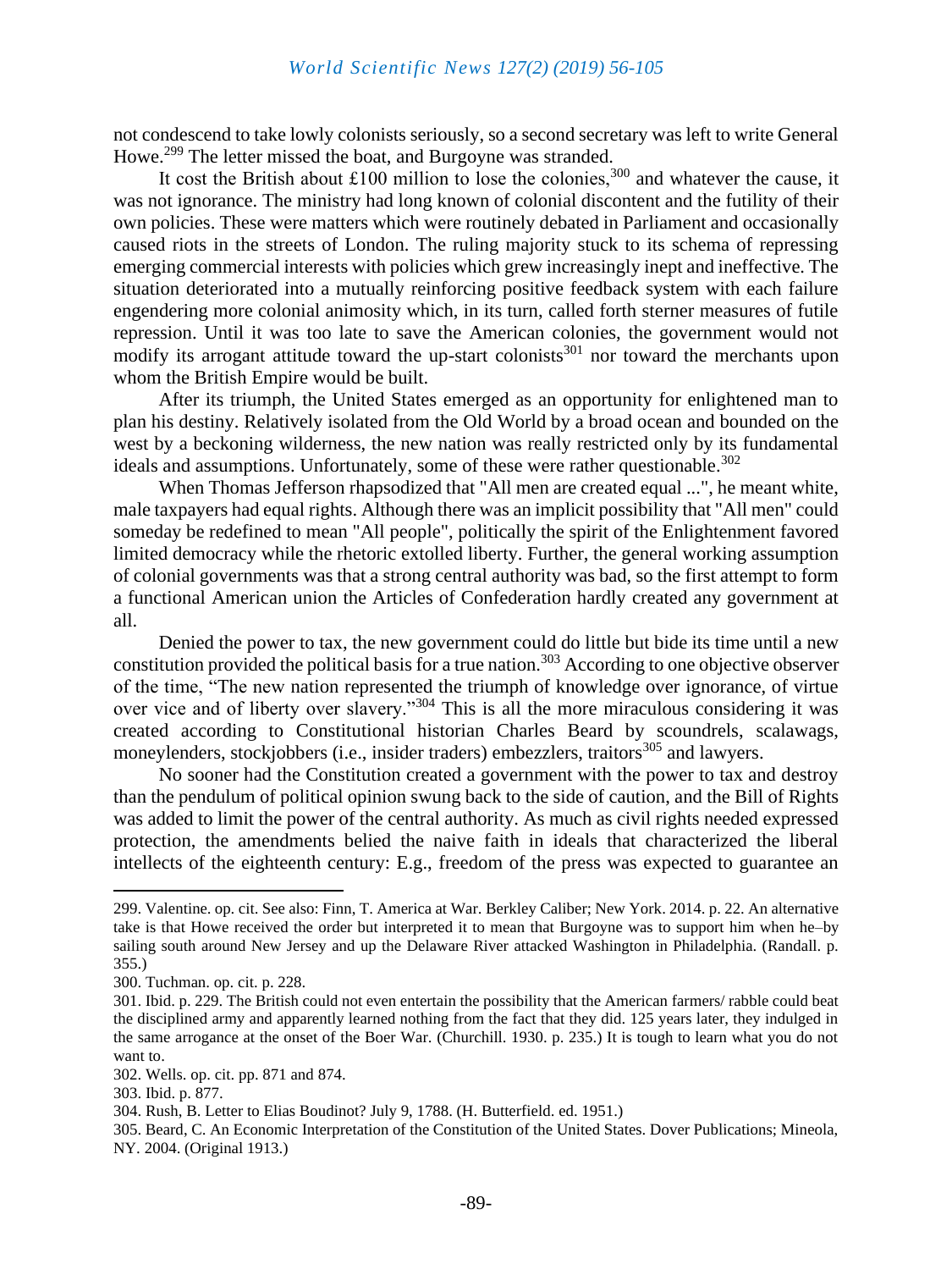informed electorate. No one anticipated the venality of the popular press nor that the media would become corrupters of public opinion as they traded informational quality (i.e., validity) for emotional impact and appeal in a quest for ratings.<sup>306</sup>

In a similar vein, the Founding Fathers had no conception of the complexities of vote manipulation and the potential for political corruption inherent in the system they created. They failed to foresee the development of political parties which characterized British politics, not to mention special interest groups, which put the "k" in demockracy.<sup>307</sup> At best, the system struggled along despite itself, with calls for reform as common as they were justified and ignored.

Ironically, the failings of the Founding Fathers were due to one of the idealistic assumptions which made them great. If they were human, in that some were jealous and petty and others sleazy and greasy, they were generally disinterested and devoted more to the cause of the commonweal they were creating than in securing immediate personal gain. It is true they self-servingly assumed elitist white males would dominate rational society for the good of all, but it is also true that if they were limited by their assumptions and personal short-comings, they were also animated by a genuine spirit of public service which they naively assumed would always pervade in government<sup>308</sup> (while ambitious egos would counter balance each other<sup>309</sup>) and truly committed to the paradoxical cause of conserving liberal principles.<sup>310</sup>

Such idealism contrasted sharply with the equally naive assumption of the French establishment royalty, nobility and church that the country was there to serve them. Such naiveté coupled with an endemic reluctance to benefit from experience (i.e., stupidity) gave shape to an early form of French idiocy when the fourteenth century Valois monarchs repeatedly devalued their currency whenever they were desperate for cash. That this policy wrecked the economy and angered the people was lost on the leaders until their persistence in this self-defeating, inflationary, positive feedback practice eventually provoked the revolution.<sup>311</sup> This was but another case of insulated rulers, convinced they were right, bringing ruin upon them-selves.

With the Bourbons, French stupidity burst into true gallic brilliance. As the consummate monarch, Louis XIV consummated his country with his ceaseless wars and contributed more than anyone else to the collapse of his way of life.<sup>312</sup> As another example of an absolutely self centered ruler personifying a positive feedback system gone to a self-destructive excess, he allowed neither good sense nor reasonable com-promise to restrain his unlimited power as he nurtured the deluge. National unity was his grand objective, but in a land weakened and impoverished by his insatiable pursuit of power and wealth, his legacy was one of bitterness, hatred and dissent.<sup>313</sup>

Along with adventurous militarism, Louis was afflicted with the sense of divine mission which had claimed Philip II a century earlier. He suffered the usual symptoms of conceiving himself to be an instrument of God's will and convincing himself that his own were the

<sup>306.</sup> Ibid. p. 879. Tannen, D. The Triumph of the Yell. The New York Times. Jan. 14, 1994. p. A15.

<sup>307.</sup> Wells. op. cit. p. 879.

<sup>308.</sup> Ibid. p. 880.

<sup>309.</sup> Gutzman. op. cit. p. 177.

<sup>310.</sup> Myrdal, G. 1942. Cited in An American Dilemma. 1944. New York. p. 7

<sup>311.</sup> Tuchman. op. cit. pp. 7-8.

<sup>312.</sup> Ibid. p. 19.

<sup>313.</sup> Ibid. p. 23.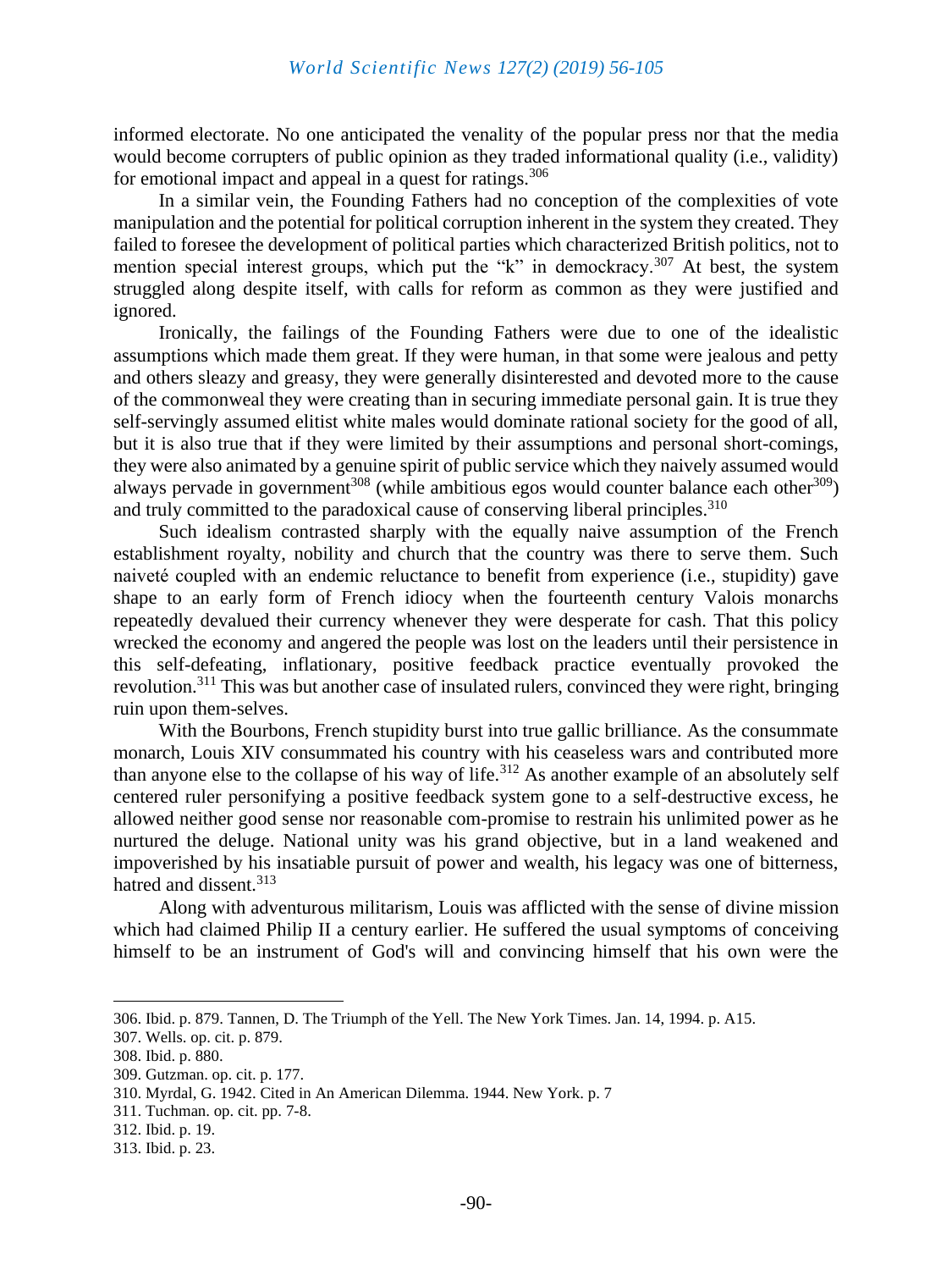Almighty's ways of bringing holiness to the world.<sup>314</sup> His single stupidest act was also his most popular: the revocation of the Edict of Nantes in 1685 converted his country from a land of toleration into one of persecution as the Catholic multitudes set themselves upon the productive, dynamic Huguenot minority.<sup>315</sup>

The long-term effects of the revocation were clearly negative, but they paled when compared to the results of centuries of the disparate distribution of goods and power in France. The concentration of material wealth and coercive power lay in the hands of the landed aristocracy in a world becoming commercial. Like their British counterparts, who were doing their stodgy best to abort the Empire, the French nobles in the eighteenth century were intent on creating a revolution by manipulating their power to their own short-term advantage. Caught up in a neurotic paradox, they lived in luxury while the supporting peasants were allocated just enough to sustain their support.<sup>316</sup> While it lasted, it was a system of injustice supporting power, with producers having nothing to say about the distribution of their products and distributors passing judgment on themselves<sup>317</sup> and their system. The wonder is not that there eventually was a revolution but that it was so long in coming.

In order to foment a revolution, the ruling class must fail to distribute goods according to the needs cum demands of the people. Thus, the trick is to balance supply with demands. When demands increase and the supply system remains constant, a band of revolutionaries appears promising to satisfy those demands.<sup>318</sup> In the case of eighteenth century France, the aristocracy really did not have to do anything new or different to precipitate the revolution. Accumulated grievances simply built up to the breaking point so that once they were given the opportunity for expression (i.e., the summoning of the States General in May of 1789), revolution burst upon the land. It was the stupid failure of the rigid French establishment to adjust and respond to the conditions it created that caused its demise.

Since royalty, nobility and clergy were essentially exempt from taxation, the burden of supporting the country fell upon those least able to pay. This arrangement allied the upper classes against the peasants and created an oppressive stability which made the Revolution much more extreme when it came.<sup>319</sup>

Actually, within this context of oppression, the origins of the French Revolution can be traced back to the ambitious absurdities of royalty. In terms of both ambition and absurdity, the French kings were archetypical of the eighteenth century European monarchs who ruled their kingdoms like personal estates with arbitrary and irrational policies<sup>320</sup> that tended to be short sighted and unreal. Generally, the royal egotists made wars upon each other and frittered away the substance of Europe. In France, the enormous expenses of maintaining the splendid monarchy were piled upon those for schemes of aggrandizement requiring massive expenditures on war materiel. These costs exceeded the taxable capacity of the French economy until, eventually, the deluge took everyone unawares as it burst from the depths<sup>321</sup> because while creating the problem of bankruptcy, the king at the same time alienated those who could have

<sup>314.</sup> Treasure, G. 1966. Seventeenth Century France. New York. p. 368.

<sup>315.</sup> Tuchman. op. cit. 19. Providing grist for Beard's mill.

<sup>316.</sup> Hammond, P. 1978. An Introduction to Cultural and Social Anthropology. 2nd ed. Mac-millan; New York. p. 159.

<sup>317.</sup> As in eastern Europe 200 years later!

<sup>318.</sup> Arnold, T. 1937. The Folklore of Capitalism. Yale University Press; New Haven, CT. p. 38.

<sup>319.</sup> Wells. op. cit. p. 884.

<sup>320.</sup> Darnton, R. Censors at Work. Norton; New York. 2014. p. 38.

<sup>321.</sup> Wells. op. cit. p. 884.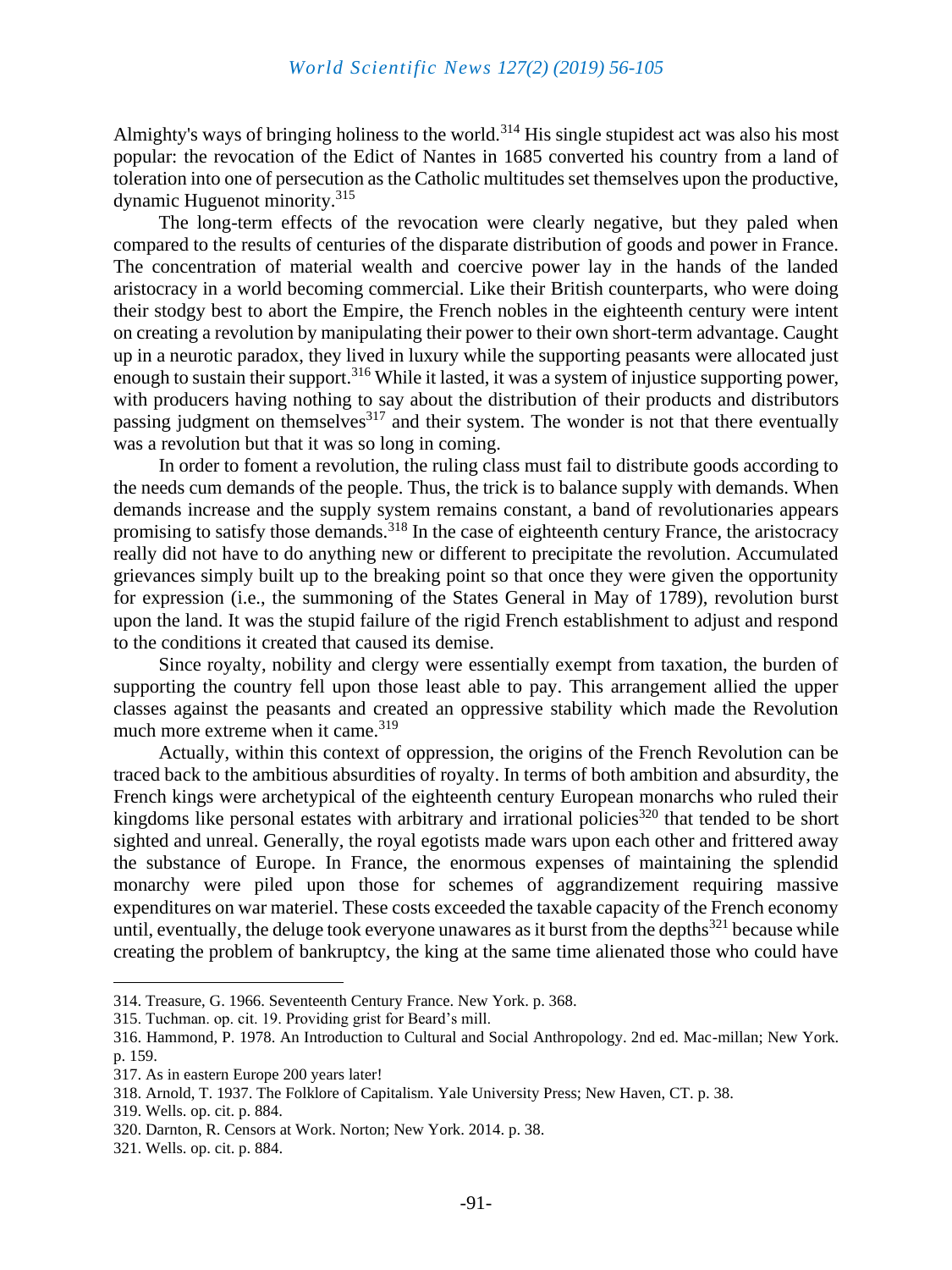helped him solve it the nobles and bourgeoisie and, among them, the lawyers<sup>322</sup> and influential writers.<sup>323</sup>

While the inflation of French royalty was due primarily to its own absurdity, the decay of the aristocracy was due largely to its own stupidity. Like the Roman aristocrats before them, the French nobles thought they were the people and, like their kings, believed that they and their values defined France. Not only did they overrate themselves, but they wed their stupidity to ambitions worthy of their headstrong sovereigns. In the ruthless pursuit of power and riches, the nobility rendered themselves impotent and ignoble.<sup>324</sup> While the standard of living in general was rising, the upward concentration of wealth, partially due to laws passed by the rich for their short-term benefit with compounding disinterest, increased the rising discontent among the powerless poor, who were continually squeezed by the tax gatherer.<sup>325</sup>

Meanwhile, the Catholic Church in France worked to convince the people that they all should be con-tent with their lot. This was typical of eighteenth century churches, which were not centers of civil pro-tests and did not demand from secular authorities a better life for their parishioners here and now. Far from calling for reform, the churches generally and the Catholic Church in particular played a passive, conservative social role<sup>326</sup> which was commonly criticized by semi-enlightened intellectuals who, ac-cording to Rousseau, constituted their own priesthood.<sup>327</sup> Both icy analyst Gibbon and inveterate doubter Voltaire, for examples, found the continuing existence of Christianity perplexing and inexplicable be-cause it makes no sense. They could not comprehend<sup>328</sup> that the spiritual contribution 'the sacred prejudices of the vulgar' made to those who had little in this life but the hope that the next one would be better<sup>329</sup> so to whom improving this life in this world was a matter of overwhelming indifference.

Gibbon's view was that despite Christianity, which had made the individual the measure of man, West-ern civilization was steadily advancing toward an ideal perfection. He noted every age increased the real wealth, happiness, knowledge and presumably humanity. He saw the West as a military bastion against eastern barbarism and technology as the means to Western salvation from threatening hordes of savages.<sup>330</sup> He was confident that the refined, educated leaders of Europe had saved civilization from decay and invasion. Despite all the acumen he displayed in analyzing the ancient past, he completely failed to appreciate the Rousseauian socioeconomic discontent which was threatening not only elitists in France but the hidebound contemporary European establishment in general.<sup>331</sup>

As for Voltaire, he challenged the privileges of both church and crown. Accused of contributing to if not actually causing creeping deism, he suggested as had Leibnitz before him

<sup>322.</sup> Davidson. op. cit. p. 2.

<sup>323.</sup> Ibid. p. 5. According to de Tocqueville (1856. p. 175.), of all people on earth, the French were the most literate and in love with intelligence and yet out of touch with themselves.

<sup>324.</sup> Pitkin, W. A Short Introduction to the History of Human Stupidity. Simon and Schuster; New York. 1932. p. 253.

<sup>325.</sup> Wells. op. cit. p. 853.

<sup>326.</sup> Nor did the church in the American south in the mid-20th century, (M King 1963. Quoted on p 506 of McWilliams.) or likewise, the Catholic Church in early 21<sup>st</sup> century Latin America. (Paget. p. 355.)

<sup>327.</sup> Mishra. op. cit. p. 100.

<sup>328.</sup> In 1740, the Church reached the apex of indecision trying to find a candidate unworthy enough for the papacy vacated by the death of Clement XII. It dithered and dathered for a year before Cardinal Lambertini offered himself as a buffoon worthy of the post and won. (Frederick the Great.)

<sup>329.</sup> Wells. op. cit. p. 847. (Words in semiquotes are paraphrased from Frederick II.)

<sup>330.</sup> Ibid. pp. 849-851.

<sup>331.</sup> Ibid. p. 858.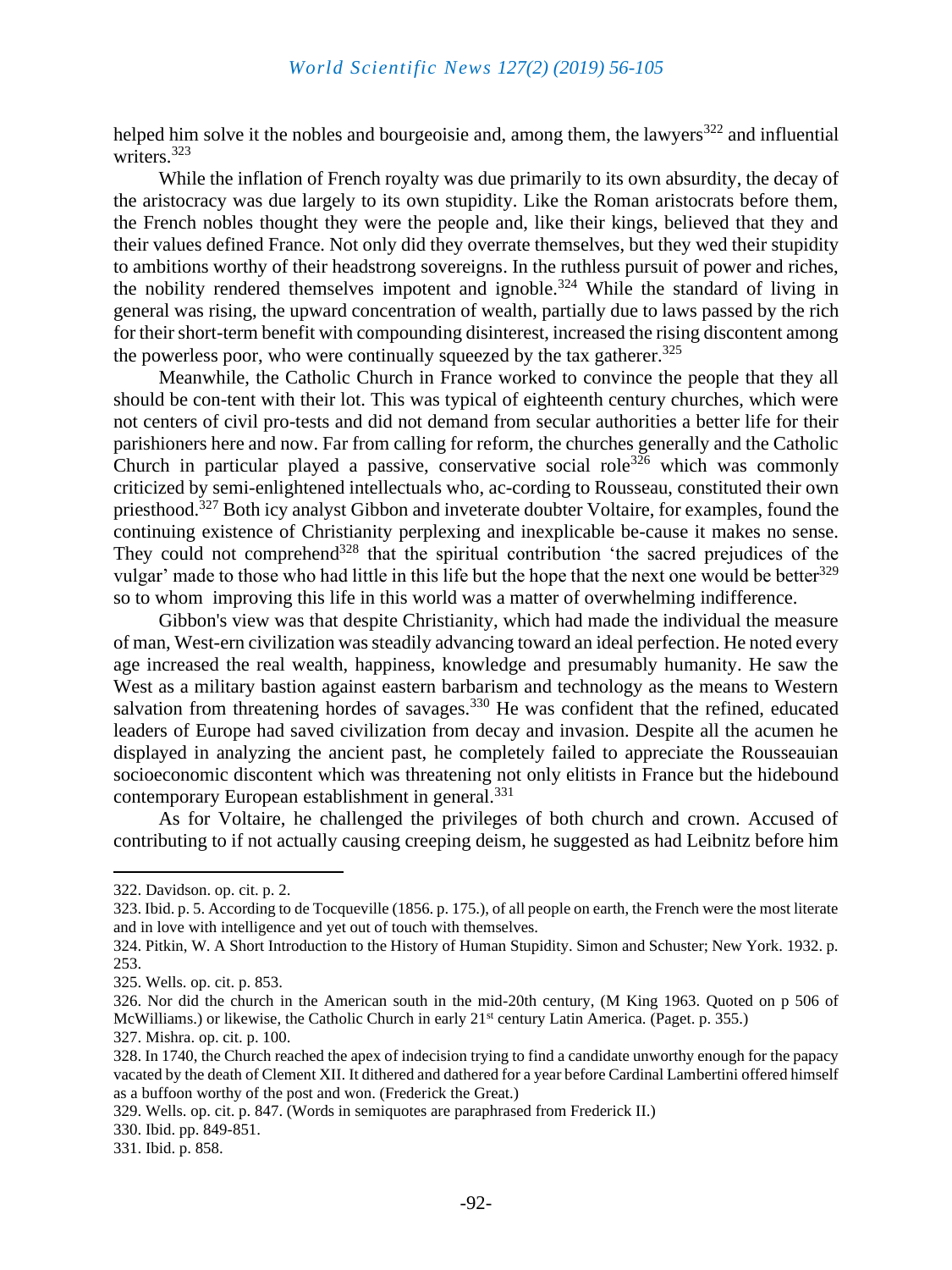Europeans look to China for moral salvation and develop a truly enlightened despotism by embracing Confucianism, which, unlike Christianity, was a religion of reason free of superstitions, foolish legends and humanity. Ironically,  $332$  he did so just at a time when xenophobic China was grinding to an intellectual halt.<sup>333</sup> By way of contrast, one of the tenets of deism was that God could be discovered through reason and by the study of nature rather than slavish adherence to revealed doctrine and divine revelation:  $334$  That is, this was just the time when the West was opening up intellectually.

If Voltaire and Gibbon found Christianity's continued existence perplexing, Frederick the Great found the religion itself downright idiotic.<sup>335</sup> Unsparing in his denunciation of it, he characterized it as (para-phrased) 'an old metaphysical fiction, stuffed with fables, contradictions and absurdities; spawned in the fevered imagination of Orientals and then spread to Europe, where some fanatics espoused it, some intriguers pretended to be convinced by it and some imbeciles actually believed it'. Otherwise, it just fine for anyone disposed to such nonsense.

The moral effect of deism was something else again, as the young Benjamin Franklin discovered to his dismay in 1726. He had converted a couple of friends to the cause only to have them betray him. Also, he found his own conduct toward his betrothed suspect at best. Just as Athenians had questioned the impact of Socrates on the youth of the city, Franklin questioned not the validity but the utility of deism and found it wanting. He soft peddled the Calvinist/Puritanical credo, which was that souls were saved by a predetermining God through divine grace rather than good works. Franklin's enlightened approach to religion was to embrace a God who encouraged moral conduct to the benefit of both the individual and society.<sup>336</sup> Put another way, he considered the purpose of religion was to improve society, was tolerant of all sects<sup>337</sup> and specifically separated Puritan theology from its practical effects.<sup>338</sup>

Looking back on the 1780's, one cannot help wondering why virtually no one saw the impending disaster. Part of the answer seems to be that although there was widespread misery and discontent, there always had been and so there always would be: The world had always abounded in absurdity and injustice, vice and stupidity and would simply continue to do so. Hence, financiers extended credit, and commerce suffered along in its ancient ruts hampered by taxes and duties, while inarticulate peasants toiled and suffered, full of quiet despair and simmering hatred for the nobles who loafed above and lorded over them. Although France was consuming beyond its productive capacity, only the voiceless workers were feeling the pinch. Meanwhile, the enlightened wits who criticized and satirized the situation felt they were just

<sup>332.</sup> Just as historian George Bancroft missed completely when, in Dec., 1865, he predicted that extreme radical opposition to President Johnson's reconstruction policy would be over when it had more than eleven years to go. (Johnson, A.) Historians, like stock market analysts, are excellent explainers of the past but worthless as predictors of the future because there are too many unknown variables at any given time.

<sup>333.</sup> Morris, I. Why the West Rules for Now. Farrer, Straus and Giroux; New York. 2010. pp. 472 and 474.

<sup>334.</sup> Isaacson, W. Benjamin Franklin. Simon & Schuster; New York. 2003. p. 46.

<sup>335.</sup> Hume lumped Christianity, ignorance and stupidity together (Hume. Letters Vol. 1. p 498. Ca. 1760) to the shame and disgrace of ignorance and stupidity. $\odot$ 

<sup>336.</sup> Ibid. p. 54.

<sup>337.</sup> Ibid. pp. 93-94.

<sup>338.</sup> Updike, J. Many Bens. The New Yorker. p. 115. Feb. 22, 1988. Commager, H. The American Mind. Yale University Press; New Haven, CT. 1950. p. 26.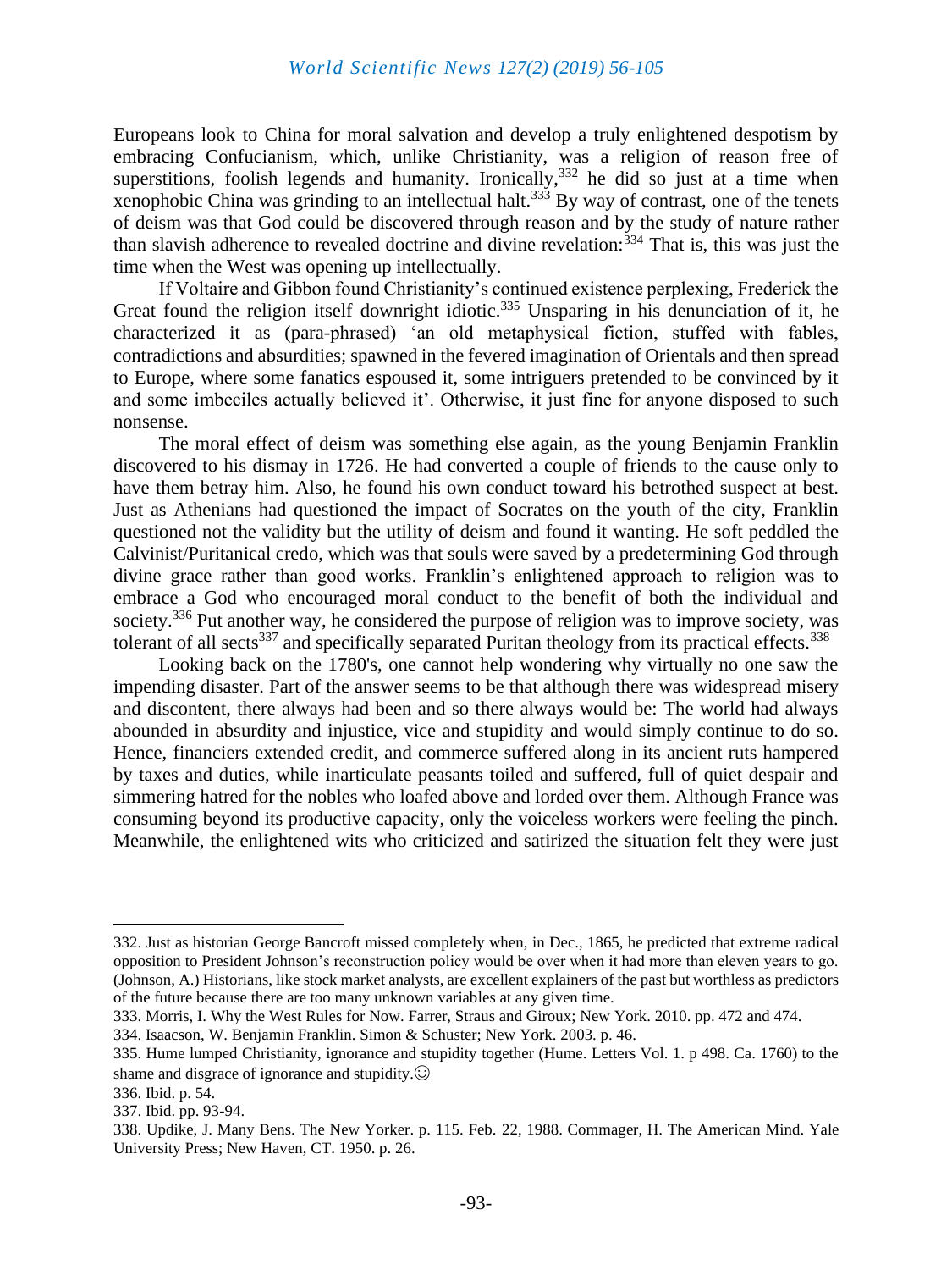#### *World Scientific News 127(2) (2019) 56-105*

talking, and might say anything since the world of ideas was totally divorced from that of worldly power. Thus, it seemed to everyone nothing significant would ever change.<sup>339</sup>

One who suggested a reasonable change depending on who you were was economist/ administrator Anne Robert Jacques Turgot. In 1763, he outlined a plan which, reduced to essence, would have taxed God.<sup>340</sup> This kind of rationalism which drove romantics and God to irrational excesses and revolution.<sup>341</sup>

Despite such helpful suggestions, the status quo remained and might have lasted even longer but for the personal influence of Marie Antoinette, the silly and spendthrift wife of the dull and ill-educated King Louis XVI. With the exchequer exhausted by the war in America, she used her position to thwart efforts toward economy in government by encouraging extravagance as she labored to restore the Church and royal court to the conditions of grandeur they enjoyed under revered Louis XIV.<sup>342</sup>

Her minister of finance, Charles Calonne, was really more a magician than an economist, but even his skill in making money appear was overmatched by the Crown's ability to make it disappear, so by 1787, with loan piled upon loan, the monarchy was bankrupt. His suggestion that land be taxed angered the nobles, who demanded that the States General be summoned.<sup>343</sup> In so doing, they had no idea of the opportunity they were creating for the commoners below them, and when it met in May of 1789, the royal couple permitted the boring fuss about finances to disrupt their social life as little as possible<sup>344</sup> until it became transformed into a revolutionary deluge.

There would have been no transformation had someone in the king's retinue recognized the essential political nature of the movement. The key was: would the three estates (nobles, clergy and commoners) meet and vote separately as three "Houses" or as one, in which the commoners badly outnumbered the members of the other two estates. The commoners forced the issue when they refused to leave the room in which the king made opening remarks to the three estates assembled. In effect, they took over the hall after the king left and declared it their meeting place. Had the nobles and clergy examined all options and joined them to listen and debate but insisted on voting as separate entities or, better yet, found their own places to meet and vote there would have been no revolution. However, they instead met with and were out voted by the commoners, thereby setting the course history followed. Politics aside, as a romantic movement from the bottom up, inspired if not engendered by Rousseau, the French Revolution set the tone for the Italian Fascist and Communist revolutions (and Hitler's abrogation of democracy) in aspiring to replace Christianity with a religion of state worship administered by a clique of elitist priests in the bureaucratic name and cause of the collective people while individual rights were ground into dust.<sup>345</sup>

<sup>339.</sup> Wells. op. cit. pp. 884 and 886.

<sup>340.</sup> Maier, C. Once Within Borders. Harvard University Press; Cambridge, MA. 2016. pp. 111-112.

<sup>341.</sup> When the National Assembly finally dealt with the issue of finance on Nov. 2, 1789, it overwhelmingly placed church property "At the disposal of the nation" which was its weaselly worded way of nationalizing the church without saying so. (Davidon. p. 54.)

<sup>342.</sup> Ibid. pp. 886-887. Zweig, S. Marie Antoinette. The Portrait of an Average Woman. Viking; New York. 1933. Chaps. VIII and IX.

<sup>343.</sup> Louis XIV had refused to do so in 1706 fearing the Pandora's jar of demands which might have been opened. (Simms p 72) Had he done so, non-revolutionary reforms might have been undertaken at that time.

<sup>344.</sup> Wells. op. cit. pp. 887-888.

<sup>345.</sup> Goldberg, J. 2007. Liberal Fascism. Doubleday; New York. p. 38.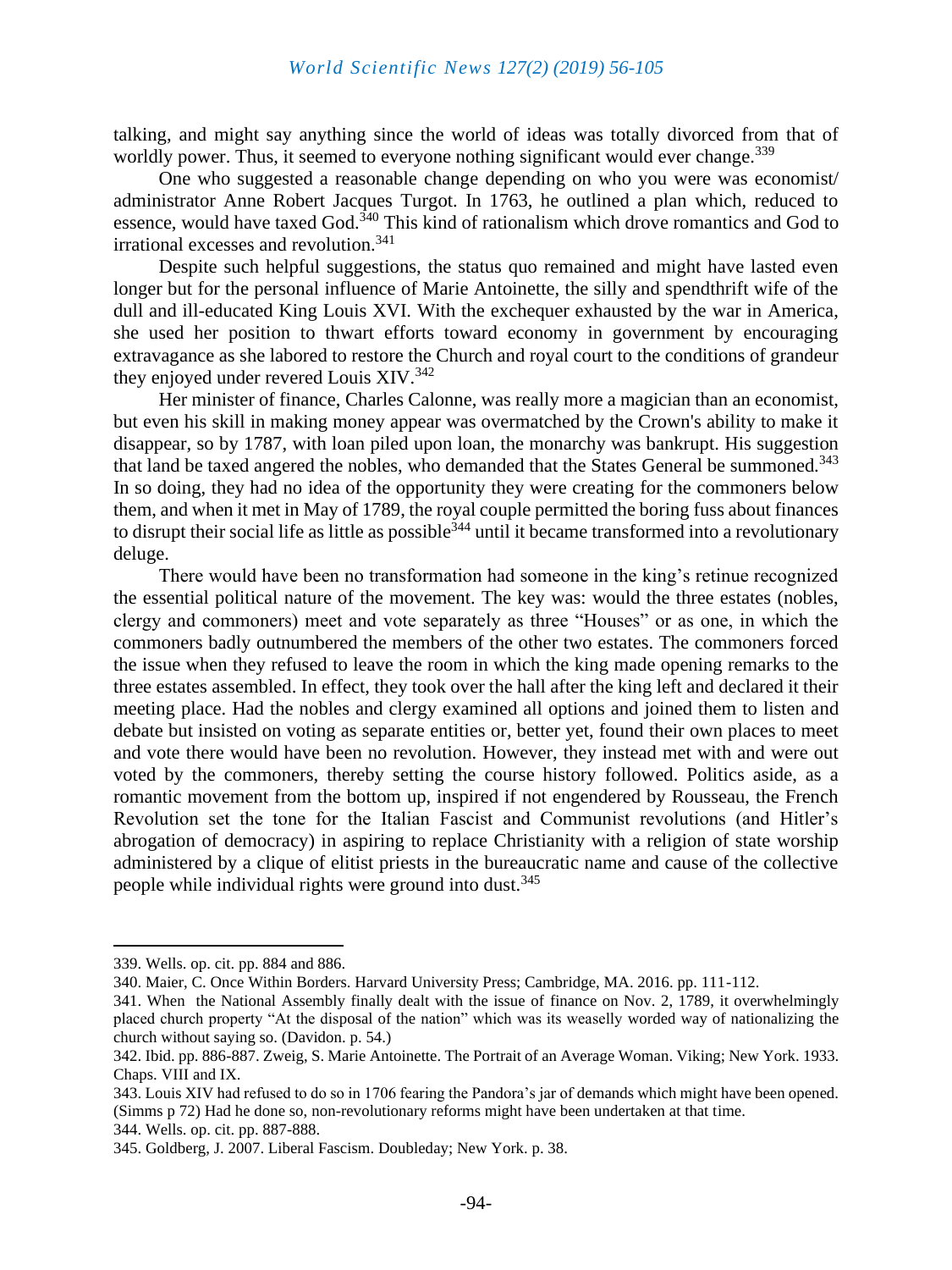Mob murders of two officials following the storming of the Bastille led to a peculiar example of cognitive consonance when the victims were associated with a deliberately conjured up plot to starve the people of Paris.<sup>346</sup> The fabricated myth served admirably to assuage the consciences of the mob leaders<sup>347</sup> and was trotted out occasionally<sup>348</sup> whenever pangs of guilt induced it.

No pangs of guilt were induced as the National Assembly<sup>349</sup> slid into imperial wars. In the spring of 1790, it solemnly vowed that France would never use its armed forces against the liberty of other people. It then took the bit between its legs and proceeded to bridge its way from wars of self defense to counter-attacks, to wars of liberation, conquest and annexation.<sup>350</sup> When it declared war on Austria in April of 1792. It did so with mixed motives as it was then a mixed country: Republicans hoped the war would spread liberty beyond French borders while royalists hoped it might restore the monarchy. Marat, playing Jiminy Cricket to Robespierre's Pinocchio, opposed it, justly fearing the rise of a Napoleon.<sup>351</sup>

The war began badly for the French, but Prussia came to their rescue by supporting Austria. The Duke of Brunswick issued one of the stupidest proclamations in history when he announced he was invading France to restore royal authority. This made every Frenchman a republican at least for the duration of the war which made France a positive-feedback, moneygrubbing empire $352$  and, as it made moderation impossible, induced the extreme murderous, Jacobin phase of the revolution.<sup>353</sup>

When the Jacobin insurgents attacked the palace of the Tuileries on August 10, 1792, the king fled to the protection of the Legislative Assembly, which turned around and suspended him and called for a National Convention to frame a new constitution. As the French armies fell back, fear of betrayal from within led patriotic zeal to be came paranoid hysteria.<sup>354</sup> The requisite virtue disappeared as royalists were hunted down until the Paris prisons were full. In early September, 1792, the insurgents took them over and, egged on by Marat,<sup>355</sup> established autocratic kangaroo courts based on Rousseau's general will of the people rather than the rights of the individual. Accordingly, mostly apolitical prisoners were either pardoned or pushed outside to be hacked death by the waiting mobs.<sup>356</sup>

Perhaps the most disturbing thing about the Jacobin Revolution (1792–1794) was its hysteric if not outrageous sincerity. Its leading mentor, Maximilien Robespierre, went slightly mad with righteous power consistent with the historic "3R" formula for  $18<sup>th</sup>$  century France -Rousseau  $\times$  Robespierre = Revolution. Consumed by revolutionary passion cum mania, this disciple of Rousseau and forerunner of Hitler worked to realize the Platonic ambition of forcing

<sup>346.</sup> Had JJ and Voltaire debated the event, JJ would have accused the rational reformer of rearranging the bedding in the cells of the prison, while Voltaire would have asserted JJ wanted to close down not only the Bastille but all prisons, since they would be unnecessary in his ideal, Edeneque non-state of natural anarchists.☺ For his part, Thomas Jefferson, the American ambassador in Paris viewed the revolution through his frog colored glasses and completely missed the demonic nature (Paul. p. 56.) of the ensuing, emotional chaos.

<sup>347.</sup> Davidson. op. cit. p. 27.

<sup>348.</sup> Ibid. p. 46.

<sup>349.</sup> Kerrison, C. Jefferson's Daughters. Ballantine; New York. 2018. p. 99.

<sup>350.</sup> Davidson. op. cit.. p. 51.

<sup>351.</sup> Wells. op. cit. p. 900.

<sup>352.</sup> Davidson. op. cit. Chap. 15.

<sup>353.</sup> Wells. op. cit. p. 901.

<sup>354.</sup> Blanning. op. cit. p. 625.

<sup>355.</sup> Davidson. op. cit. p. 113.

<sup>356.</sup> Wells. op. cit. p. 902.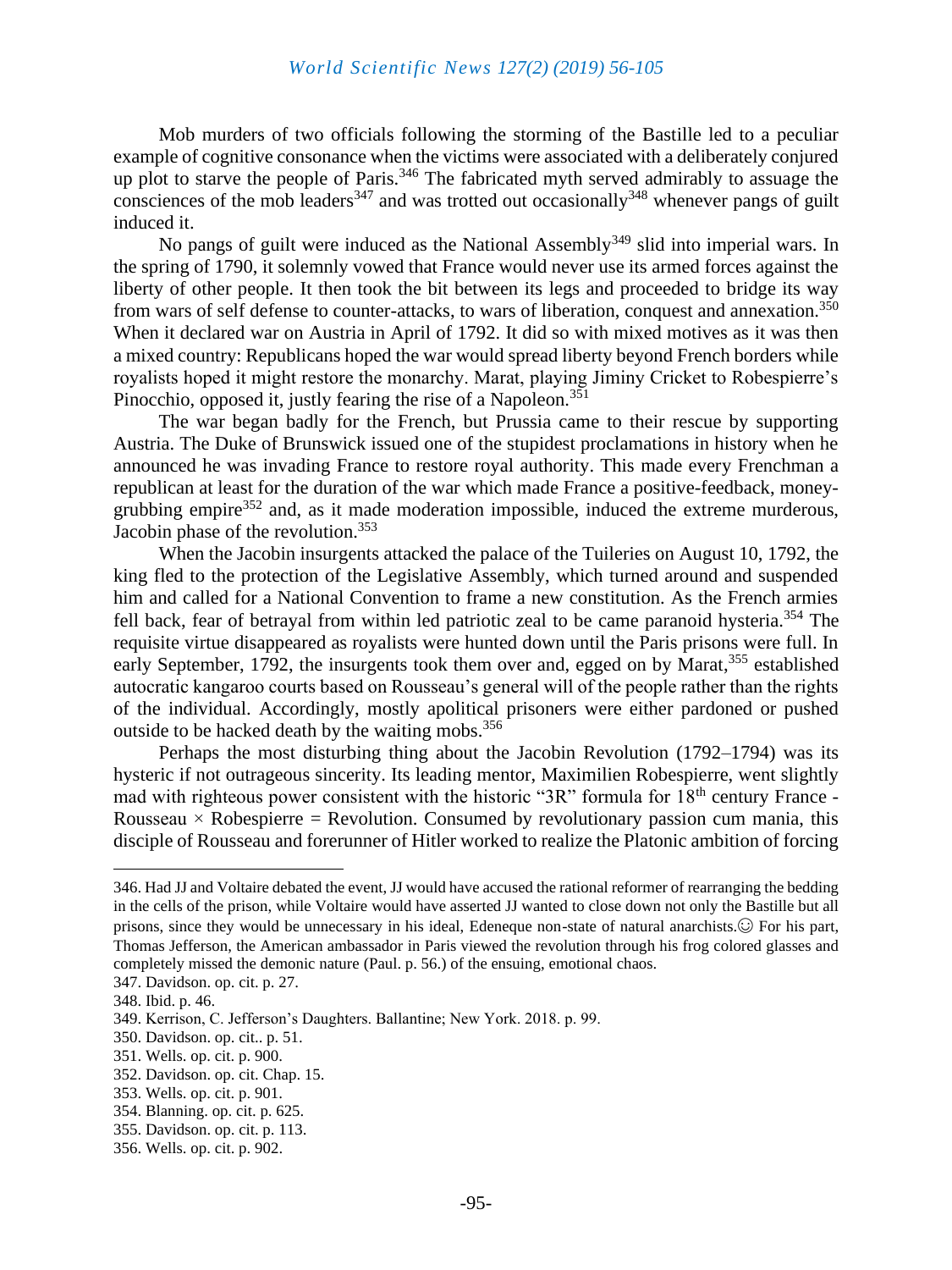# *World Scientific News 127(2) (2019) 56-105*

people<sup>357</sup> to be virtuous<sup>358</sup> by tearing the facade of political corruption down and slaughtering thousands of innocents<sup>359</sup> in the cause of incorruptibility.<sup>360</sup> He saw himself as the prophet of the new order which, inspired by and intended to realize The Social Contract, would be first constructed by the infamous guillotine,  $361$  and then eventually nourished by and finally drowned in blood. He advocated limited liberty, in that everyone was free to agree with him; otherwise they were beheaded.<sup>362</sup> In the year before June, 1794, there were about 100 executions per month. Then, in a seven week period during the Reign of Terror, there were 200 per week, reaching a total of 1,285 in Paris alone. By a positive feedback system gone to amok, nobles were guillotined; atheists were guillotined;<sup>363</sup> and Danton was guillotined for protesting there was too much guillotining.<sup>364</sup> The modern readers needs be reminded that the Reign of Terror was not one of individuals against others or the state: it was state sponsored terror against individuals who were charged with ambiguous crimes like opposing unity, disliking Paris, federalism, being ambitious,<sup>365</sup> becoming a suspect, embracing moderation, defending the king, taking part in a non-existent conspiracy<sup>366</sup> or demonstrating insufficient revolutionary enthusiasm.<sup>367</sup> The center of activity was the Jacobin Club, which fittingly met in a former Domincan monastery, whose members had been active in the inquisitions of the  $13<sup>th</sup>$  and  $16<sup>th</sup>$ centuries. According to one analyst, making a summary statement of stupidity:

> As was the building, so were the inhabitants. The new, like the old, had, as a fixed idea, a narrow orthodoxy.... Their rigidity of attitude, their outward fixity, were all the more necessary to them because in reality their creed was very fluid. Whatever change the situation produced, whatever deviations it imposed on their doctrines, they insisted on unity. (Michelet. II, p. 38.)

At the very least, there was no hypocrisy in the Terror trials. They were all about killing, and everyone knew it. If anything, everyone went through the motions with a total disregard for formalities like documents, evidence and lawyers.<sup>368</sup> The judges could choose one of two

<sup>357.</sup> Robie's Rousseauean attitude toward the Platonically abstract people was summed up in his genial statement, "The people is always worth more than individuals.... The people is sublime, but individuals are....expendable." (Himmelfarb. 2005.) Or as Hegel would later put it: The whole defines the parts.

<sup>358.</sup> Zweig, S. 1921. Romain Rolland. Thomas Seltzer; New York. p. 108.

<sup>359.</sup> One of the most symbolic was that of Antoine Lavoisier,\* the father of quantified (i.e., modern) chemistry, who also did some tax gathering for the royal establishment. Obviously, the Enlightenment did not reach the manic people.\*His execution calls to mind the killing of Archimedes in 212 B.C. Maybe every 2000 years or so some nut case has to dispatch the leading scientist of the day just to demonstrate his perverse stupidity. (For more on Lavoisier, see: Dolnick. pp. 249-251.)

<sup>360.</sup> Gutzman. op. cit.

<sup>361.</sup> The instrument was not invented by Dr Joseph Guillotin, who merely recommended its use, but by one T. Schmitt, a German harp maker.

<sup>362.</sup> Bartlett, J. 2017. Radicals Chasing Utopia. Perseus; New York. p. 315. Almost Islamic in its intensity.

<sup>363.</sup> The Jacobins were not only denouncing Christianity but attempting to replace belief in God with belief in the state.\* (See Davidson. Chap 9) The battle against Christianity went to the extreme that during the Terror one person was executed for having a picture of a crucifix. (Tulard. p.1125.) \*This characterizes the later development of the West in general.

<sup>364.</sup> Wells. op. cit. pp. 906-909.

<sup>365.</sup> Davidson. op. cit. p. 201.

<sup>366.</sup> Ibid. p. 219.

<sup>367.</sup> Christianson, G. Greenhouse. Walker; New York. 1999. Chap. 1; Box 3.

<sup>368.</sup> Davidson. op. cit. p. 202.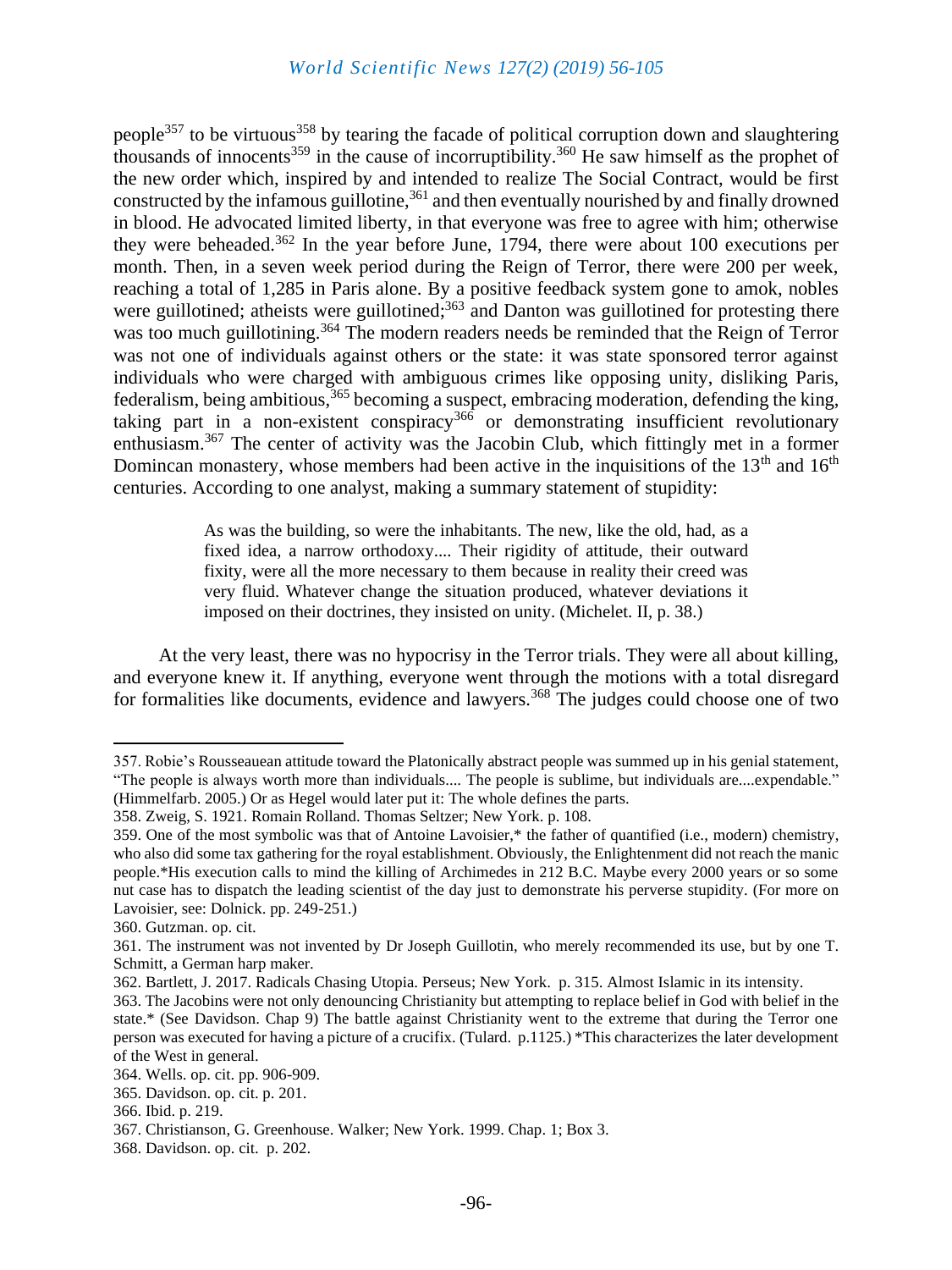verdicts: acquittal or death.<sup>369</sup> Further, the government rushed through supporting, unconstitutional laws as occasion demanded.<sup>370</sup>

Although not as spectacular as the Reign of Terror, the stupidest chapter in this story was that of the swift, shallow solutions the Committee of Public Safety proposed for the problems facing the nation. Basically, everything from the calendar to greetings was rethought from the bottom up not the top down.<sup>371</sup> Opulence had become so despised that property had to be equalized. Further, profit was to be abolished thus undercutting the incentive for commerce. Anticipating modern totalitarian states, there was a plan to replace God with reason–with "Liberty, Equality and Fraternity" the new Holy Trinity, although everyone still practiced corruption, vice and debauchery.<sup>372</sup> Replacing spiritualism with statism proved to be too much, however, even for Robespierre, who believed in some kind of Supreme Power beyond the guillotine and who, at the height of the Reign of Terror found himself more than ever in need of religious consolation. Accordingly, he elected a democratic Supreme Being on May 7, 1794<sup>373</sup> who replaced the aristocratic "God" and in fit of righteousness had those who celebrated a Feast of Reason in Notre Dame guillotined.<sup>374</sup> He also equated terror with virtue, which he presumed to represent if not embody.<sup>375</sup>

Not that it really mattered. No matter who was in power, no one was in control, so no one nor any government could consistently provide bread at an affordable price to the citizens. As the pendulum of rights and threats swung back and forth, and the civil war between the haves and have-nots had been presumably settled in favor of the latter, a conciliatory gesture to those with property led to Romanesque statutes which were "made by the rich for the rich".<sup>376</sup>

Despite such sops, the hysterical sincerity of the victorious lower classes had run to uncontrollable excesses to the point that Robespierre realized word games were not enough to bring order to chaos.<sup>377</sup> Events in the streets had outrun the revolutionaries, so more drastic measures were called for than the moderates would have otherwise endorsed. Put another way, the Reign of Terror was Robespierre's way of staying in power,<sup>378</sup> and the legal structure revolutionaries had erected fell into disrepute.

Finally, in July, 1794, Robespierre's excesses turned everyone against him because, as the self-appointed voice and defender of humanity, he had become a threat to everyone. After being shouted down at the National Convention and betrayed by some soldiers of the Paris Commune, he was guillotined, thus ending the Reign of Terror. As bad as it was, this bloodiest chapter in the story of the French Revolution with 50,000 victims was not the work of the whole country but of a city mob which, as a political expression of Newton's Third Law of equal but opposite reactions, had been driven to excesses of cruelty and savagery by long standing social injustices the king had stupidly permitted.<sup>379</sup> As a self-sustaining positive feedback system, it went to

373. Wikipedia. Robespierre/Reign of Terror.

376. Davidson. op. cit. p. 180.

<sup>369.</sup> Ibid. p. 221.

<sup>370.</sup> Ibid. p. 227.

<sup>371.</sup> Freedman. op. cit. p. 259.

<sup>372.</sup> Paul, J. Without Precedent. Riverhead Books; New York. 2018. p. 125.

<sup>374.</sup> Wells. op. cit. pp. 906-907. Still, the belief or its lack lives on. Aritani, L. Miami Herald. Mar. 15, 2012. 4A. Sorry, God.

<sup>375.</sup> Robespierre, M. Speech at the (Revolutionary) Convention. Feb. 5, 1794. On the Principles of Political Morality etc. Excerpted in Davidson, p. 214.

<sup>377.</sup> Ibid.

<sup>378.</sup> Ibid. p. 190.

<sup>379.</sup> Schama, S. Citizens: A Chronicle of the French Revolution. Vintage; New York. 1990. p. 836.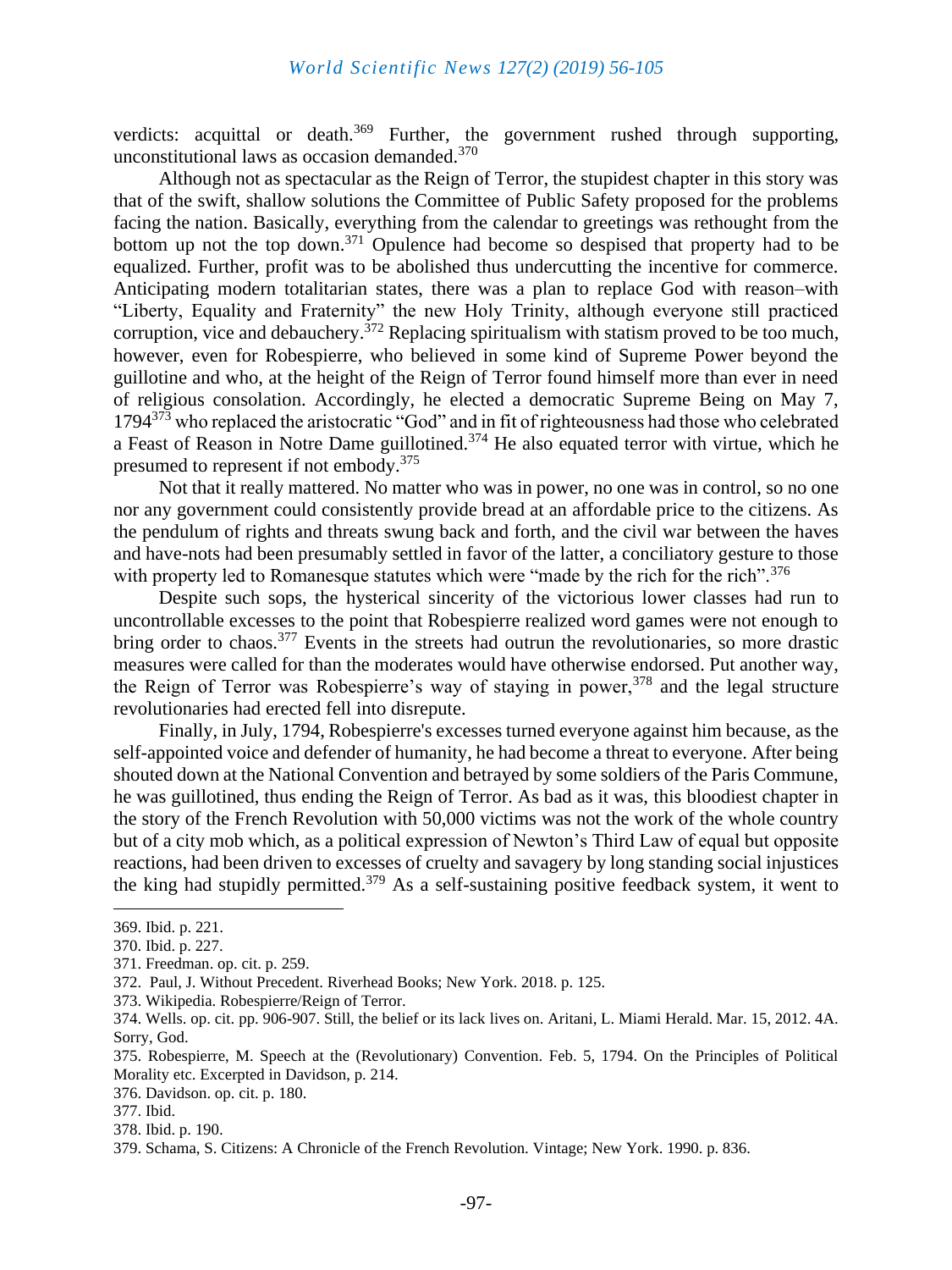excesses because until everyone opposed it, no one safely could,<sup>380</sup> and Tocqueville's take on it could serve as well for the rise of the Nazis 140 years later in Germany: "The Revolution had been prepared by the most civilized classes of the nation and carried out by the most un-civilized and the roughest of people."<sup>381</sup>

By the summer of 1794, extremism was out, and there was a general desire for a government which could hold the country together and deal with its problems. The Directory achieved the first of these for four years but was too corrupt to deal successfully with extent economic crises e.g., the price of bread. During this period, however, French armies ousted kings and created republics throughout Europe, and as these victories became sources of revenue, a positive feedback system led France to became as imperialistic as it had been under its most acquisitive kings.<sup>382</sup>

Thus, the tragedy of the French Revolution was that ten years after it began, the new France so closely resembled the old. It had its new rich instead of its old rich, and it had more vigor, because the peasants worked harder than they had before, but there was no Millennium. It had a new army (at the expense of the navy), but the old foreign policy of conquest remained. It was vintage France in a republican wineskin.<sup>383</sup>

The ultimate irony of the Revolution was that while French republicans were committed to helping the people of Europe gain their liberty, France itself became a military state. It did so not because the revolutionaries were unprincipled but because they were idealistic to the point of absurdity. In the name of humanity and liberty, they had committed atrocities which shamed the most amoral anarchist. After a few years of revolution, concern for human rights (liberty, equality, fraternity) and civilized values was replaced by a commercial interest in the rights of property and the values of enterprise. Finally, the rise to power of Napoleon Bonaparte (1769-1821) showed that, for whatever the reasons, the French people simply were not yet fit and able to govern themselves.<sup>384</sup>

The French Revolution was archetypical in that the anarchy and chaos of misapplied ideals<sup>385</sup> brought on a reversion to autocracy as soon as a competent administrator could assert himself. Although the revolutionaries defeated their foreign and domestic foes, they could not establish a functional government after removing the monarchy<sup>386</sup> because they could not control themselves.<sup>387</sup> Repeating the fall of the Roman Republic, Napoleon seized power after the need for order became popularized by the excesses and abuses of liberty by an oligarchy<sup>388</sup> made a mockery of equality and fraternity.<sup>389</sup>

Napoleon's career serves as an example of the positive correlation of power and stupidity. Admittedly a romantic genius of boundless energy and wide-ranging interests<sup>390</sup> and a demonic

<sup>380.</sup> Wells. op. cit. pp. 909-910.

<sup>381.</sup> Tocqueville, A. de. L'ancien régime et la Révolution. 1856. p. 227.

<sup>382.</sup> Wells. op. cit. p. 911.

<sup>383.</sup> Ibid. p. 918.

<sup>384.</sup> Muller. op. cit. p. 300.

<sup>385.</sup> During the Revolution people were free to agree with Robespierre the equalest of them all.

<sup>386.</sup> Davidson. op. cit. pp. 244-245.

<sup>387.</sup> Tuchman. op. cit. p. 6.

<sup>388.</sup> Ferguson, N. 2011. Civilization: The West and the Rest. Penguin. New York. p. 156.

<sup>389.</sup> Effective self-control is forever missing in the human equation as self-deceptive, stupid people repeatedly, demonically self-destruct, clearing the way for the next group to do the same. Is anyone reading this? 390. McMahon. op. cit. p. 116.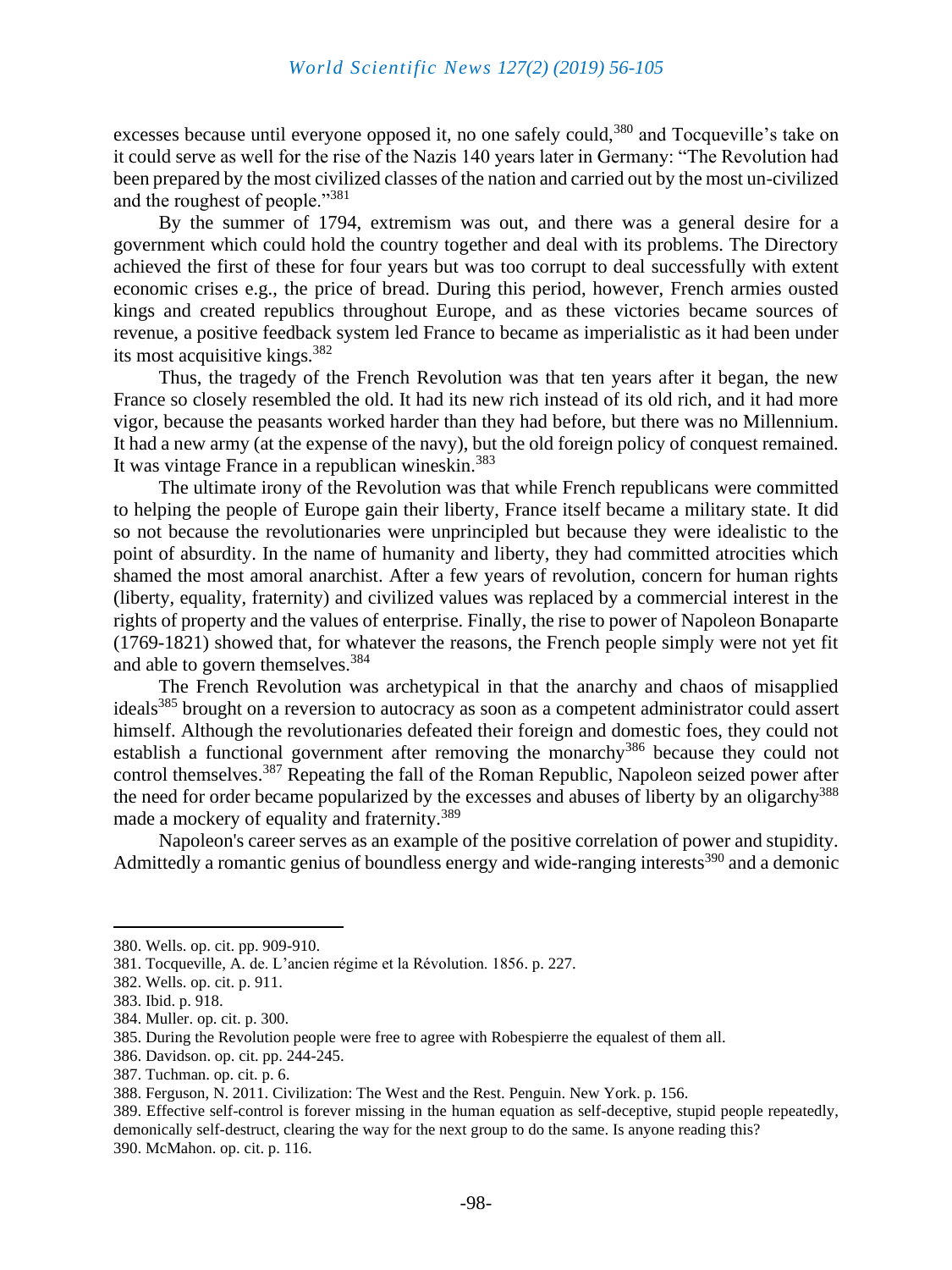artist who used Europe as his canvas,  $391$  as his power grew, his judgment weakened.  $392$  In this respect, he appears very human as people use their wits to gain power and then, as they use their power, lose their wits and abuse their power. Although one might correctly assume that those in power would need their wits more than others, the mighty seldom seem to have even common sense, much less uncommon wisdom in anything but the most narrow political cum paranoid context. It may well be that stupidity is power's way of moving on: By corrupting judgment, stupidity encourages others to demand justice, thus inducing the expression of new combinations of developing trends in idiocy.

Actually, Napoleon's rise and demise serve as a lesson for all students of Western Civilization. He was extremely efficient up to and even including the point that he destroyed himself through excesses of arrogance and over extension. As a model for Schopenhauer's thesis of "Will",<sup>393</sup> he brought organization to chaos and, as one who broke precedents and shattered norms,<sup>394</sup> he occasionally brought worthy ideals to the fore: For example, he selected officials according to their intelligence, energy, industry and obedience<sup>395</sup> rather than their ancestry, religion or other irrelevant criteria unrelated to job performance.

On the other hand, he missed when he rejected Robert Fulton's offer to build him a fleet of steam-ships<sup>396</sup> superior to the British fleet. Although he was otherwise very efficient at achieving his ends, his basic problem was that there was no self-imposed end to his ends, which, as a positive feedback system, went to fatal excess. His urge for self-aggrandizement was insatiable and motivated him both to succeed and ultimately fail. He could not perceive that the pursuit of his own best interest eventually came to be in his own worst interest because there was no greater moral purpose controlling his development and directing his behavior.

A child of the Revolution,  $397$  he personified action for its own sake and burned him-self out proving that his Machiavellian power had meaning only if it could be used to gain more power. Unfortunately for everyone, power, far from being a limiting factor on him, was limited only by his own boundless will.<sup>398</sup>

Characterized as the very model of a "Daemonic man",<sup>399</sup> he was thoroughly modern in that he was totally amoral and, like Henry VIII, as great as anyone without virtue could be.<sup>400</sup>

<sup>391.</sup> Hugo, V. Cited in J-B Decherf's "Napoleon and the Poets: etc." Studies in Ethnicity and Nationalism 10, #3, pp. 362-376. 2010. 1

<sup>392.</sup> Pitkin. op. cit. p. 284.

<sup>342.</sup> Bonaparte, N. Undated. Quoted on page 100 of D. Carnegie.

<sup>394.</sup> McMahon. op. cit. p. 121.

<sup>395.</sup> Tuchman. op. cit. p. 6.

<sup>396.</sup> Kennedy, D. Freedom from Fear. Oxford University Press; New York. 1999. p. 659. The lesson was not wasted. When president Franklin Roosevelt was considering committing limited national resources to incipient atomic research in 1942, he recalled Napoleon's failure to develop steam power when he had the chance and opted for he new potential energy source. (Goodwin, D. p. 347.)

<sup>397.</sup> McMahon. op. cit. p. 119.

<sup>398.</sup> Courrier de l'armee d'Italie. 1797. (Cited on p. 117 of McMahon.)

<sup>399.</sup> Goethe, W. Conversations with Eckermann. Mar. 2, 1831. p. 317.

<sup>400.</sup> This calls to mind a comment made in the mid-19th century about New York's infamous Boss Tweed: "Were he not a supreme scoundrel, he would be a great man." (Strong. p. 394.) As for Napoleon, he cared not a fig for human life (Burne. p. 8.) nor rights. In this latter context, Thomas Paine denounced him as "the completest charlatan that ever existed". (Hodgkinson and Bergh. p. 128.)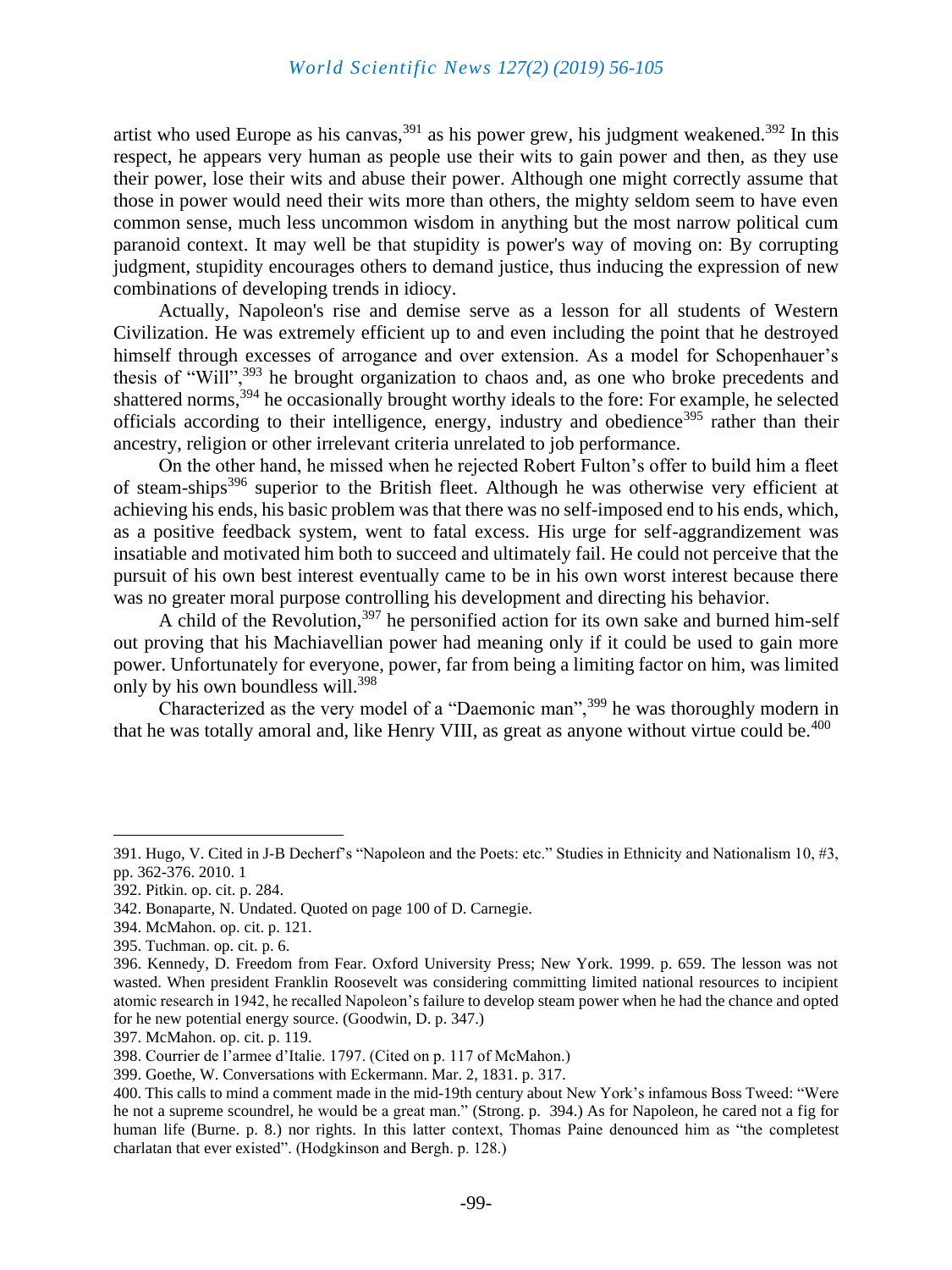Nevertheless, as a tireless self-promoter $401$  and one of the most underrated politicians $402$ in history, this modern Charlemagne managed, in 1802, to get himself made First Counsel for life with the power to appoint his successor, proceeded to create an empire and then crowned himself Emperor. Peace was rendered totally improbable by his unbounded ambition which (like that of Hitler in the next century) provoked war with practically everyone around. Basically, he simply was not happy unless he was fighting someone, but in a surprising lapse of strategic thinking, he pushed Europe into war before bringing his fleet up to par with the Royal Navy. The consummate soldier had failed to appreciate the importance of sea power in Egypt, when the British had stranded his army on the shore in  $1798,403$  and was too impetuous to wait the few years it would have taken to shift balance of naval power in his favor. Thus, his occupation of Switzerland in 1803 brought on a war with Britain he was not prepared to win.<sup>404</sup>

However, he won practically every other war he fought while creating an empire of inveterate enemies. Rather than create a new world, he contented himself with wrecking the old. Still, by 1810, he had matured enough to compromise a bit with the establishment he had so long confronted: He married an Austrian princess and became another autocrat.<sup>405</sup>

He did not become "Just" another autocrat because nothing could take the fight out of Napoleon. In 1812, while at war in Spain, he emulated Alexander, who did not know when to stop,<sup>406</sup> and provided Hitler with a wasted example by ignoring unanimous advice from his counselors because it was not what he wanted to hear confirmation of his own opinion,<sup>407</sup> he stupidly created a two-front war by invading Russia. He then turned that foolhardy campaign into a disaster by refusing to recognize that taking a burned out, deserted Moscow was an empty victory. He had not defeated the Russians, who continued to raid his supply lines and waste his army. Further, he refused to escape while he could, preferring to stay in Moscow and scheme his impossible schemes.<sup>408</sup>

Previously, Napoleon had been lucky. He had escaped from Egypt by deserting his army. The Royal Navy had saved him from getting caught in Britain by defeating his steam less fleet before he could invade. Now, his luck ran out, and Moscow became his Waterloo. Ignoring the the Russian winter had taught Sweden's Charles XII in 1709,<sup>409</sup> much too late in October, he began his retreat into eventual oblivion.

That he attained so much power was partly because his mind was logical, mathematical and retentive and partly because he was, like any good Roman, heartless, unscrupulous and insensitive to the misery and suffering he created. He was a careful, precise planner who was successful as long as he knew what he *should* do.<sup>410</sup> His fatal error was one any good fighter might have made he presumed the Russian army would give him a decisive battle in  $1812^{411}$ He presumed so because he made the mistake of judging others by his own values, and "Not

<sup>401.</sup> McMahon. op. cit. p. 117.

<sup>402.</sup> But one of the worst businessmen. Selling the Louisiana Territory for \$15 million was one of the worst deals ever made.

<sup>403.</sup> Harvey, R. Maverick Military Leaders. Skyhorse; NY. 2008. p. 103.

<sup>404.</sup> Wells. op. cit. p. 928.

<sup>405.</sup> Ibid. p. 933.

<sup>406.</sup> Horne, A. Ruler of the World. In What If? R. Cowley (Ed.). Putnam; New York. 2001. p. 210. Napoleon provides an ideal case study of the positive feedback mechanism going to excess.

<sup>407.</sup> Zweig. S. Joseph Fouché. Viking; NY. 1930. p. 234.

<sup>408.</sup> Wells. op. cit. p. 933-934.

<sup>409.</sup> Davis. P. Decisive Battles from Ancient Times to the Present. Oxford; NY. 2001. p. 294.

<sup>410.</sup> Emerson, R. Napoleon. In Representative Men. 1850.

<sup>411.</sup> Pitkin. op. cit. p. 282.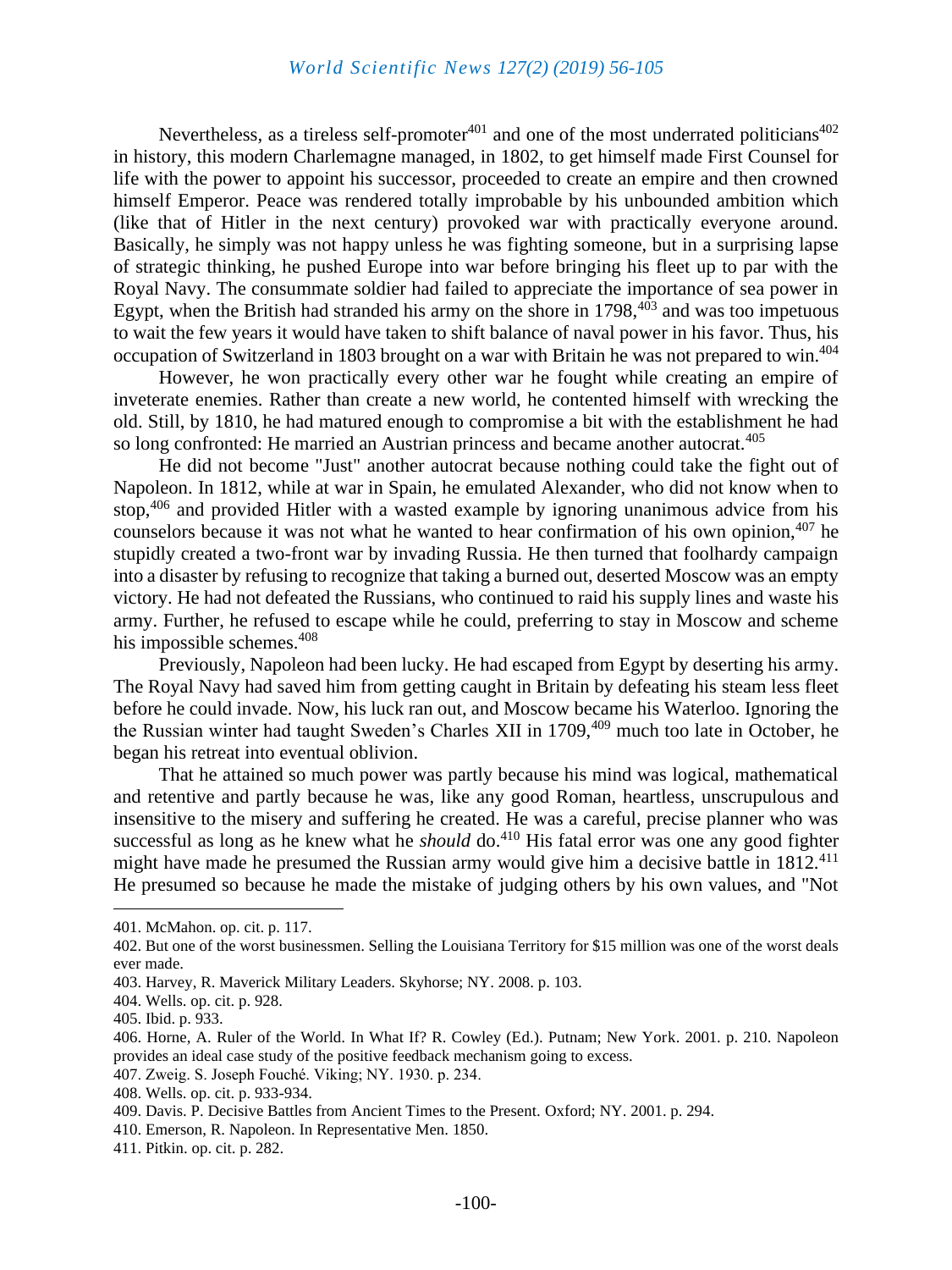fighting" was an element missing in his own belligerent schema, and he was at a loss when he did not have a battle to win. He did, however, have to fight the Russian people, and, anticipating Hitler mistake, he came as a conqueror rather than a reformer or savior.

Although he betrayed the revolution making a mockery of liberty, equality and fraternity and his empire crumbled, he left an enduring legacy in his Code Napoleon, which froze what he wanted to pre-serve. It codified all old laws into a new legal system whose chief virtue was the substitution of plain statements for legal obscurities, but its chief defect was that it presumed to limit France and other areas under its jurisdiction to what they were in the early nineteenth century. Typically Napoleonic, it was made for short-term efficiency at the expense of longterm adaptability.<sup>412</sup> It defined things so that people could get to work on them, but as there was more energy than intellect in Napoleon, it often defined them in terms that were limiting and confining<sup>413</sup> (to wit, the father was made dictator of the family, labor unions were banned and the principle of equality before the law generally renounced).<sup>414</sup> Sacrificing liberty for order, he provided equality for some: A warrior to the core, he brought enlightened, improved subjugation if not fraternity to others. Overall, he used his hard, clear, narrow mind to put his world in a straitjacket, and for more than 100 years, French women, laborers and peasants struggled to gain economic status and political rights denied them by his unenlightened, restrictive net of definitions.<sup>415</sup>

History, so sparing with second chances, was generous to the Bourbons, who proved unequal to their political opportunities.<sup>416</sup> Their attitudes and conduct had justified Talleyrand's condemning quip, in 1796, that they had "Learned nothing and forgotten nothing".<sup>417</sup> They attempted in a post-Napoleonic, hopeless way to turn the clock back and live by the schema that had once produced a revolution: They brought themselves down as they failed in their efforts to regain the property and privileges afforded by the old regime.<sup>418</sup> By 1830, they proved they had learned nothing and forgotten everything.

#### **3. CONCLUSIONS**

An enduring legacy of the Middle Ages was the belief that the establishment was immutable: the political, economic and social order was set by God and eternal. The poor and oppressed accepted their lot and attributed their plight to bad luck or God's will. The essence of the Enlightenment was that, worshiping the new trinity of republics, progress and reason, people could relieve suffering and create happiness by deliberately and consciously altering the conditions of life.<sup>419</sup>

<sup>412.</sup> By introducing revolutionary nationalism in every country he conquered, he, as Robespierre on horseback, (G. Jones. p. 449.) sowed the seeds of his own destruction because the local populations often came to favor their freedom over fraternal, French occupation. (P Davis. p 273)

<sup>413.</sup> Wells. op. cit. p. 928.

<sup>414.</sup> Durant, W. and A. The Age of Napoleon. Simon and Schuster; New York. 1975. p. 181.

<sup>415.</sup> Wells. op. cit. p. 928.

<sup>416.</sup> The Bourbons actually had three chances. Their second came when Napoleon was exiled to Elba. They fled upon his return and were restored after Waterloo. The Stuarts also had a second chance in seventeenth century England but blew it.

<sup>417.</sup> Talleyrand-Périgord, C. 1796. In a letter to Mallet du Pan from Chevalliar de Panat.

<sup>418.</sup> Evans. op. cit. pp. 29-32.

<sup>419.</sup> Mishra. op. cit. p. 156.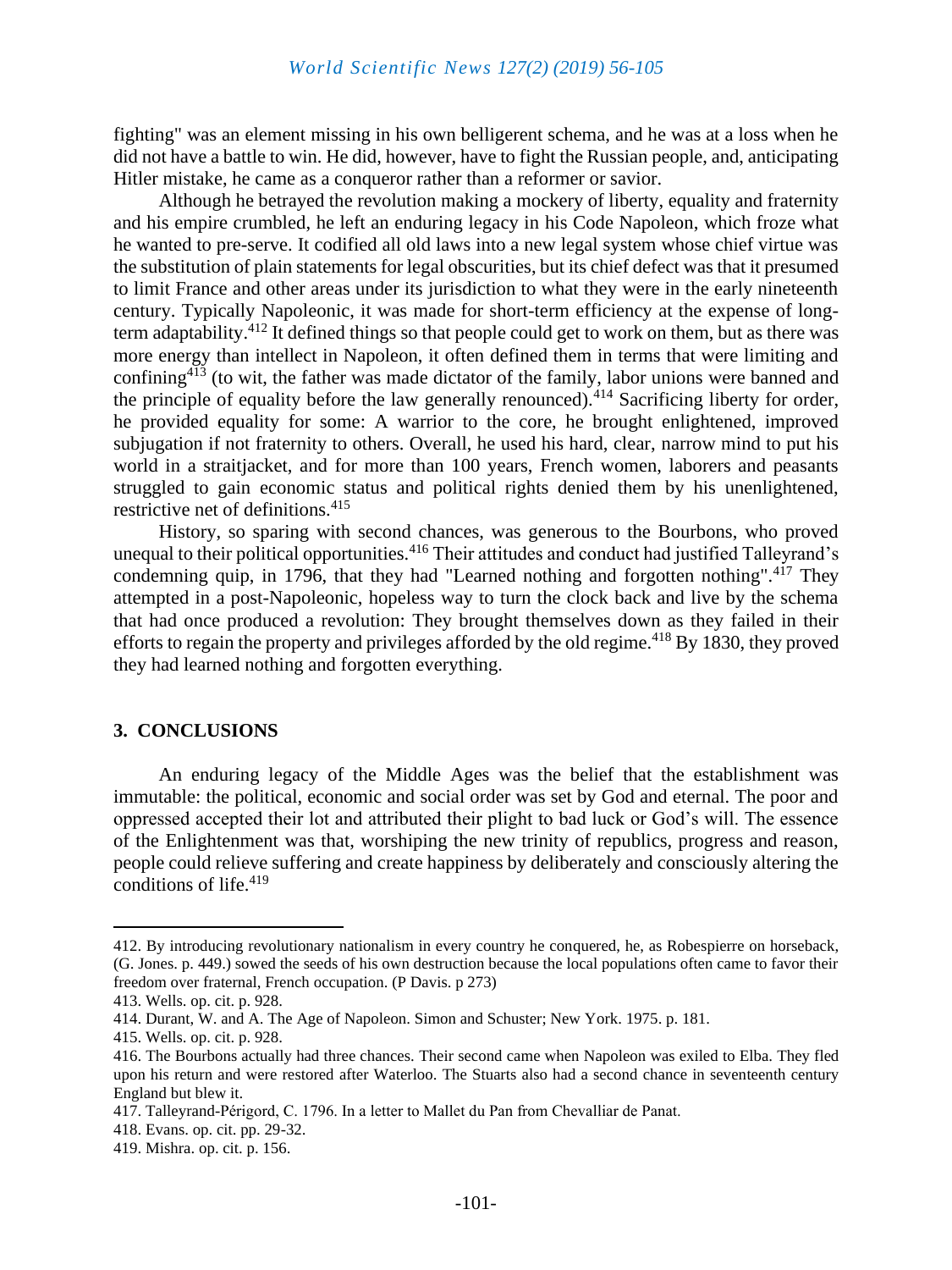For all its naiveté, the Enlightenment did improve world.<sup>420</sup> It combated ignorance, bigotry and tyranny, won some battles and provided inspiration and rhetoric for those who would continue the struggles against secular evils. However, while in America it converted Puritans to Yankees, its greatest triumph was that it led Western Civilization away from a dependence upon either religion or reason as people fashioned a culture built on experiential (if subjective) knowledge and functionally useful explanations of their Newtonian world. If this was enlightening, it was also troubling when emotions ran away with themselves, put the "b" in "Demobracy", took it to the point of anarchy and led capitalism to the extreme of concentrated greed. Although these evils were logically inherent in these political and economic systems, they were not exposed by reason<sup>421</sup> but became obvious only as those systems went to excesses.<sup>422</sup> Unfortunately, the eighteenth century fostered excesses because Enlightened Man lost faith in traditional control systems religion, reason and nature, which seemed increasingly irrational and subjective.

The common belief had been that the natural world was designed for man's benefit but something in him original sin, ignorance and/or stupidity kept people from attaining heaven on earth. It was thought that by a concerted moral and intellectual effort, humanity could find happiness by discovering and attuning itself to natural law. While successful in undermining traditional belief systems, thinkers searched for a universal system of natural moral values which would free civilization from the evils of institutionalism. What they found, on one hand, was that rationalistic Christianity would not do, as it seemed heretical to fundamentalists and left no place for a personal God who listens to prayers.<sup>423</sup> On the other, they found science could not provide answers to the big metaphysical questions like what is good or bad, right or wrong: In fact, all science seemed to do in this regard was suggest they stop asking questions science could not answer,<sup>424</sup> which left everyone wondering about fundamental spiritual concerns like suffering, grief, loneliness and guilt. $425$ 

While the enlightened thinkers of the eighteenth century were condemned at the time for promoting religious disbelief, they were likewise resented for promulgating what became the underpinnings of modern, mechanized democracies technology, the secular state and universal human rights.<sup>426</sup> What they produced at the end of the rainbow of reason was not a general, guiding morality but political revolution, dictatorship, war and fear of more thereof because the dream that rational, self-interested individuals would use science and *moral self-control* to

<sup>420.</sup> Gore, A. *The* Assault on Reason. Penguin; New York. 2007. p. 14.

<sup>421.</sup> Exemplified by the aptly entitled The Age of Reason (1794-1795), penned by the common sensical Thomas Paine, who characterized all religions as "........set up to terrorize and enslave mankind, and monopolize power and profit." (Carroll. p. 376.) Specifically, he noted, "Of all the systems of religion that ever were invented, there is none more derogatory to the Almighty, more unedifying to man, more repugnant to reason, and more contradictory in itself than this thing called Christianity." His mindmate "Cut and paste Christian" Thomas Jefferson opined the priest craft had turned Christianity "Into mystery and jargon unintelligible to all mankind and therefore the safer engine for their purposes. (Jefferson. 1814.) It had made half of the people fools and the other half hypocrits. (Jacoby. p. 45.) The Trinity was "Hocus-pocus... so incomprehensible to the human mind that no candid man can say he has any idea of it." (Jefferson. 1822.) Ridicule he wrote, was the only weapon that could be used against it. (Jefferson. 1815.) Enter Mark Twain. See Letters from the Earth.

<sup>422.</sup> Muller. op. cit. p. 304.

<sup>423.</sup> Brinton. op. cit. p. 143.

<sup>424.</sup> Roberts, M. The Modern Mind. Farber and Farber; London. 1937.

<sup>425.</sup> Watson, P. 2010. op. cit. p. 777.

<sup>426.</sup> Barzun, J. 2000. From Dawn to Decadence. Perennial; New York. p. 392.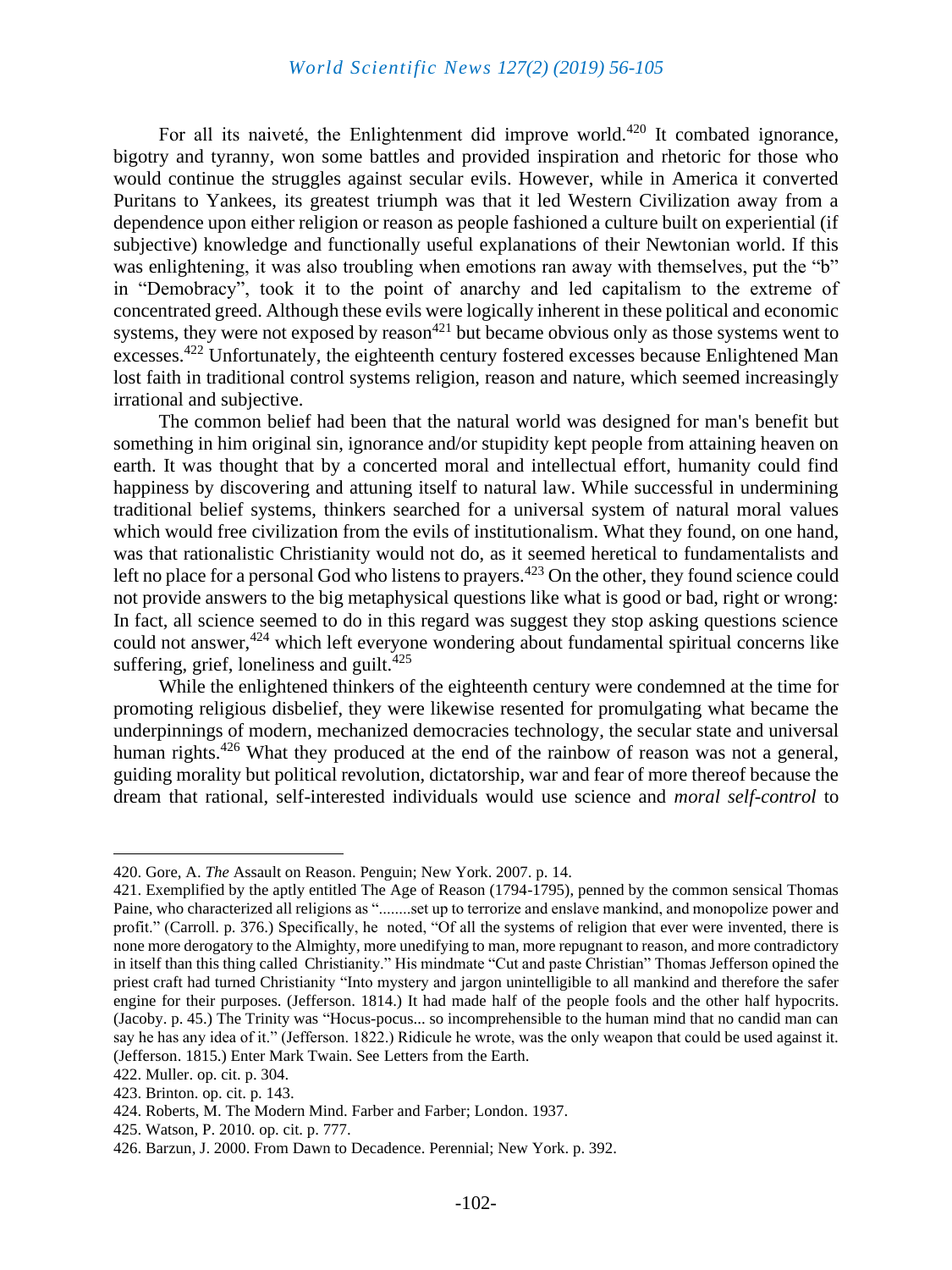create a good society<sup>427</sup> turned into a nightmare. Nor have we fared much better since. This may be not only because no such grand ethic exists but because, in the nineteenth century, Western man stopped searching for it and concentrated on developing and applying to excess the advances of the Enlightenment by exploiting human and natural resources via the industrial revolution.

# **References**

- [1] Alley, I and Abramson, L. 1979. Judgment of Contingency in Depressed and Nondepressed Students. *Journal of Experimental Psychology* 108; 441-485
- [2] Ayton, M. Beyond Reasonable Doubt. Strategic Media; Rock Hill, SC. 2014.
- [3] Bandura, A. 1979. The self-system in reciprocal determinism. *American Psychologist* 33, 344-358
- [4] Bettleheim, B. 1943. Individual and mass behavior in extreme situation. *Journal of Abnormal and Social Psychology* 38, 417-452
- [5] Charmichael, I., Hogan, H. and Walters, A. 1932. An experimental study on the effect of Language on the reproduction of visually presented form. *Journal of Experimental Psychology* 15, 73-80
- [6] Cottrell, C. and Neuberg, S. 2005. Different emotional reactions to different groups. *J. Personality and Soc. Psyc.* 88, 5, pp. 770-789.
- [7] Darlington, C. 1970. The Evolution of Man and Society. Science; 68, 1332.
- [8] Deudney, D. and Ikenberry, G. J. The international sources of Soviet change. *International Security* 16, 3, 105-106. 1991-1992
- [9] Einstein, A. 1905. "Zur Elektrodynamik bewegter Körper", Annalen der Physik 17: 891. English translation "On the Electrodynamics of Moving Bodies" by George Barker Jeffery and Wilfrid Perrett (1923).
- [10] Eisenman, R. Spring, 2005. Do we perceive reality correctly?: Limits on accurate processing of in-formation. *J. Information Ethics* 14, 1, 12-15
- [11] Fearon, J. Iraq's Civil War. *Foreign Affairs.* 86, 2. 2-16. Mar./Apr., 2007.
- [12] Friedman, T. Medal of Honor. The New York Times. Dec. 15, 2000.
- [13] Garcia, J., McGowan, B., Ervin, F. and Koelling, R. 1968. Cues: their relative effectiveness as a function of the reinforcer. *Science* 160, 794-795
- [14] Gruber, J., Mauss, I. B., & Tamir. M. 2011 A dark side of happiness? How, when and why happiness is not always good. *Perspectives on Psychological Science,* 6(3), 222- 233
- [15] Haas, H., Fink, H. and Hartfelder, G. 1959. Das Placeboproblem (translation). *Psychopharmacology Service Center Bull.* 2, 1-65

<sup>427.</sup> Mishra. op. cit. p. 235.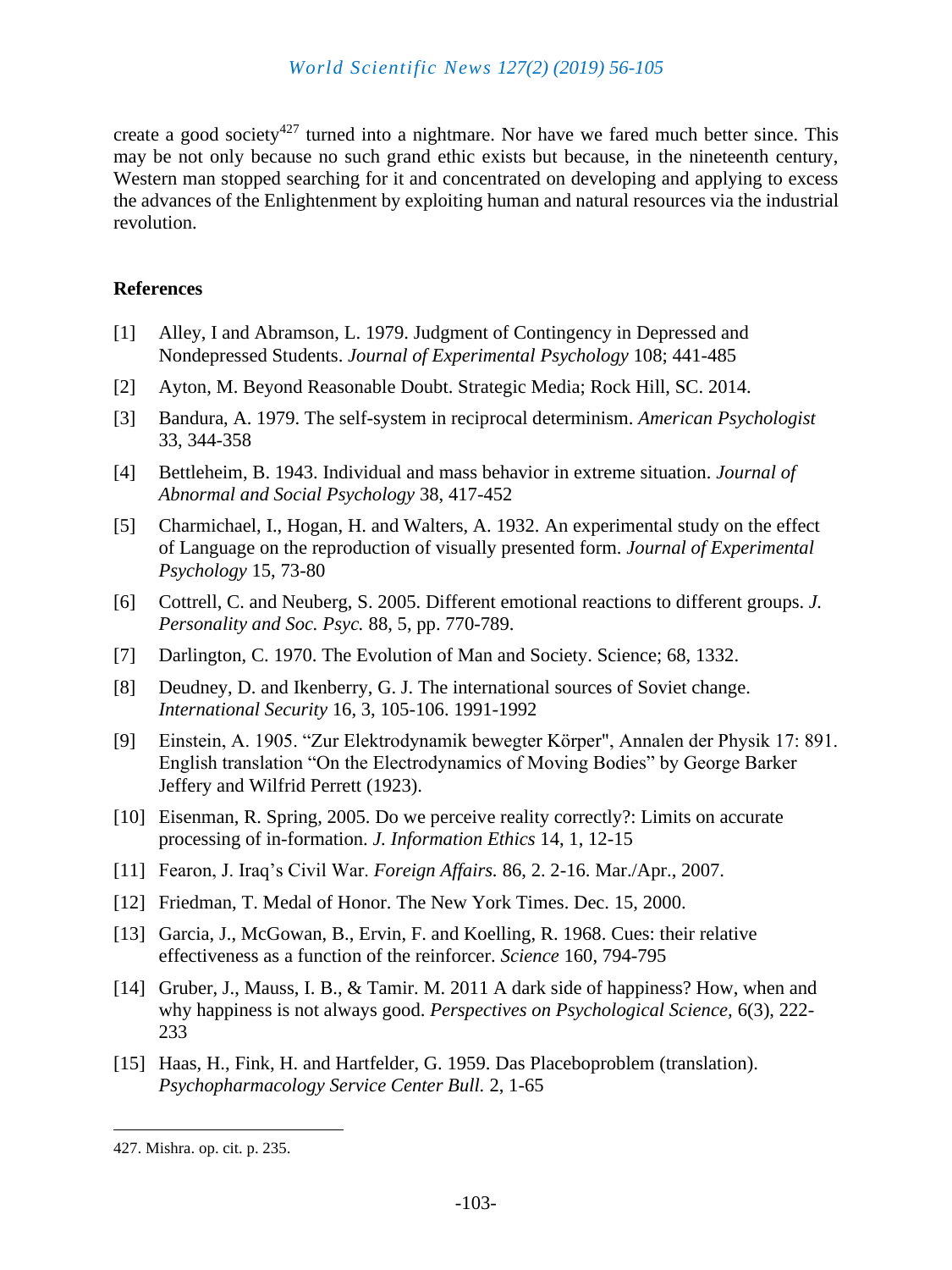- [16] Hayek, F. Sept. 1945. The Use of Knowledge in Society. *American Economic Review* 35:4. 519-530
- [17] Jacobs, R. and Campbell, D. 1961. The perpetuation of an arbitrary tradition through several generations of a laboratory microculture. *J. of Abnormal Social Psychology* 62: 649-658
- [18] Killian, L. 1952. The significance of multiple-group membership in disaster. *American Journal of Sociology* 57, 309-314
- [19] Krull, D. and Anderson, C. 1997. The process of explanation. *Current Directions in Psychological Science* 6, 1-5
- [20] Lendrum, B., Lendrum, D., Gray, A. and Isaacs, J. Dec. 11, 2014. The Darwin Awards: sex differ-ences in idiotic behavior. *British Medical Journal* 349: 7094
- [21] Lewinsohn, P., Mischel, W., Chaplin, W. and Barton, R. 1980. Social competence and depression: the role of illusory self-perceptions. *Journal of Abnormal Psychology* 89, 203-212.
- [22] MacKinnon, D. 1967. Assessing creative persons. *Journal of Creative Behavior* 1, 291- 304
- [23] Massad, C., Hubbard, M. and Newston, D. 1979. Selected Perception of Events. *J. Exp. Soc. Psyc.* 15; 531.
- [24] Nyhan, B. and J. Reifer. 2010. When Corrections Fail: The persistence of political misperceptions. Political Behavior.
- [25] Olson, M. Nov. 1993. Dictatorship, Democracy, and Development. *American Political Science Review* Vol 87; 9; pp. 657-576
- [26] Redl, F. 1942. Group emotion and leadership. *Psychiatry* 573-596.
- [27] Roszak, T. Mar/Apr 1993. *Sierra* 78, 2, 59.
- [28] Rothbard, M. Spring, 2002. Richard T. Ely: Paladin of the Welfare-Warfare State. *Independent Review* 6, 4, 587
- [29] Sears, R. 1936. Experimental studies of projection: I. Attribution of traits. *Journal of Social Psychology* 7, 151-163
- [30] Seligman, M. 1970. On the generality of the laws of learning. *Psychological Review* 77, 406-418
- [31] Sherif, M. 1958. Superordinate goals in the reduction of intergroup conflict. *American Journal of Sociology* 63, 349-356
- [32] Snyder, M and Uranowitz, D. 1978. Reconstructing the past: some cognitive consequences of person perception. *Journal of Personality and Social Psychology* 36, 941-950
- [33] Staple, D. Reicher, S. and Spears, R. 1994. Social identity, availability and the perception of risk. *Social Cognition* 12, 1-17